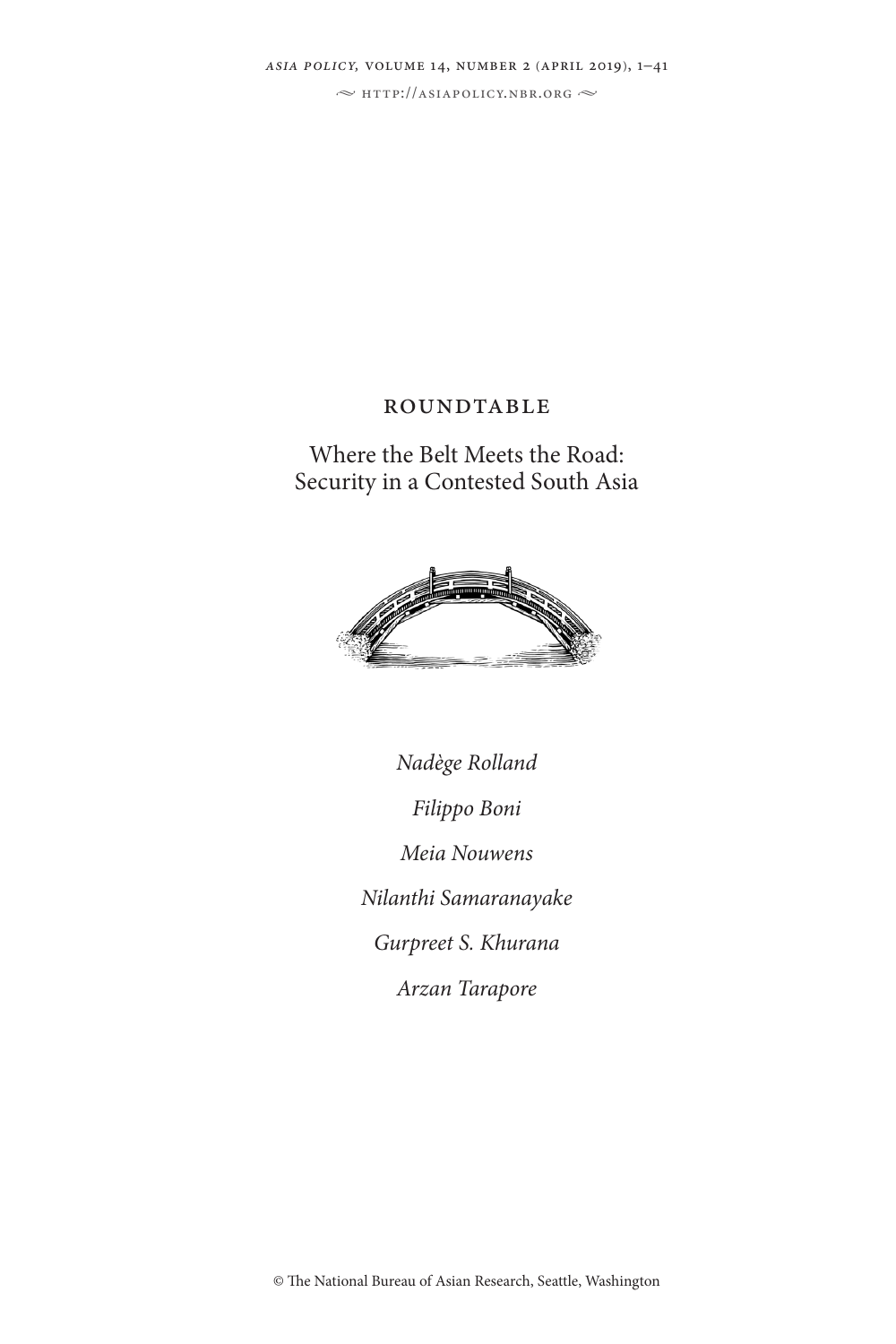# **Introduction**

# *Nadège Rolland*

In recent years the Belt and Road Initiative (BRI), previously known as<br>the "One Belt, One Road" strategy, has emerged as the cornerstone of n recent years the Belt and Road Initiative (BRI), previously known as China's foreign policy under Xi Jinping. Presented as a cooperative endeavor motivated by China's willingness to bring economic prosperity, growth, and stability to its wider periphery, BRI nevertheless has more than one purpose. As part of its New Silk Road project launched in 2015, the National Bureau of Asian Research (NBR) has been studying BRI in detail over the last several years. We have unpacked its drivers, ambitions, and strategic implications.*<sup>1</sup>* We have analyzed its possible impact on the Eurasian continental and maritime energy environment,*<sup>2</sup>* described and assessed regional responses,*<sup>3</sup>* underlined the challenges and uncertainties it faces,*<sup>4</sup>* and participated in policymaking assessments of the initiative.*<sup>5</sup>*

This *Asia Policy* roundtable follows in the footsteps of these groundbreaking research activities, this time with the intention to shed light on BRI's military and security implications in South Asia. The roundtable has been made possible by the generous support of the Daniel Morgan Graduate School of National Security, which partnered with NBR on a new project launched in 2018 dedicated to examining how China's expanding interests along the belt and road affect its military and security calculations and shape its external security behavior.

**nadège rolland** is Senior Fellow for Political and Security Affairs at the National Bureau of Asian Research. She is the author of *China's Eurasian Century? Political and Strategic Implications of the Belt*  and Road Initiative (2017). She can be reached at <nrolland@nbr.org>.

*<sup>1</sup>* Nadège Rolland, *China's Eurasian Century: Political and Strategic Implications of the Belt and Road Initiative* (Seattle: NBR, 2017).

*<sup>2</sup>* Erica Downs et al., "Asia's Energy Security and China's Belt and Road Initiative," NBR, NBR Special Report, no. 68, November 2017.

*<sup>3</sup>* "China's Belt and Road Initiative: Views from Along the Silk Road," *Asia Policy*, no. 24 (2017): 65–122.

*<sup>4</sup>* Joel Wuthnow, "China's Belt and Road: One Initiative, Three Strategies," in *Strategic Asia 2019: China's Expanding Strategic Ambitions*, ed. Ashley J. Tellis, Alison Szalwinski, and Michael Wills (Seattle: NBR, 2019), 211–45.

*<sup>5</sup>* Roy D. Kamphausen, "Development Finance in Asia: U.S. Economic Strategy amid China's Belt and Road," testimony before the U.S. House Committee on Foreign Affairs Subcommittee on Asia and the Pacific, Washington, D.C., November 15, 2017; and Nadège Rolland, "China's Belt and Road Initiative: Five Years Later," testimony before the U.S.-China Economic and Security Review Commission, Washington, D.C., January 25, 2018.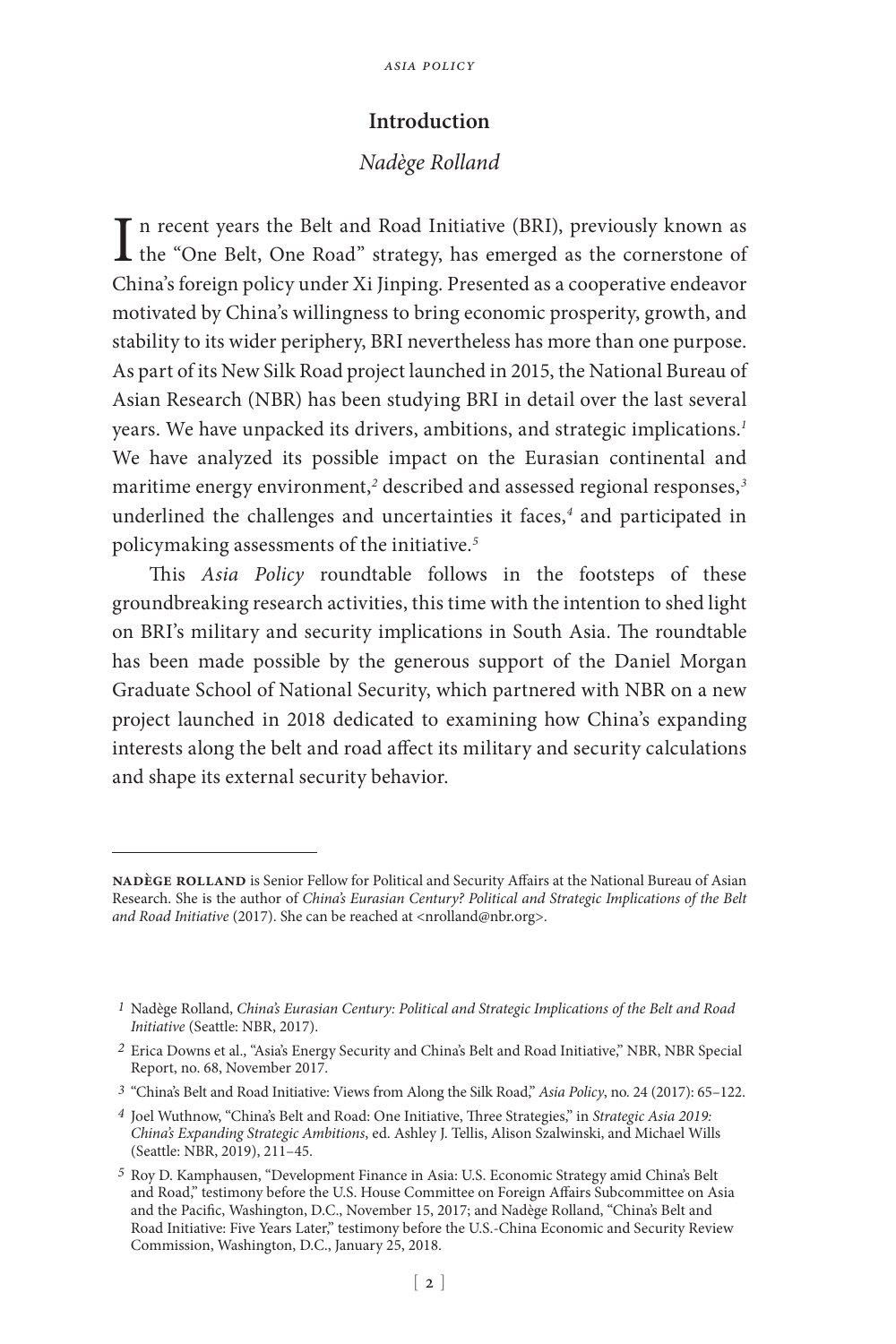As China's economic and political footprint expands along the continental Silk Road Economic Belt and the 21st Century Maritime Silk Road, an increasing number of Chinese diplomats, businessmen, and workers are venturing into areas that were until now largely outside China's traditional reach. Along the belt and road, the security situation is often volatile due to insurgency and destabilizing spillovers from regional conflicts. How the Chinese military and security elite are trying to protect and secure China's interests along the new Silk Roads is one of the issues critical to BRI's sustainability and success.

Nowhere is China's tentative response to BRI's security challenges more apparent than in South Asia. The significance of this geographic space is self-evident, as this subregion is where the continental "belt" meets the maritime "road" and connects three continents—Europe, Africa, and Asia—via land and the Indian Ocean, a crucial artery for international commerce and energy supplies. But it is also where BRI faces a whole gamut of serious security challenges, from traditional conflicts centered on territorial and border disputes, to potential naval competition with India, to nontraditional terrorist and religious insurgencies, to energy security challenges.

Pakistan epitomizes most of the security challenges BRI faces. Using the China-Pakistan Economic Corridor as a test case to assess how China attempts to secure its assets, Filippo Boni finds that the responsibility to protect Chinese citizens and assets is delegated to the Pakistani military and police forces, who have benefited from increased cooperation with their Chinese counterparts. Pakistan is also the only example of a South Asian country where Chinese private security companies operate so far. Meia Nouwens notes that the lack of either international or domestic regulations, combined with these companies' relative inexperience with operating in hostile environments, increases risks of miscalculation. Widening the geographic focus to the entire Indian Ocean, Nilanthi Samaranayake looks at China's first attempts in securing the Maritime Silk Road. Although Beijing's efforts still seem limited in scope and constricted by local and regional counterbalancing, the situation could change in the long run. It is precisely against the possibility of losing their strategic edge in the Indian Ocean to an expanded Chinese naval presence that both India and the United States should strengthen their countervailing response, argue Gurpreet Khurana and Arzan Tarapore. Considering the national security risks posed by China's expanded influence on its traditional periphery, India should promote military and geoeconomic

 $\begin{bmatrix} 3 \end{bmatrix}$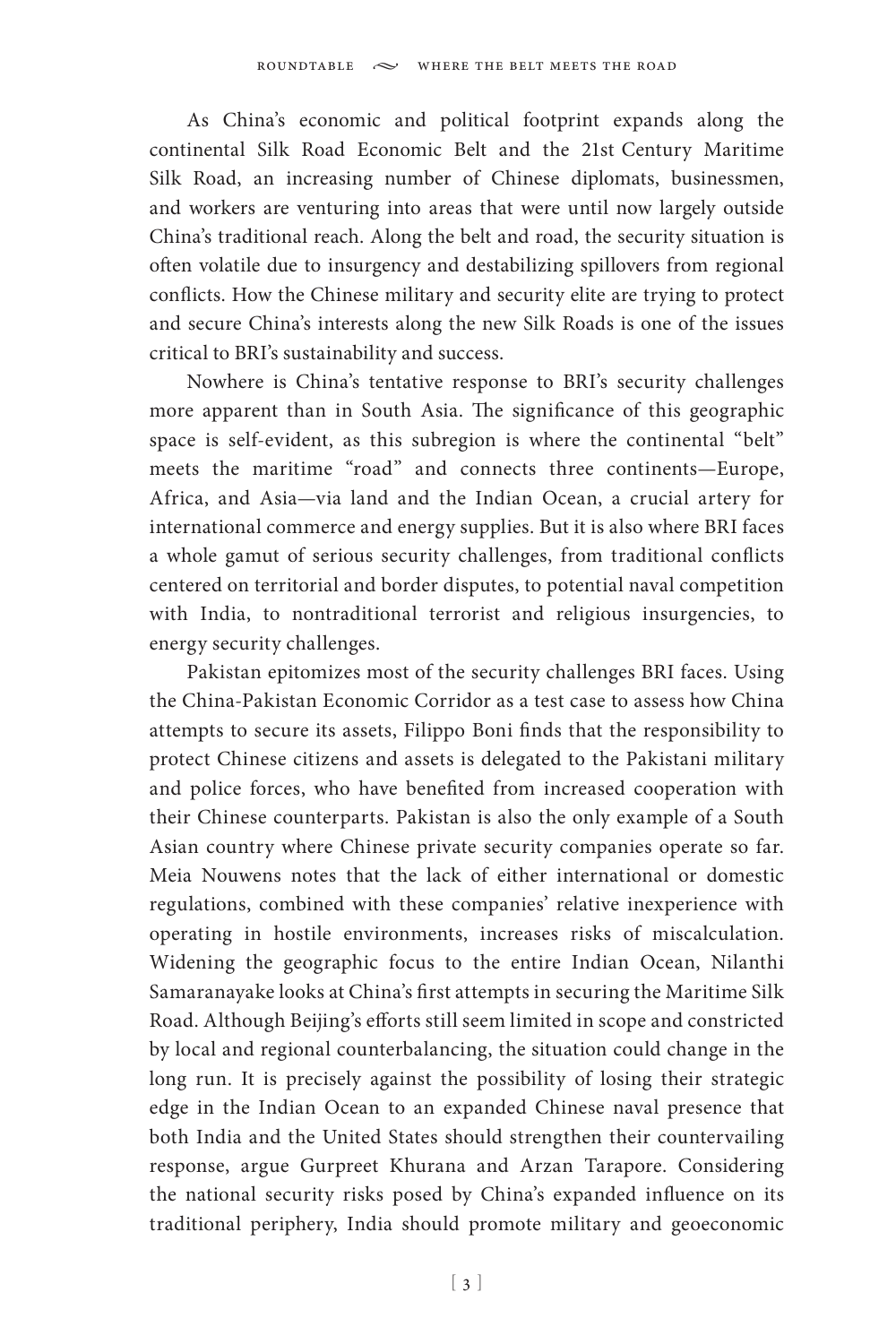solutions, argues Khurana. Viewing BRI as an essential element of China's grand strategy, Tarapore advocates enhanced U.S. partnerships with regional states, with India at the core, and a comprehensive U.S. strategy that blurs the traditional economic and security fault lines (not unlike BRI itself).

Taken together, the essays presented in this roundtable offer a tangible picture of the security challenges for BRI in this critical subregion and how Beijing is trying to address them. The patterns and responses examined in South Asia by these five authors could possibly be replicated elsewhere as China's security outreach grows along an expanding belt and road.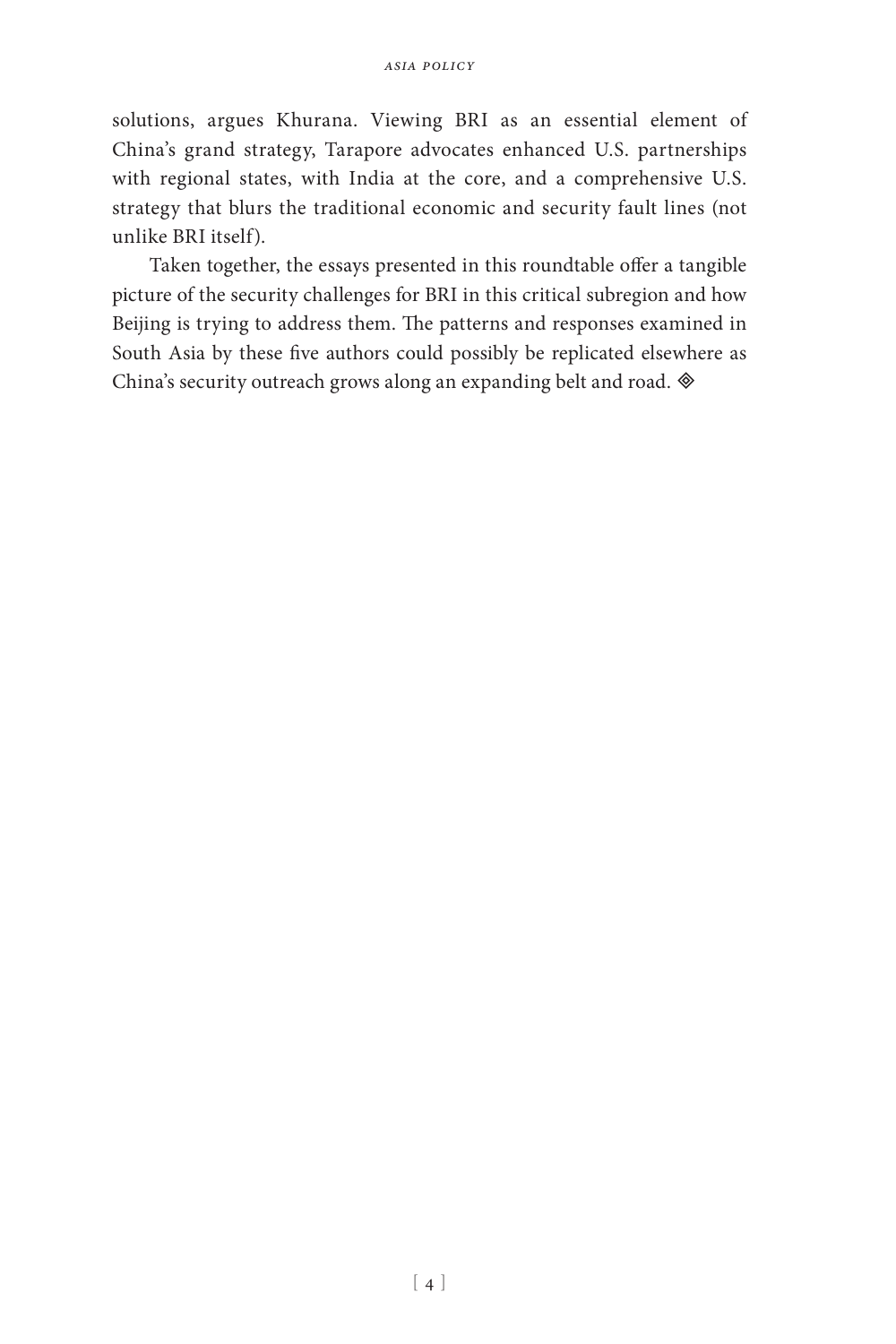# **Protecting the Belt and Road Initiative: China's Cooperation with Pakistan to Secure CPEC**

# *Filippo Boni*

s China's interests and investments expand globally under the new economic and political architecture envisaged with the Belt and Road Initiative (BRI), so do the risks. China's global ambitions have progressively exposed Chinese assets and nationals abroad to an increasing set of challenges, ranging from threats emanating from terrorist groups and separatist movements to cautious and critical views about Chinese investments and personnel working in foreign countries. Among the more than one hundred countries that have now signed up to BRI, Pakistan, through the China-Pakistan Economic Corridor (CPEC), epitomizes most of the challenges that Beijing is confronting in the implementation of its BRI-driven international design.*<sup>1</sup>* CPEC—designated by Chinese premier Li Keqiang as the initiative's "flagship project"—represents an ideal test case to assess how China is aiming to secure its investments abroad. The economic corridor running through Pakistan has by far the most advanced set of projects coming under the aegis of BRI. The level of investment in the official narrative has increased from \$46 billion to \$62 billion in recent years, although actual investment will likely be around \$19 to \$20 billion, including the so-called early-harvest projects already completed as part of the first phase of CPEC.*<sup>2</sup>*

Notwithstanding the vast amounts of economic and political capital that China has invested in Pakistan, however, an array of challenges persist. In 2018, three attacks to Chinese nationals, assets, and symbols sounded a powerful reminder of the risks that China faces in implementing its global ambitions. The most prominent of the three incidents occurred in November 2018, when a group of assailants attempted to enter the Chinese consulate in Karachi. The attackers belonged to the Fidayeen Majeed

**filippo boni** is a Teaching Fellow in International Relations at the University of Birmingham. He can be reached at [<f.boni@bham.ac.uk](mailto:f.boni@bham.ac.uk)>.

*<sup>1</sup>* Zhu Wenqian, "China Has Signed 171 B&R Cooperation Documents," *China Daily*, March 7, 2019, available at https://eng.yidaiyilu.gov.cn/qwyw/rdxw/81686.htm.

*<sup>2</sup>* Arif Rafiq, "The China-Pakistan Economic Corridor: Three Years Later," Center for Strategic and International Studies, Reconnecting Asia, February 12, 2018  $\sim$  https://reconnectingasia.csis.org/ analysis/entries/cpec-at-three.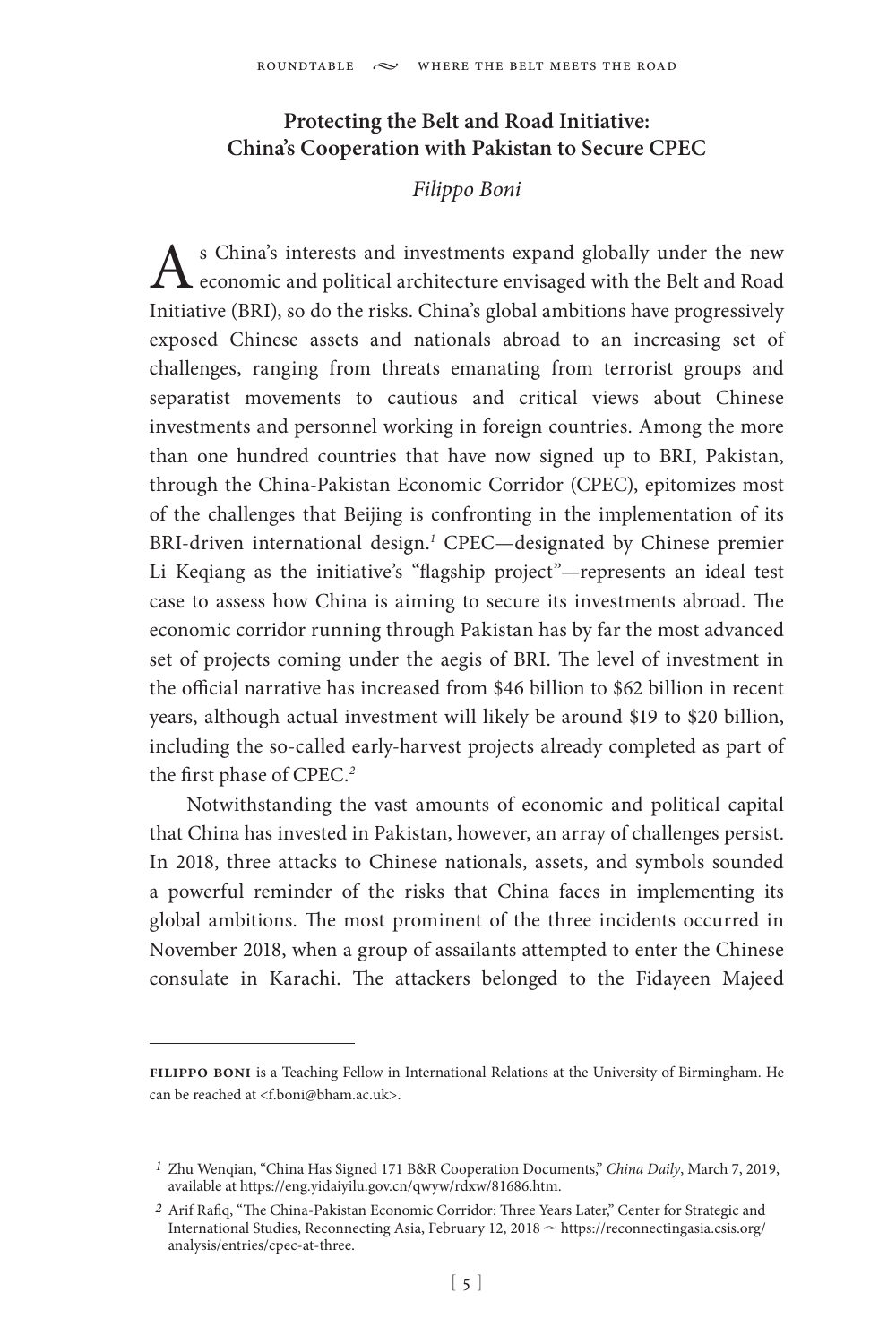Brigade—a China-focused cell recently established within the Balochistan Liberation Army—and they were prevented from entering the consulate's premises.*<sup>3</sup>* Nevertheless, the attack was a clear warning of the threats that China faces in its global outreach, even from a country like Pakistan where perceptions of Beijing are largely favorable.

This essay examines how China is cooperating with Pakistan to protect its investment under CPEC. It demonstrates that cooperation to secure BRI projects in Pakistan is articulated around a two-pronged strategy: reliance on the host nation's military, government, and private security contractors to safeguard China's interests; and increased fiber-optic connectivity to protect communications and the digital component of CPEC. Each of these two dimensions will be dissected, as well as some of the adjustments Beijing has made more recently to couple reliance on the Pakistani authorities with initiatives in the social sector that are aimed at mitigating criticism surrounding China's inroads in Pakistan.

# *The Military and Government Efforts to Protect CPEC*

China's reliance on BRI host nations to ensure the security of Chinese workers and nationals has included a range of institutional actors within Pakistan. Since CPEC was officially launched in April 2015, the Pakistani authorities, both military and civilian, have collaborated with their Chinese counterparts to provide a safe environment for Chinese investments and those working to implement them.

The Pakistan Army has played a pivotal role in the overall security framework of CPEC. Military-to-military cooperation is a key factor in the continuity of Sino-Pakistani relations, and the dynamics surrounding CPEC confirm this wider, historical trend. Over the years, China has ensured that the Pakistani military has had the capabilities and means to carry out its tasks, as well as those in China's interests. Since 2011, China has emerged as the major arms supplier to Pakistan. From 2013, when the first memoranda of understanding (MOUs) related to CPEC were signed, to 2018, the total value of arms transfers from China to Pakistan was \$3.5 billion. To put this data into perspective, the United States, which is still Pakistan's second-largest supplier, transferred only \$493 million in arms,

*<sup>3</sup>* Asad Hashim, "Gunmen Attack Chinese Consulate in Karachi," Al Jazeera, November 23,  $2018 \sim$  https://www.aljazeera.com/news/2018/11/shots-heard-china-consulate-pakistankarachi-181123051817209.html.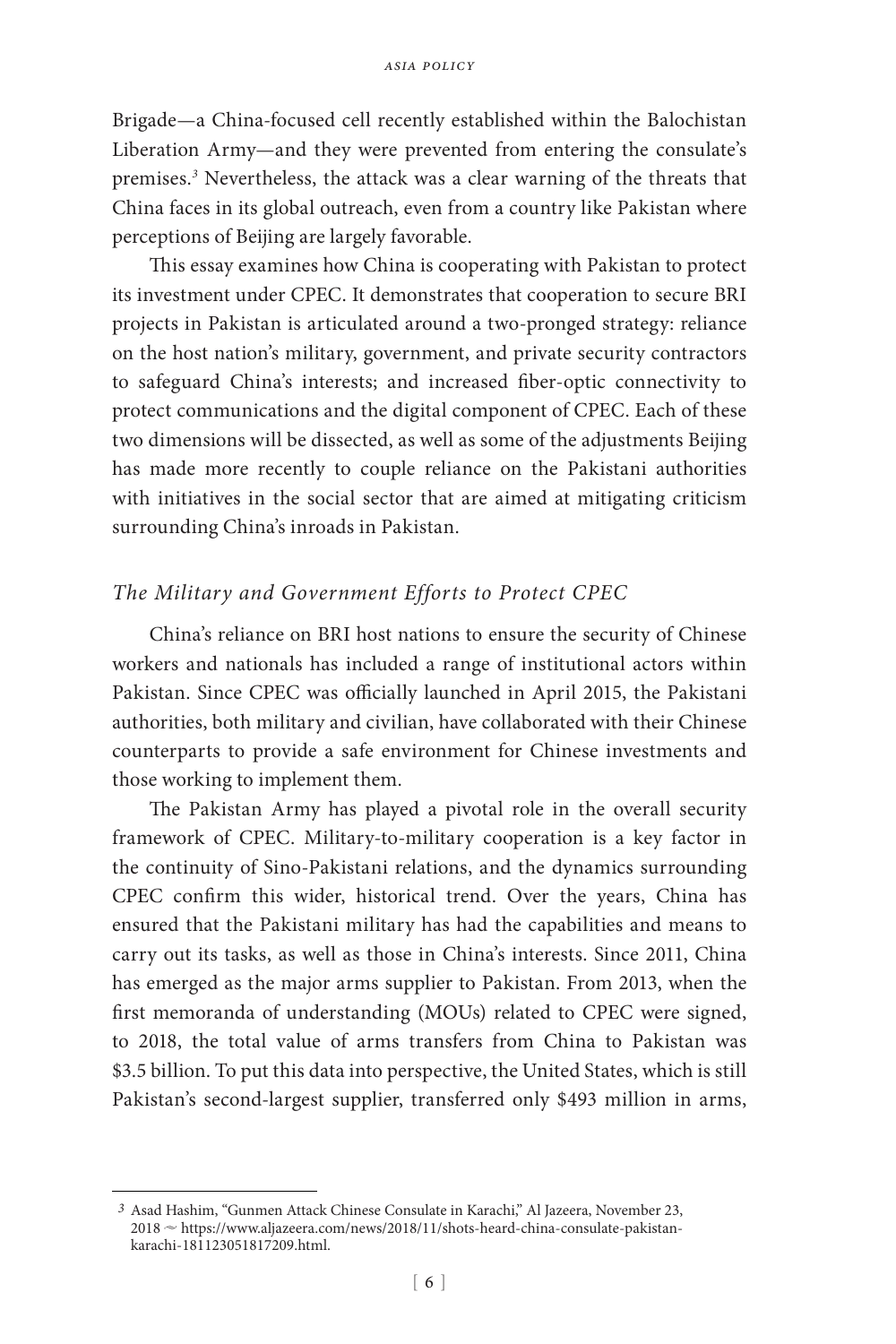and Italy (third-largest) transferred \$299 million.*<sup>4</sup>* Looking at these figures, it should not come as a surprise that during a visit to Beijing in September 2018, the Pakistani chief of army staff, General Qamar Bajwa, reiterated in a meeting with President Xi Jinping that "the Pakistan Army shall ensure security of CPEC at all costs."*<sup>5</sup>*

A key component of the security architecture put in place around the economic corridor is the Special Security Division, which was announced during President Xi's visit to Pakistan in April 2015. The division is headed by a two-star general of the Pakistan Army and comprises fifteen thousand soldiers, including nine thousand military and six thousand paramilitary. In addition to this land component, there is also a maritime dimension that has been developed simultaneously. In 2016, the Pakistan Navy established "Task Force 88" in order to provide security to the port of Gwadar, the starting point of CPEC in Baluchistan.*<sup>6</sup>* To this end, in January 2017 China handed over two ships to the Pakistan Navy. This followed a deal in 2015 for Pakistan to buy eight Chinese submarines as well as a contract signed in June 2015 between the Ministry of Defence Production and China Shipbuilding Trading Company for the construction of six maritime patrol ships, four of which would be built in China and the remaining two in Pakistan.*<sup>7</sup>*

At the regional level, China has involved Pakistan, and its military, in a number of multilateral forums and international organizations aimed at increasing coordination over the security-related aspects of BRI. In particular, Pakistan's participation in the Quadrilateral Cooperation and Coordination Mechanism, bringing together the militaries of Afghanistan, China, Pakistan, and Tajikistan and aimed at strengthening counterterrorism cooperation among the four countries, is a testament to the preeminence that the military component plays in securing CPEC, not just nationally but also regionally.

With regard to civilian institutions, at the federal level the Ministry of Interior has been a point of call for China to convey its concerns regarding the security of Chinese nationals within Pakistan. An example of this was

*<sup>4</sup>* "TIV of Arms Exports to Pakistan, 2013–2018," Stockholm International Peace Research Institute (SIPRI), SIPRI Arms Transfers Database.

*<sup>5</sup>* "Pak Army Shall Ensure Security of CPEC at All Costs, Gen Bajwa Tells President Xi Jinping," *Dawn*, September 19, 2018 ~ https://www.dawn.com/news/1433887.

*<sup>6</sup>* "Pakistan Navy's Special 'Task Force-88' Set Up to Guard Gwadar Port's Sea Lanes," *Dawn*, December 13, 2016  $\sim$  https://www.dawn.com/news/1302102.

*<sup>7</sup>* Behram Baloch, "China Hands Over Two Ships to Pakistan for Maritime Security," *Dawn*, January 15, 2017  $\sim$  https://www.dawn.com/news/1308491/two-chinese-ships-arrive-for-gwadar-portsecurity; and Mateen Haider, "Pak-China Sign Agreement for MSA Patrol Vessels," *Dawn*, June 10,  $2015 \approx$  https://www.dawn.com/news/1187352.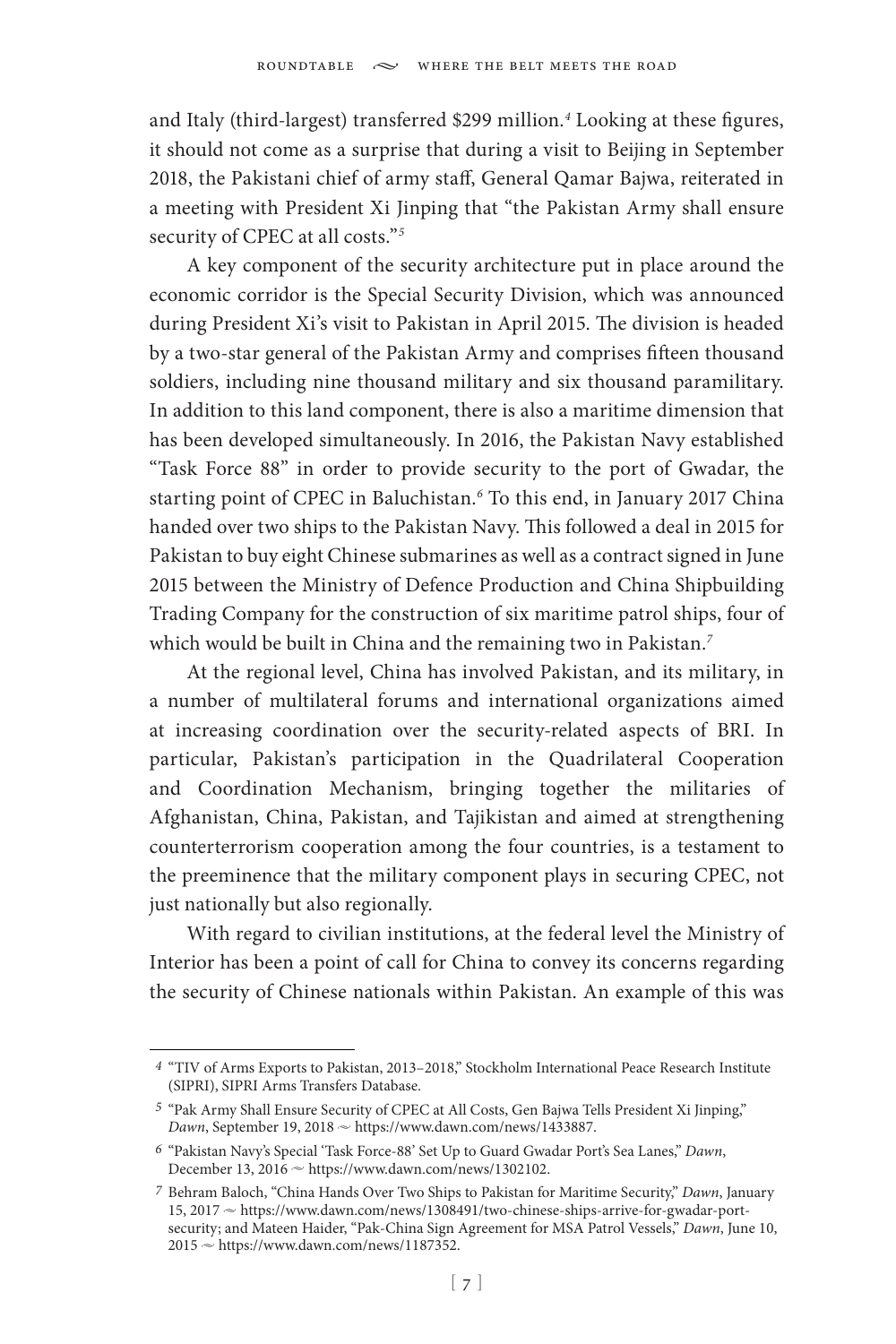the letter sent by the Chinese embassy to the ministry in October 2017 asking for increased security for Chinese companies and warning of a threat to the Chinese ambassador to Pakistan.*<sup>8</sup>* In addition to the coordination at the federal level, provincial governments have also established measures aimed at protecting Chinese investment. The Punjab Special Protection Unit—the first of its kind in Pakistan—was established in 2014 with the aim to protect foreigners working in the province.*<sup>9</sup>* More recently, the provincial government in Punjab has set up cells devoted to foreigners' security in all of its districts, which include China desks dedicated exclusively to Chinese nationals working there.*<sup>10</sup>* Along similar lines, Sindh has raised a protection unit of 2,600 police officers, and Khyber Pakhtunkhwa is raising a force of about 4,200 officers. Baluchistan has likewise pledged to "review the whole security arrangement." Chinese nationals traveling to the province in a private capacity will be required to inform the relevant authorities about their activities.*<sup>11</sup>*

China has also supported a range of schemes to ensure security within major urban areas in Pakistan. As part of these efforts, a number of so-called safe city projects are being implemented across the country, with China either providing loans or pushing for its companies to be involved in the implementation of these projects. Safe city projects are an attempt at digitizing and making urban policing more effective and involve a number of measures and instruments, ranging from closed-circuit television cameras to unmanned aerial vehicles, and encompassing integrated communication platforms as well as geographic information systems.*<sup>12</sup>* For instance, in Islamabad—the first safe city project to be completed in 2016—China agreed to a soft loan of \$124 million, provided that the equipment for the project's implementation would be bought from Chinese companies. Similarly, the safe city project in Lahore was executed by Huawei, and a number of similar projects have been launched across the country in Karachi, Peshawar (where China signed a \$2 billion agreement

*<sup>8</sup>* Naveed Siddiqui, "Chinese Embassy Warns Interior Ministry of Possible 'Threat' to Ambassador," *Dawn*, October 22, 2017 ≈ https://www.dawn.com/news/1365503.

<sup>&</sup>lt;sup>9</sup> "Special Protection Unit (SPU)," Government of the Punjab (Pakistan), Punjab Police  $\sim$ https://punjabpolice.gov.pk/spu.

*<sup>10</sup>* Mohammad Asghar, "Foreigners' Security Desks to Be Set Up across Punjab," *Dawn*, January 8,  $2019 \approx \text{https://www.dawn.com/news/1456092.}$ 

*<sup>11</sup>* "After Abductions, Pakistan Scrambles to Protect Chinese Citizens," Reuters, June 11, 2017, available at https://www.dawn.com/news/1338887.

*<sup>12</sup>* Shymla Khan, "Punjab Government's Safe City Projects: Safer City or Over Policing?" Digital Rights Foundation, August 14, 2018 ~ https://www.privacyinternational.org/blog/2228/ punjab-governments-safe-cities-project-safer-city-or-over-policing.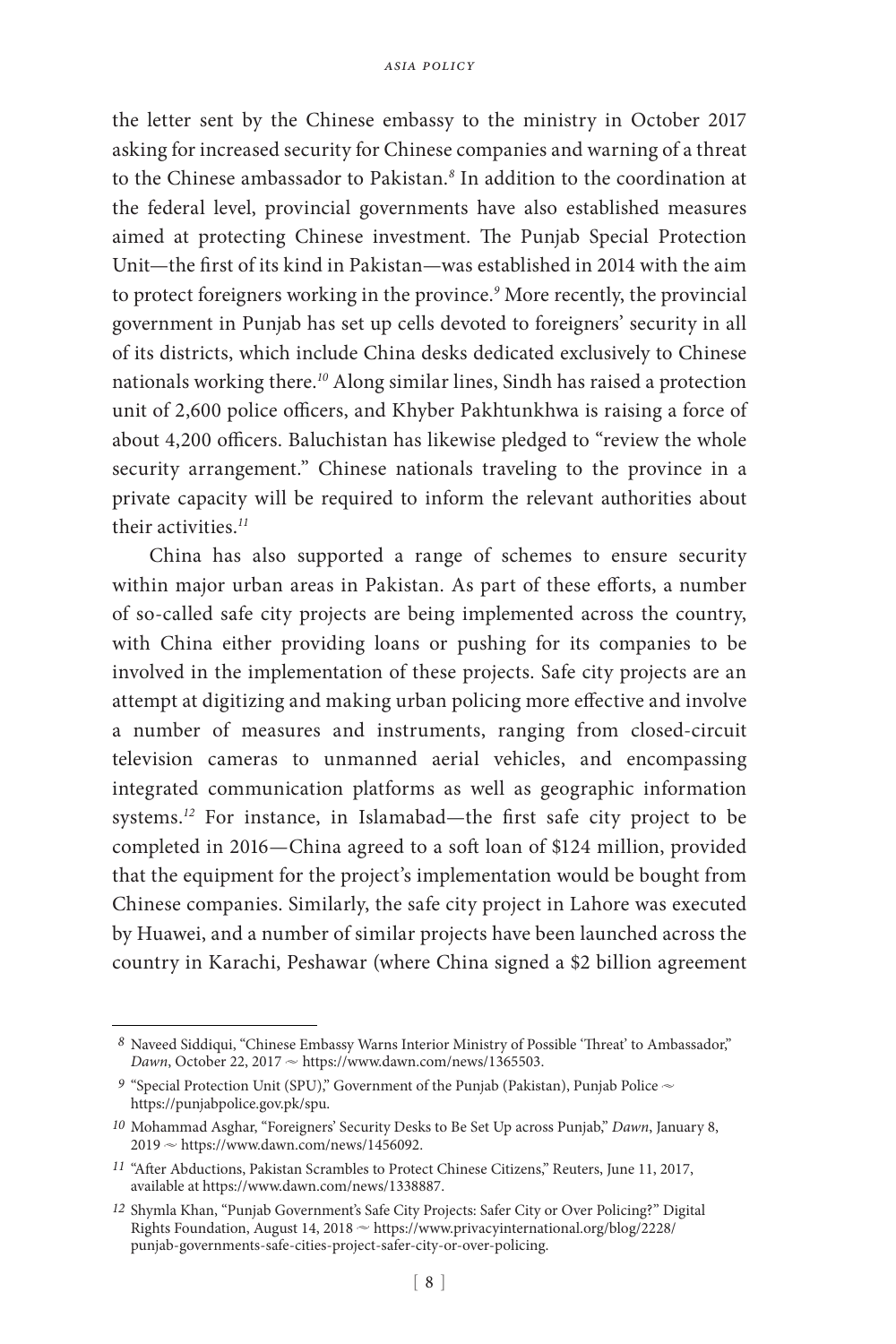with the provincial government in March 2017), Quetta, and Gwadar.*<sup>13</sup>* As these examples demonstrate, the digital aspect of security is an area that China has been very keen to develop with Pakistan, both through increasing safety within urban conglomerates but also as part of a wider increase in digital connectivity between the two countries, primarily through the fiber-optic cable link (discussed in greater detail below). China's active involvement in some of these projects therefore raises questions about data sharing between the two governments in Punjab as well as other areas of Pakistan, both within and outside the CPEC umbrella.

Finally, another growing area of cooperation worth following closely is the role of private security companies in providing security to CPEC projects. These are mostly Pakistani security firms, in line with the regulatory framework in place in Pakistan that bans foreign security companies from operating in the country. Most of the Chinese companies within Pakistan cooperate with local security providers, and there have been reports that the Pakistani branch of the China Overseas Security Group, known as the Pan-Asia Group, was actively involved in training personnel, including from China's diplomatic mission in Pakistan as well as Chinese enterprises.*<sup>14</sup>*

China will continue to rely on a host of Pakistani actors to ensure that the security of its nationals is properly taken care of. However, its entanglement in ethnic and center-province tensions within Pakistan's federation has led Beijing to partly adjust its policies. In some parts of Pakistan (Baluchistan above all), CPEC has come to represent the continuation of development through mega projects initiated under General Pervez Musharraf, who resigned as president in the face of potential impeachment in 2008. To safeguard Chinese investments, Pakistan has beefed up security in Gwadar, the starting point of CPEC.*<sup>15</sup>* Reports from the area indicate that the port city has been turned into a fortress with heavy security and frequent police and army checkpoints.*<sup>16</sup>* In turn, these measures have caused resentment among the local populations in both Gwadar and Baluchistan and have

*<sup>13</sup>* Jahanzaib Haque and Qurat ul ain Siddiqui, "Exclusive: The CPEC Plan for Pakistan's Digital Future," *Dawn*, March 22, 2019  $\sim$  https://www.dawn.com/news/1361176.

*<sup>14</sup>* Helena Legarda and Meia Nouwens, "Guardians of the Belt and Road: The Internationalization of China's Private Security Companies," Mercator Institute of China Studies, August 16, 2018.

*<sup>15</sup>* Filippo Boni, "Civil-Military Relations in Pakistan: A Case Study of Sino-Pakistani Relations and the Port of Gwadar," *Commonwealth and Comparative Politics* 54, no. 4 (2016): 498–517.

*<sup>16</sup>* Syed Raza Hassan, "To Protect Chinese Investment, Pakistan Military Leaves Little to Chance," Reuters, February 8, 2016  $\sim$  https://www.reuters.com/article/pakistan-china-security-gwadar/ to-protect-chinese-investment-pakistan-military-leaves-little-to-chance-idUSKCN0VH06F.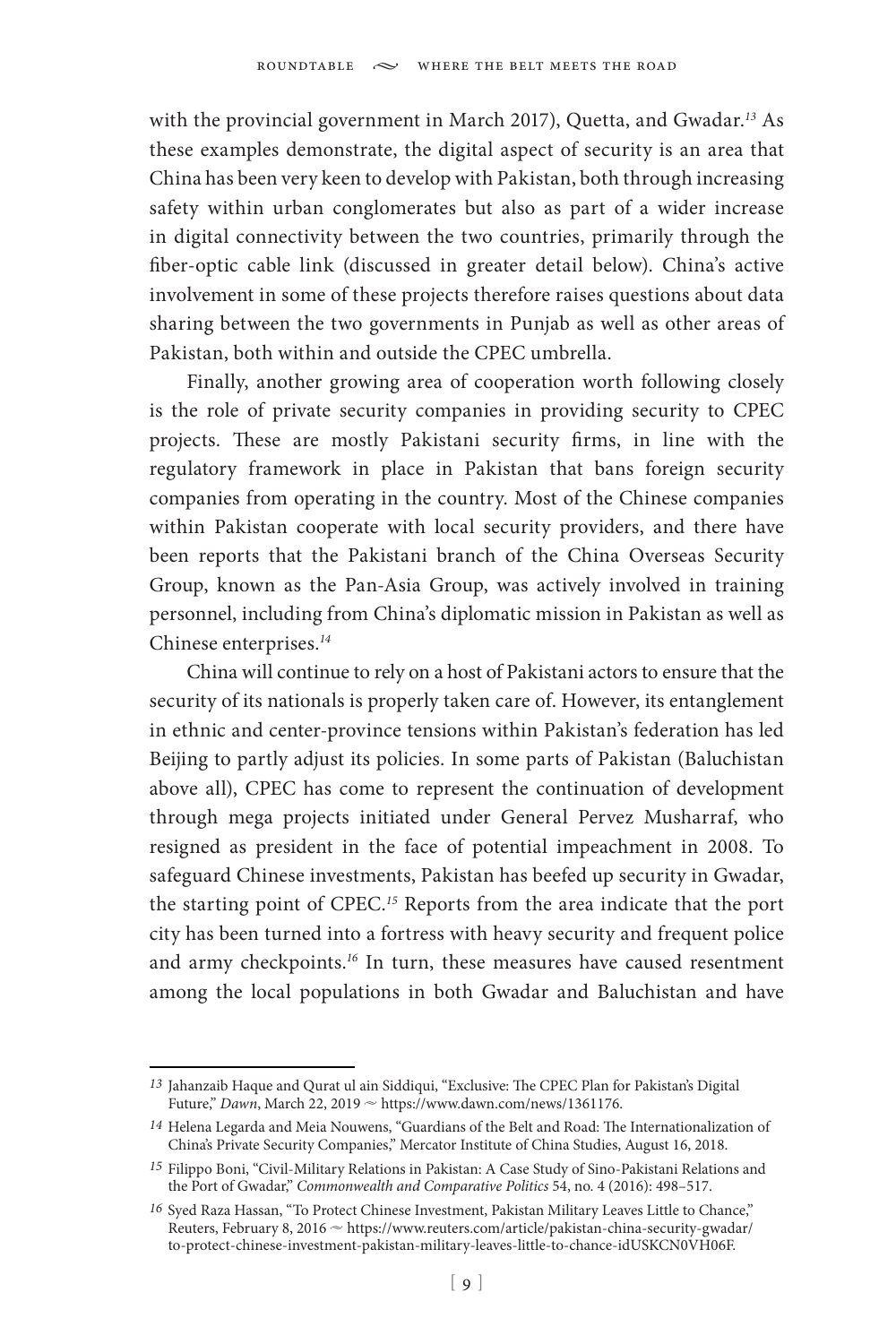exacerbated existing tensions within Pakistan about the unequal allocation of resources across the federation.*<sup>17</sup>*

To overcome the skepticism surrounding its investments in Pakistan, and to eventually better secure its assets and workers within the country, China has started investing more in the social sector, with the construction of hospitals, desalination plants, and schools all being presented under the CPEC banner. Given the setbacks and bad publicity that BRI has received in Malaysia, Sri Lanka, and Maldives, CPEC needed to correct course and adjust to the popular concerns expressed. As it enters a new phase, and with the Pakistan Tehreek-e-Insaf's government in Islamabad pushing for greater inclusion of the social sector within the CPEC framework, this is an area that is likely to represent an increasingly important addition to the economic corridor.

### *The Digital Silk Road: Securing the CPEC Network*

A key component of China's attempts to secure its investments in Pakistan is building information network infrastructure to increase connectivity, which is covered in Pakistan's *Long Term Plan for China-Pakistan Economic Corridor (2017–2030)*. *<sup>18</sup>* The first step, already completed as part of the early-harvest projects and inaugurated in July 2018, is the fiber-optic cable. This idea emerged in 2007 with the first MOU signed under then president Musharraf. In 2010 the two countries reiterated their willingness to implement this project, but it was not until then prime minister Nawaz Sharif's maiden visit to Beijing in July 2013 that the project was actually launched. Implementing the fiber-optic cable project, which to date has cost around \$44 million,*<sup>19</sup>* has a clear strategic component. This is demonstrated by the fact that the project was implemented by the Special Communications Organization, which is officially under the Ministry of Information and Technology but is de facto run by the Pakistan Army and headed by a two-star general. The inauguration of the project was attended not only by the Chinese ambassador in Pakistan but also by the Pakistani

*<sup>17</sup>* Filippo Boni and Katharine Adeney, "China's BRI in Pakistan—A Poster Child for Success?" University of Nottingham Asia Research Institute, Asia Dialogue, January 29, 2019 ~ http://theasiadialogue.com/2019/01/29/chinas-bri-in-pakistan-a-poster-child-for-success.

*<sup>18</sup>* Ministry of Planning, Development and Reform (Pakistan), *Long Term Plan for China-Pakistan Economic Corridor (2017–2030)* (Islamabad, 2017)  $\sim$  http://cpec.gov.pk/long-term-plan-cpec.

*<sup>19</sup>* Haider Nasim, "Pak-China Fibre Optic Link Activated for Commercial Use," *Express Tribune*, February 2, 2019  $\sim$  https://tribune.com.pk/story/1901975/8-pak-china-fibre-optic-link-activatedcommercial-use.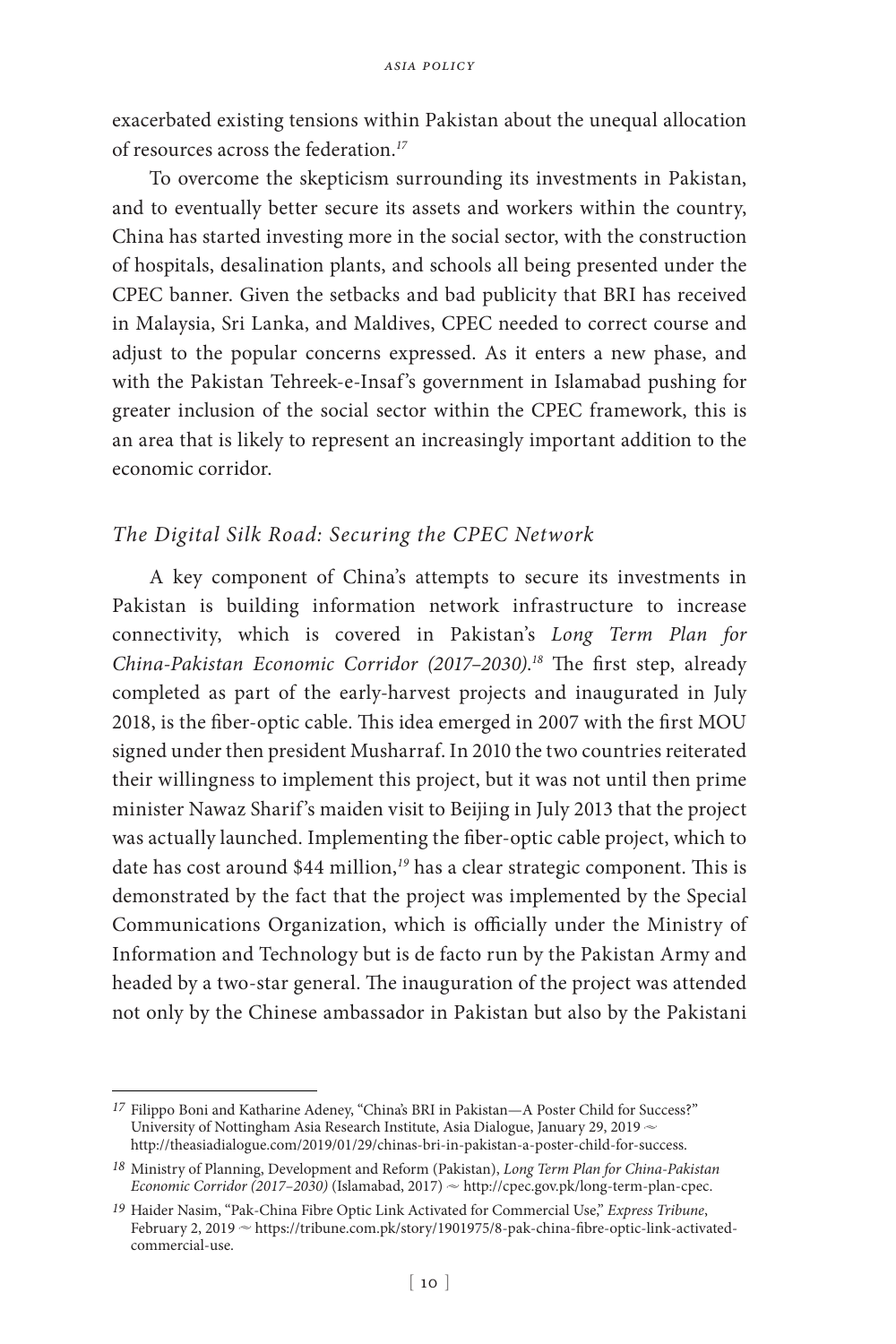chief of army staff, General Qamar Bajwa, as another potent reminder of the centrality that the military plays in this endeavor under the aegis of CPEC. In 2017 the then director general of the Special Communications Organization, Major General Amir Azeem Bajwa, told the National Assembly Standing Committee on Information Technology that the network of submarine cables that Pakistan has been using for internet traffic was developed by a consortium that included Indian companies as partners or shareholders, highlighting that this represents a "serious security concern."*<sup>20</sup>* He added that the security of CPEC was of "utmost priority" for Pakistan and that the new cable would route inbound and outbound internet traffic through China.*<sup>21</sup>*

The significance of the fiber-optic cable is therefore twofold. Geopolitically, the aim is to tie Pakistan and China even closer, and the project is a clear example of the role that the militaries play in deepening engagement at both ends of the Karakoram Highway. From an information standpoint, routing internet traffic through China and potentially adopting Chinese regulations for the internet could have adverse effects on access to information within Pakistan and for the freedom of internet more broadly. Pakistan Telecommunication Authority is reportedly planning to develop an internet firewall similar to that of China.*<sup>22</sup>*

#### *Conclusion*

China has mainly adopted a dual approach in safeguarding its interests in Pakistan: first, it has relied extensively on the Pakistani military and civilian authorities to ensure that its investments and workers are protected; second, China is progressively incorporating Pakistan into its digital connectivity network, primarily through developing a cross-border fiber-optic network. As CPEC projects start coming to fruition, the security challenges will need to be kept at bay in order for Chinese investment in Pakistan to truly materialize into tangible benefits. To this end, the backbone of China's engagement with the Pakistani authorities will likely remain the Pakistan Army's general headquarters in Rawalpindi. General Bajwa met frequently with Chinese envoys and

*<sup>20</sup>* Jamal Shahid "Army Seeks Fibre Optic Cables along CPEC," *Dawn*, January 25, 2017 <sup>u</sup> https://www.dawn.com/news/1310593.

*<sup>21</sup>* Ibid.

*<sup>22</sup>* Haque and Siddiqui "Exclusive: The CPEC Plan for Pakistan's Digital Future"; and Abdul Rahman, "PTA Is Planning to Setup China-Like National Firewall in Pakistan," ProPakistani, February 20, 2018  $\sim$  https://propakistani.pk/2018/02/20/pta-planning-setup-china-like-national-firewall-pakistan.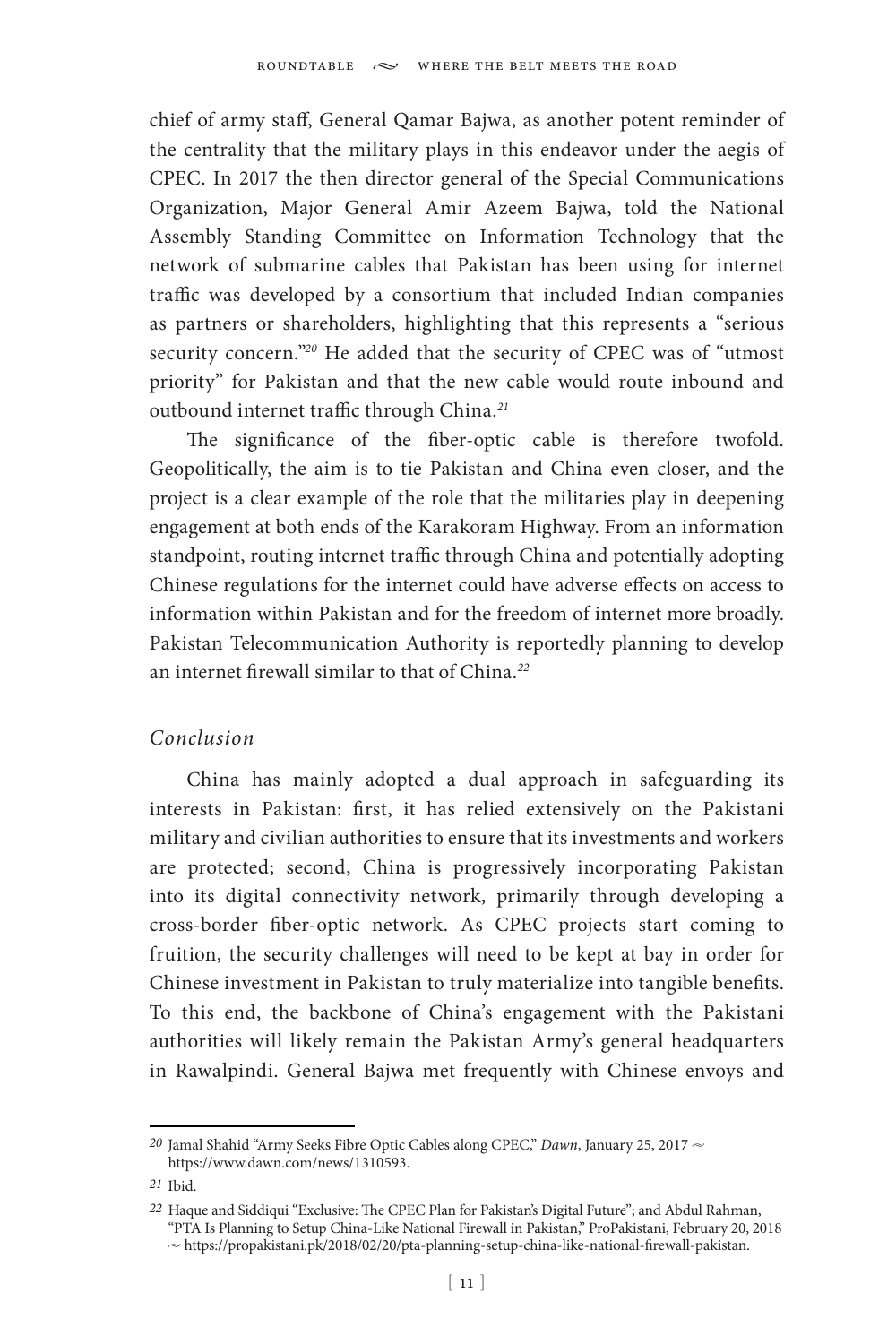visited China well before Prime Minister Imran Khan did, at a time when the political debate in Pakistan was dominated by discussions about the potential revision of some CPEC projects. Yet in the longer term, a third strategy—increasing the sense of ownership and consultations with local stakeholders across Pakistan—will likely be needed to mitigate the security challenges that China faces in Pakistan.  $\textcircled{\small{*}}$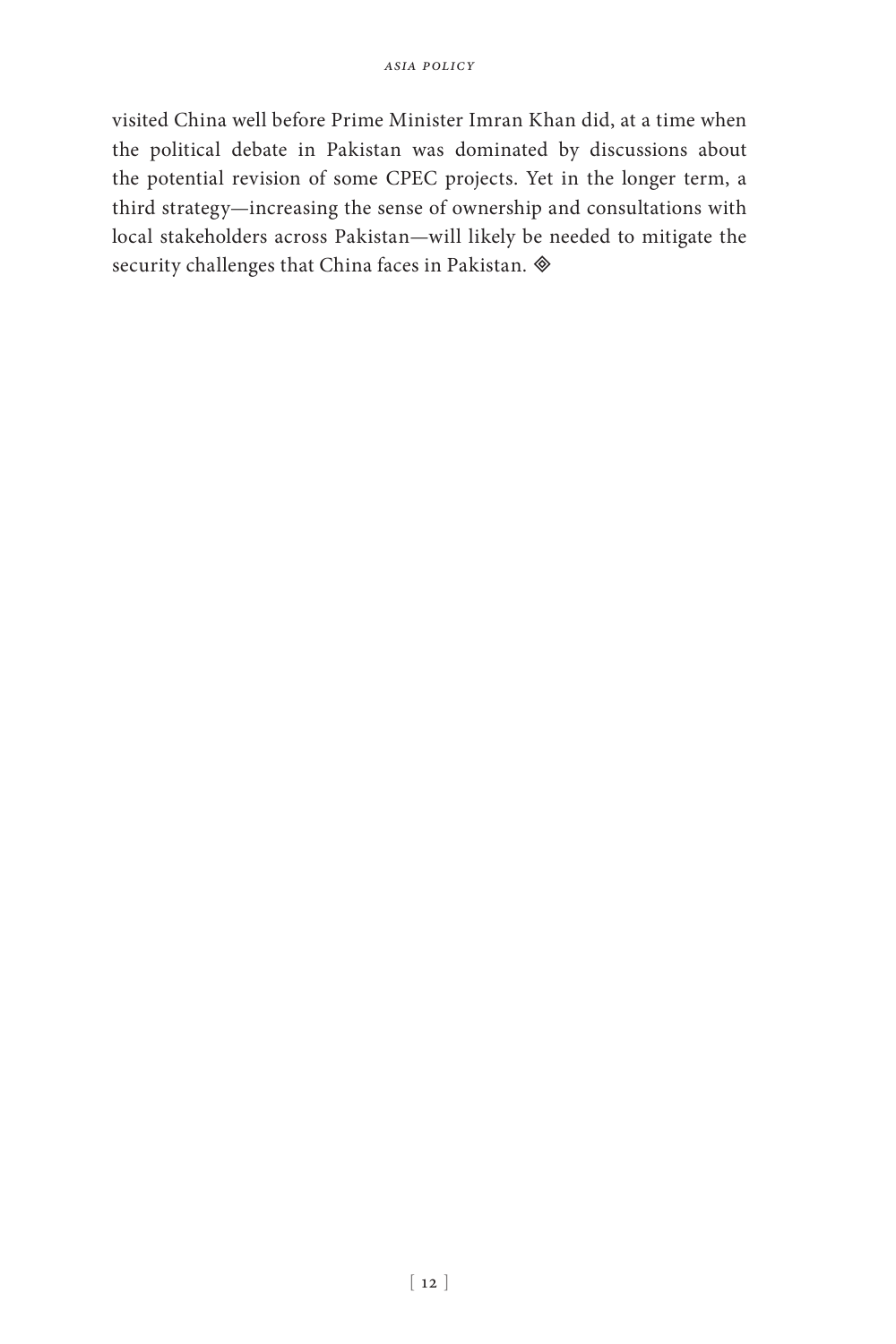# **China's Use of Private Companies and Other Actors to Secure the Belt and Road across South Asia**

# *Meia Nouwens*

The Belt and Road Initiative (BRI), comprising the 21st Century<br>Maritime Silk Road and the overland Silk Road Economic Belt, involves 65 countries and approximately \$900 billion in planned investments around the world.*<sup>1</sup>* As of 2016, this global umbrella of investment had drawn 847,000 Chinese nationals to work abroad in over 16,000 companies.*<sup>2</sup>* BRI has expanded into countries with new or long-standing security problems, including violent conflict, political instability, and transnational terrorism. The risks associated with working in unstable countries and regions have already resulted in Chinese casualties.*<sup>3</sup>*

Not only are Chinese companies and nationals a target for terrorist or separatist-fueled violence, but BRI also has the potential to exacerbate local, regional, or national security issues in the countries through which it passes. Expensive projects can lead to substantial debt in host countries and create opportunities for corruption where transparency is lacking at the national level. Low social and environmental standards can also fuel tensions within local communities, causing anti-Chinese pushback against BRI, as seen in Pakistan, Vietnam, and Sri Lanka.

The case for the Chinese government to secure its companies and citizens working abroad is thus a compelling one from Beijing's perspective. Beijing has had to calculate whether to employ national military resources, the People's Liberation Army (PLA), or other means to do so. Although China has experience in utilizing military and paramilitary forces for national security in its domestic context—against separatist movements

**meia nouwens** is a Research Fellow for Chinese Defence Policy and Military Modernisation at the International Institute for Strategic Studies in London. She can be reached at <meia.nouwens@iiss.org>.

**note** u This essay draws on the report by Helena Legarda and Meia Nouwens, "Guardians of the Belt and Road: The Internationalization of China's Private Security Companies," Mercator Institute of China Studies, August 16, 2018.

*<sup>1</sup>* Tom Hancock, "China Encircles the World with One Belt, One Road Strategy," *Financial Times*, May 3, 2017  $\sim$  https://www.ft.com/content/0714074a-0334-11e7-aa5b-6bb07f5c8e12.

<sup>&</sup>lt;sup>2</sup> Zhong Nan, "Overseas Security to Get Upgrade," *China Daily*, April 22, 2016  $\sim$  https://www. chinadailyasia.com/nation/2016-04/22/content\_15420820.html.

*<sup>3</sup>* See, for example, Katie Hunt, Sophia Saifi, and Hamdi Alkhshali, "'Grave Concern' over Chinese Teachers Reportedly Killed by ISIS in Pakistan," CNN, June 10, 2017  $\sim$  https://edition.cnn. com/2017/06/09/asia/pakistan-china-isis-teachers/index.html.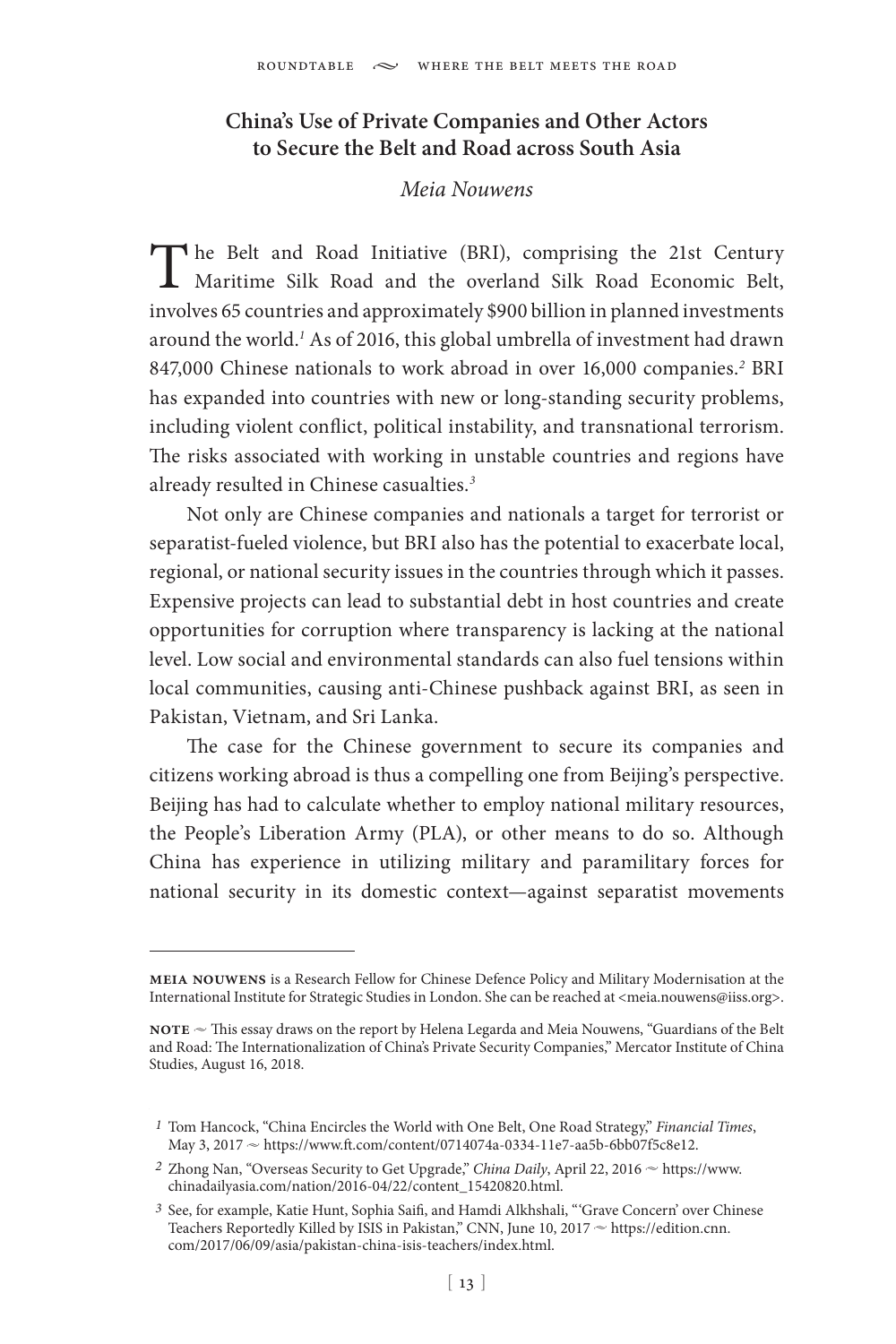in western China, for example—it has chosen not to use the PLA to secure BRI projects. Doing so would be inconsistent with its long-standing policy of noninterference in other countries' sovereignty, potentially damage diplomatic relations with neighboring countries, test a military that has lacked combat experience since the late 1970s, and require greater investments in military logistics and infrastructure. Instead, Beijing has turned to Chinese private security companies (PSCs).

This essay will first analyze the drivers of Chinese PSCs' work abroad and also examine their legal standing and the weak regulatory oversight within domestic Chinese law and international law. The essay will then look at Chinese PSC activity in Pakistan as a case study of where strong host-country national laws still fail to fully regulate Chinese PSCs. The essay concludes that utilizing Chinese PSCs to secure Chinese projects and citizens working abroad is a tempting option for Beijing, which does not wish to use the PLA out of fear of militarizing BRI. However, to avoid foreign policy disasters through miscalculations or misconduct by Chinese PSCs that increasingly operate in volatile regions, Beijing will need to address regulatory and training challenges in the near future.

## *Chinese PSCs Are Going Global*

Private security companies have operated widely in China since the legalization of the sector in September 2009. While some small PSCs already operated in the country prior to 2009, their activities were limited. The 2009 Regulation on the Administration of Security and Guarding Services legalized PSCs and established a domestic regulatory framework. By 2013, the number of domestic PSCs had increased to 4,000 companies, employing more than 4.3 million security personnel, and in 2017 the number had grown to 5,000.*<sup>4</sup>*

As the domestic market became saturated, the international market presented opportunities for growth. In 2010, China's Ministry of Commerce issued rules and regulations for firms operating abroad, creating very strict security requirements for them. Indirectly, this encouraged Chinese PSCs to operate internationally. Under the new policies, Chinese firms must

*<sup>4</sup>* "Guonei baobiao hangye jiemi: Chao banshu fuhao gu baobiao cheng menmian" [Domestic Bodyguard Industry Revealed: Over Half of the Rich and Powerful Employ Bodyguards to Maintain Appearances], *Chongqing Shibao*, October 20, 2013 ~ http://new.qq.com/cmsn/20131020/ 20131020000223; and Alessandro Arduino, "China's Private Army: Protecting the New Silk Road," *Diplomat*, March 20, 2018  $\sim$  [https://thediplomat.com/2018/03/chinas-private-army-protecting](https://thediplomat.com/2018/03/chinas-private-army-protecting-the-new-silk-road/)[the-new-silk-road.](https://thediplomat.com/2018/03/chinas-private-army-protecting-the-new-silk-road/)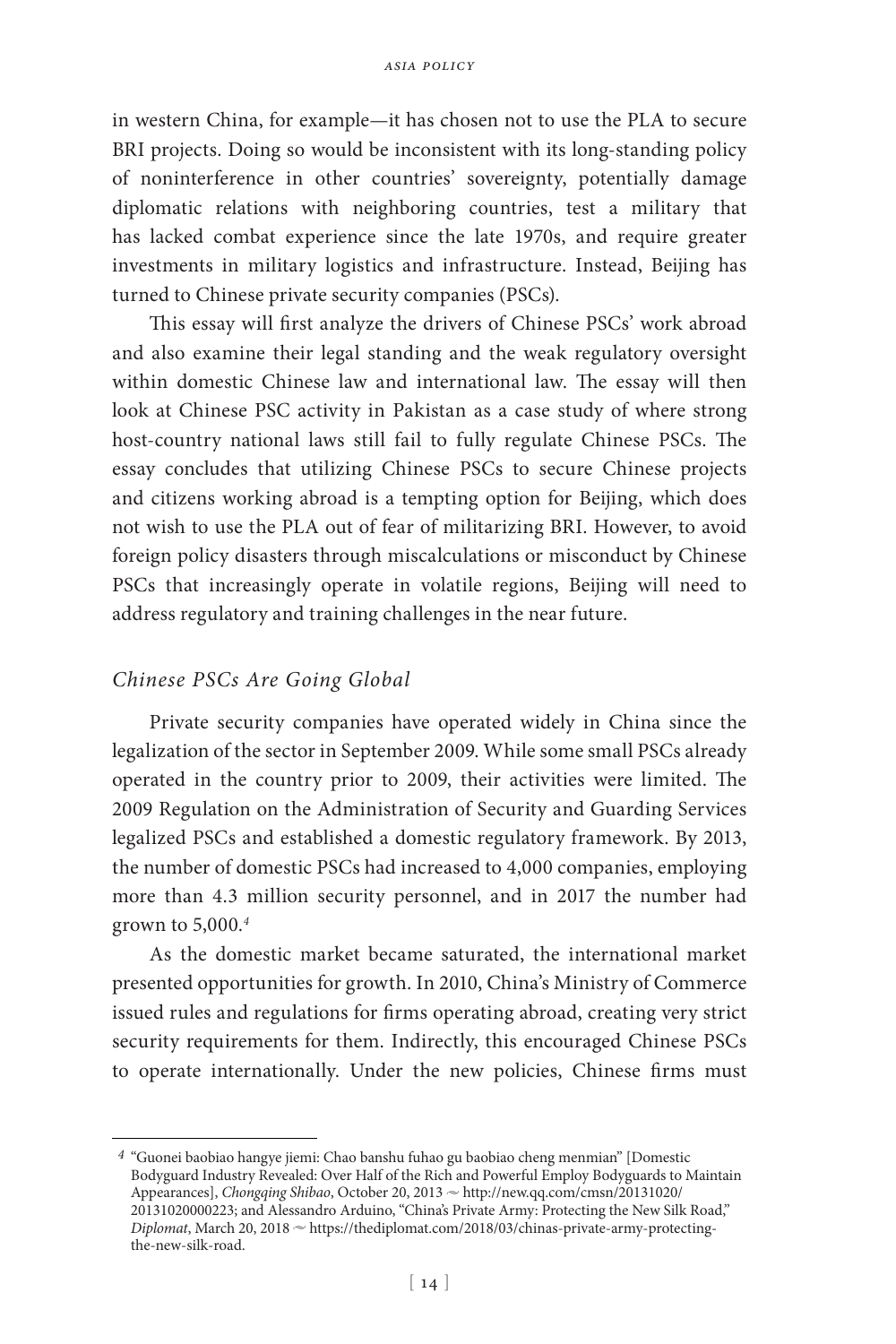provide security training to their employees before sending them abroad. Companies that operate in high-risk areas must also set up overseas security management systems and mechanisms for responding to emergencies. By offering such training programs and security management systems to Chinese firms overseas, PSCs could enter into the international private security market.

According to Chinese state media, by 2016, 20 Chinese PSCs had entered the international market, employing 3,200 security personnel overseas.*<sup>5</sup>* This represented only a small fraction of the Chinese PSCs operating domestically and was significantly smaller than the number of Western PSCs operating abroad. In 2008, for example, an estimated 50 foreign PSCs operated in Iraq alone.*<sup>6</sup>*

Though many private firms operating overseas still prefer to use large British and U.S. private military companies, Chinese PSCs have found a niche market with the Chinese companies operating in BRI countries. Their reasons for employing Chinese PSCs are multiple. Not only is there the advantage of sharing a language and culture, but Chinese PSCs are substantially cheaper than Western alternatives. A team of twelve Chinese guards, for example, might cost the same as a single British or U.S. guard.*<sup>7</sup>* Beijing also reportedly pressures Chinese companies abroad to hire Chinese PSCs.

However, due to the special conditions under which Chinese PSCs emerged and operate, the services they can provide are still substantially different from those offered by their international counterparts. Their employees are relatively young, lack experience in combat scenarios, and do not normally carry or use arms when operating abroad, even though PSCs are staffed by People's Liberation Army (PLA) veterans. Most companies tend to focus on security consulting, while only occasionally carrying out armed missions via contracted local teams.

*<sup>5</sup>* Wenting Xie, "Chinese Security Companies in Great Demand as Overseas Investment Surges," *Global Times*, June 23, 2016  $\sim$  http://www.globaltimes.cn/content/990161.shtml; and Zhong, "Overseas Security to Get Upgrade."

*<sup>6</sup>* Jennifer K. Elsea, Moshe Schwartz, and Kennon H. Nakamura, "Private Security Contractors in Iraq: Background, Legal Status, and Other Issues," Congressional Research Service, CRS Report for Congress, RL32419, August 25, 2008.

*<sup>7</sup>* Alessandro Arduino, *China's Private Army: Protecting the New Silk Road* (Singapore: Palgrave Pivot, 2018), 103; Charles Clover, "Chinese Private Security Companies Go Global," *Financial Times*, February 26, 2017  $\sim$  https://www.ft.com/content/2a1ce1c8-fa7c-11e6-9516-2d969e0d3b65; and Andrew Erickson and Gabe Collins, "Enter China's Security Firms," *Diplomat*, February 21, 2012  $\sim$ https://thediplomat.com/2012/02/enter-chinas-security-firms.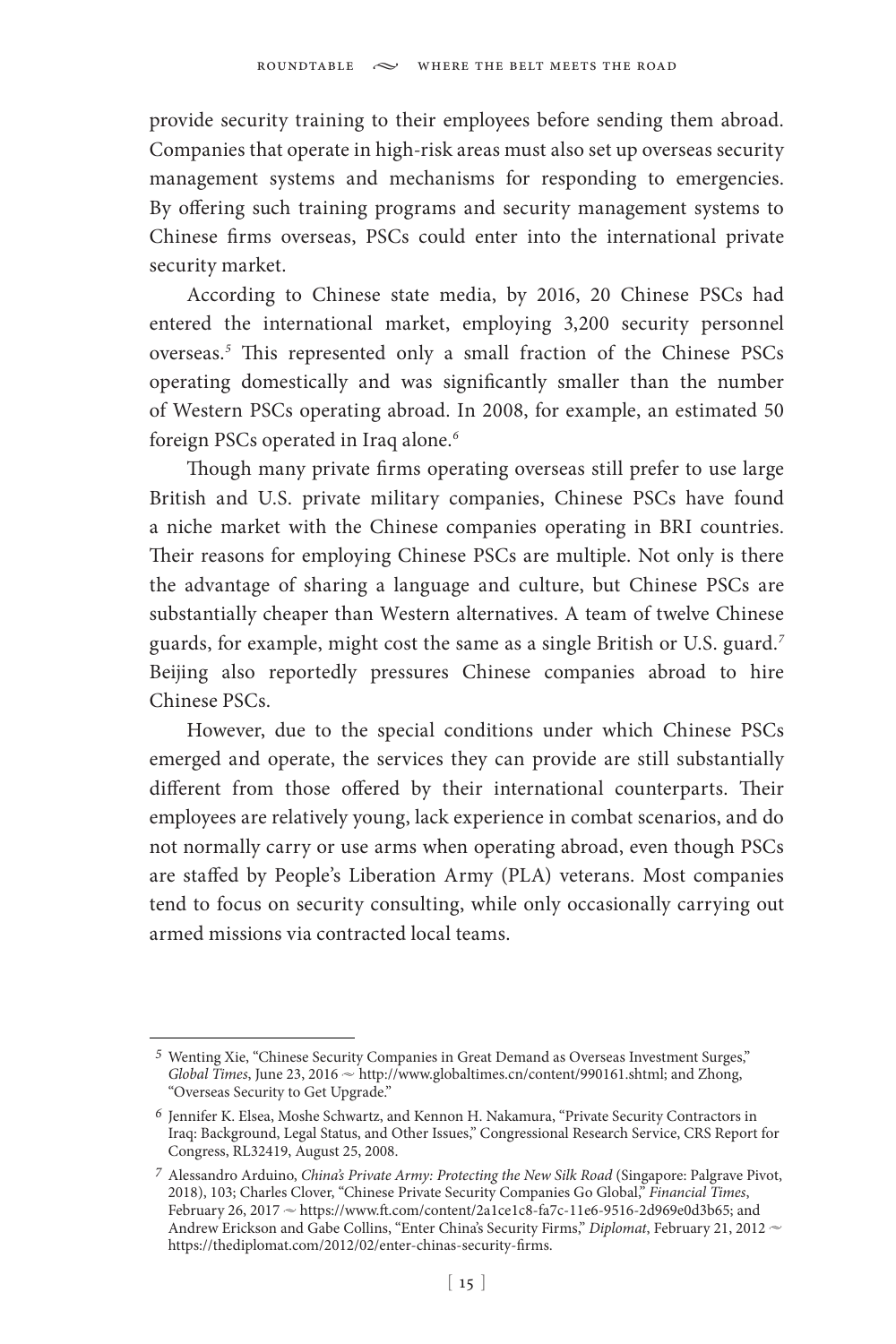# *The Legal Limbo of Chinese PSCs*

In addition to the operational challenges, the legal realities of PSCs abroad are also complex. Similar to the international debate about private military companies, Chinese PSCs also operate within a legal gray zone. At the supranational level, international law focuses mostly on the role of mercenaries and does not cover the private security industry specifically.*<sup>8</sup>* Initiatives such as the 2008 Montreux Document and the 2013 International Code of Conduct for Private Security Providers are voluntary mechanisms.*<sup>9</sup>* China is a signatory to the former but not the latter, and only three Chinese PSCs have signed on. Furthermore, the Montreux Document highlights that the responsibility for misconduct of private military and security companies lies with the perpetrators and their superiors as well as with the state that gave instruction for, directed, or controlled the operations in question.

That said, Chinese domestic law only regulates PSC activities within China. The previously mentioned 2009 regulation made clear that Chinese PSCs are entirely under the control of the state through the Ministry of Public Security. This, in addition to the hiring of former PLA personnel, blurs the line between public and private in this sector. PSCs that wish to provide armed services in China are effectively required to give up their private status, since they must either be a wholly state-owned company or have state-owned capital account for at least 51% of all their registered capital. By operating overseas, however, Chinese PSCs could theoretically remain private companies and thus bypass any strict security requirements.

The lack of oversight of security companies' activities extends to gun control, which is heavily regulated within China. The 1996 Law of the PRC on Control of Guns and the 2002 Regulation on the Administration of the Use of Guns by Full-Time Guards and Escorts regulate the use of weapons in China but not abroad. Chinese PSCs set themselves apart from their international counterparts by arguing that they do not use firearms, although the reason for their reluctance to carry guns is unclear. Given that international law does not prohibit PSCs from using guns, it is possible that

*<sup>8</sup>* "Convention (IV) Respecting the Laws and Customs of War on Land and Its Annex: Regulations Concerning the Laws and Customs of War on Land," The Hague, October 18, 1907.

*<sup>9</sup>* "The Montreux Document on Private Military and Security Companies," International Committee of the Red Cross, May 2, 2011  $\sim$  https://www.icrc.org/en/publication/0996-montreux-documentprivate-military-and-security-companies; and "International Code of Conduct for Private Security Service Providers," International Code of Conduct Association, November 9, 2010  $\sim$  https://www. icoca.ch/sites/all/themes/icoca/assets/icoc\_english3.pdf.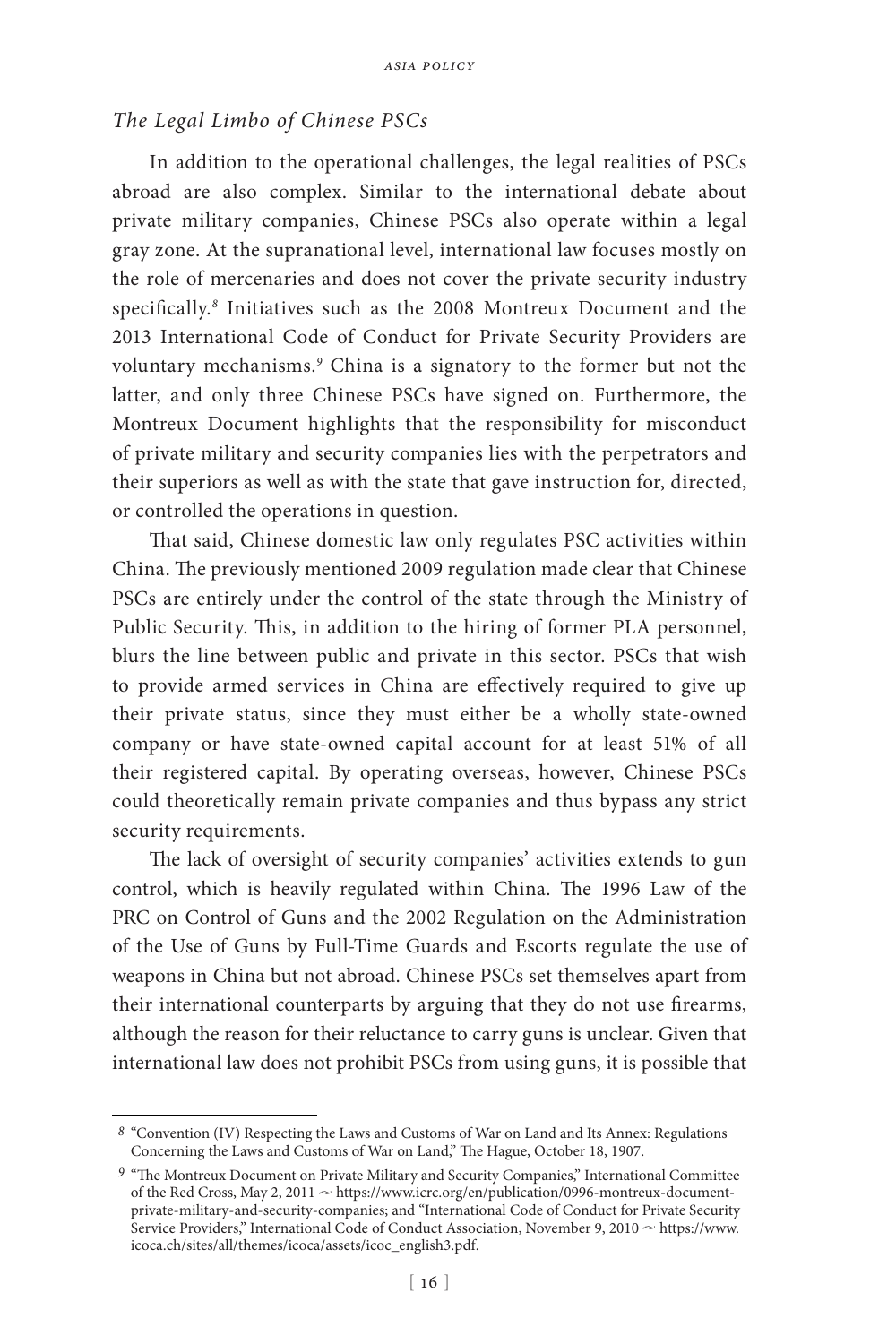Chinese PSCs, unless restricted by Beijing or host-country governments, could eventually choose to provide armed protection without the use of local security companies.

## *The Pakistan Example*

Chinese PSC involvement in BRI projects in South Asia is limited. India has not joined BRI, and Sri Lanka has decided to maintain the security of Hambantota port (leased by China) through a local security company to allay fears that the port might serve Chinese military interests.*<sup>10</sup>* Though Chinese PSCs have not been reported in Bangladesh, they do operate along its border in Myanmar's Rakhine State. For example, in 2019, former Blackwater CEO Erik Prince has extended the services of his Hong Kong–listed Frontier Services Group to providing security to international visitors in Myanmar.*<sup>11</sup>* Despite Chinese investment, there have been no reports of Chinese PSC activity in Maldives, Nepal, or Bhutan. While China is reportedly building a "military base" in Afghanistan to carry out counterterrorism training, this supposedly does not involve Chinese PSCs.*<sup>12</sup>*

The clearest example of Chinese PSC involvement in BRI projects in South Asia remains Pakistan. The China-Pakistan Economic Corridor (CPEC) is the initiative's flagship project. CPEC lies at the heart of the land and maritime routes, connecting the two through Gwadar port and a network of three thousand kilometers of roads, railways, and pipelines. Over \$62 billion reportedly has been invested in the project, and over 30,000 Chinese nationals are said to be employed throughout the various CPEC-related projects across Pakistan.*<sup>13</sup>* However, the project runs through notoriously unstable and insecure parts of the country. Extremists in Quetta and Karachi have targeted Chinese nationals, and in 2017

*<sup>10</sup>* Bharatha Mallawarachi, "Sri Lanka Will Get a \$3.9 Billion Refinery Next to China-Run Hambantota Port," *Diplomat*, March 20, 2019  $\sim$  https://thediplomat.com/2019/03/sri-lanka-will-get-a-3-9billion-refinery-next-to-china-run-hambantota-port.

*<sup>11</sup>* Thompson Chau, "Ex-Blackwater Boss Moves into Myanmar Security," *Myanmar Times*, March 18,  $2019 \approx$  https://www.mmtimes.com/news/ex-blackwater-boss-moves-myanmar-security.html.

*<sup>12</sup>* Minnie Chan, "China Is Helping Afghanistan Set up Mountain Brigade to Fight Terrorism," *South China Morning Post, August 28, 2018*  $\sim$  https://www.scmp.com/news/china/diplomacy-defence/ article/2161745/china-building-training-camp-afghanistan-fight.

*<sup>13</sup>* "CPEC, Other Projects Being Supported by 30,000 Chinese Workers: Ambassador Khalid," *Nation* (Pakistan), August 24, 2017 ~ https://nation.com.pk/24-Aug-2017/cpec-and-other-projects-beingsupported-by-30000-chinese-workers-ambassador-khalid; "Chinese Firms Ink 41 CPEC-linked Accords in 2018," News (Pakistan), March 16, 2018  $\sim$  https://www.thenews.com.pk/print/292807chinese-firms-ink-41-cpec-linked-accords-in-2018; and "CPEC, Other Projects Being Supported."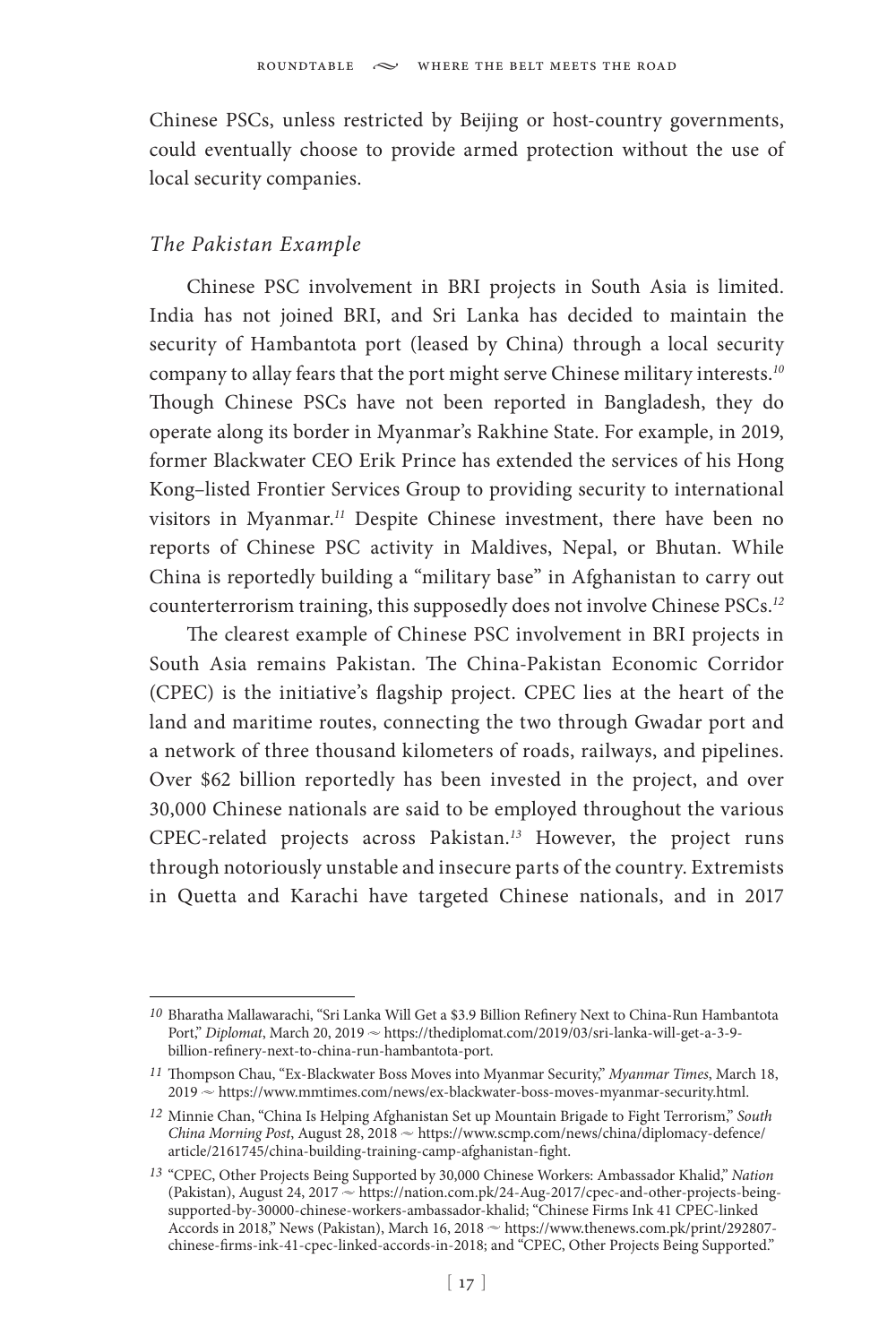Beijing warned that more attacks on Chinese nationals were imminent.*<sup>14</sup>* In August 2018 a suicide bombing in the province of Baluchistan injured a number of Chinese engineers, and in November 2018 gunmen attacked the Chinese embassy in Karachi, killing four people. A separatist group, the Balochistan Liberation Army, claimed to have carried out the attack, stating that they "have been seeing the Chinese as an oppressor, along with Pakistani forces."*<sup>15</sup>* Though the incidents have not been large enough in scale to threaten the viability of Chinese investment in Pakistan, Chinese PSCs have played an important role in providing additional security to Chinese companies.

In theory, the Pakistani example highlights the strength of host-country law in restricting Chinese PSC operations and providing local security alternatives. In 2012, then minister of the interior Rehman Malik barred foreign security companies from operating in Pakistan.*<sup>16</sup>* The statement came after the arrest of a private contractor for the U.S. Central Intelligence Agency who shot and killed two reportedly armed men in Lahore in January 2011. As a result, international PSCs such as G4S withdrew their services from the country.*<sup>17</sup>* Pakistan then made a political decision to secure investment, including CPEC projects, using only Pakistani security providers. At least six hundred local security companies exist, though many of them are nonfunctional.*<sup>18</sup>*

PSC activities across Pakistan are governed by strict regulations. Private military companies are forbidden under law from operating in the country, and local PSCs must adhere to provincial legislation.*<sup>19</sup>* PSCs are allowed to carry arms only if appropriately licensed, trained, and registered. Yet there is a gray zone that has allowed Chinese PSCs to

*<sup>14</sup>* Syed Raza Hassan, "Senior Chinese Shipping Executive Shot Dead in Pakistan," Reuters, February 5, 2018, https://www.reuters.com/article/us-pakistan-china-shooting/ senior-chinese-shipping-executive-shot-dead-in-pakistan-idUSKBN1FP1UK.

<sup>&</sup>lt;sup>15</sup> "Karachi Attack: China Consulate Attack Leaves Four Dead," BBC, November 23, 2018  $\sim$ https://www.bbc.co.uk/news/world-asia-46313136.

*<sup>16</sup>* Mark Mazzetti, "How a Single Spy Helped Turn Pakistan Against the United States," *New York Times*, April 9, 2013 ~ https://www.nytimes.com/2013/04/14/magazine/raymond-davis-pakistan.html.

<sup>&</sup>lt;sup>17</sup> "G4S to Pullout from Pakistan: FT," Reuters, August 19, 2012  $\sim$  https://www.reuters.com/article/ us-g4s-pakistan/g4s-to-pullout-from-pakistan-ft-idUSBRE87J00520120820.

*<sup>18</sup>* Saba Imtiaz, "Private Security Guards: On the Safe Side," *Express Tribune*, July 10, 2011 ~ https://tribune.com.pk/story/203775/private-security-guards-on-the-safe-side.

 $^{19}$  "Private Security Companies," Ministry of the Interior (Pakistan)  $\sim$  https://www.interior.gov.pk/ index.php/2012-08-08-03-01-35.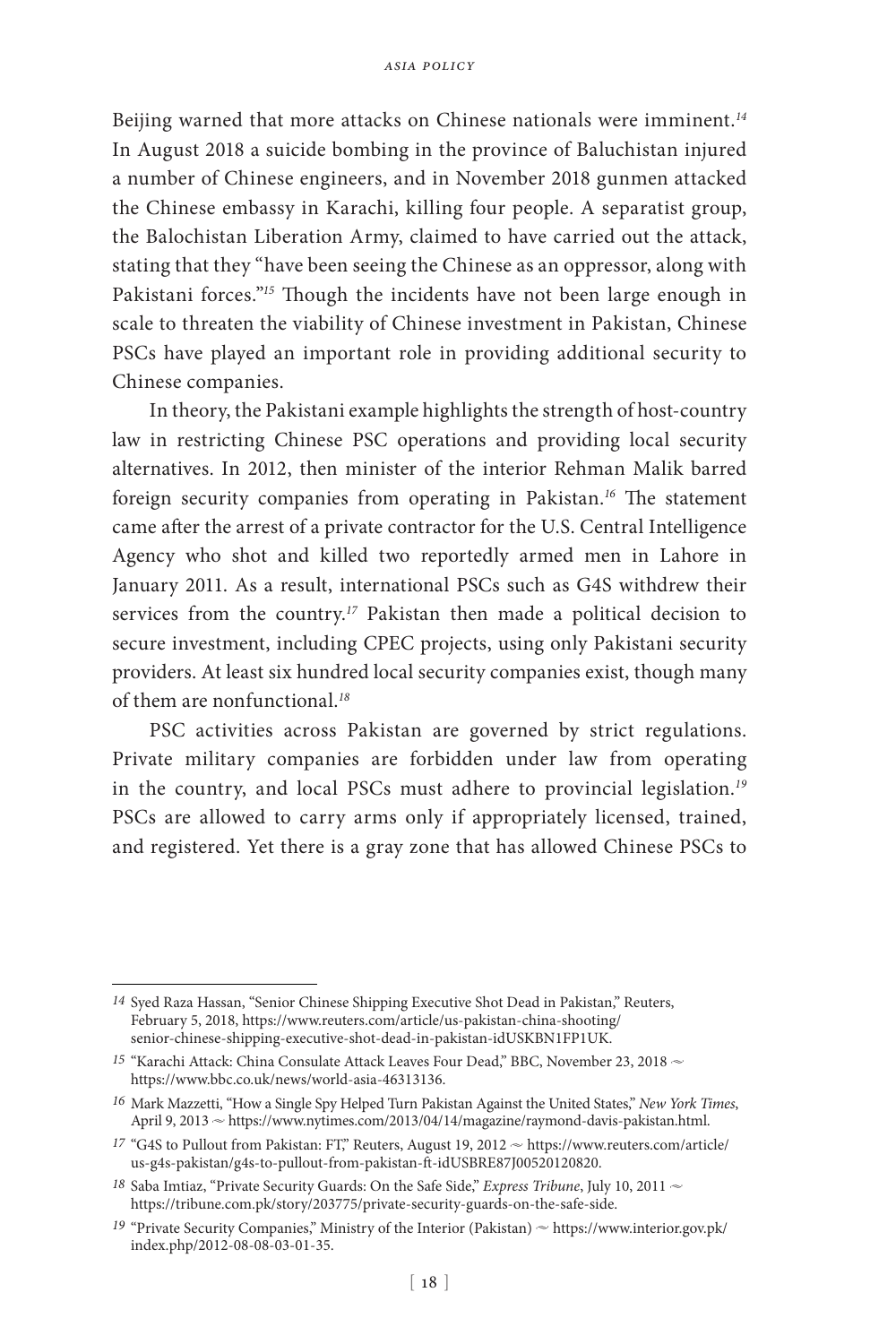provide services in Pakistan.*<sup>20</sup>* Provincial and national laws do not prevent the creation of joint ventures between Pakistani and foreign private security firms.*<sup>21</sup>*

Some Chinese PSCs such as Frontier Services Group and China Overseas Security Group (COSG), among several others, claim to operate in Pakistan, though these companies likely work with local partners. COSG, for example, states on its website that it has a Pakistan branch, but news reports mention that the firm cooperates with a local security company.*<sup>22</sup>* Another Chinese PSC, Huaxin Zhongan, claims to have operated in Pakistan—for example, using retired local special forces as armed guards in 2017 when providing services to Chinese TV crews covering the kidnapping of two Chinese nationals in Quetta.*<sup>23</sup>*

However, COSG's services in Pakistan have gone beyond security consulting. In 2018 the Pan-Asia Group (the company's Pakistan branch) participated in live-fire training for management personnel and first-line security guards, with the aim of providing security for overseas Chinese in light of the deteriorating security environment. The Pan-Asia Group's regional manager, Yang Lulei, reported that the overseas Chinese included the diplomatic mission in Pakistan and Chinese-funded enterprises and individuals.*<sup>24</sup>*

### *The Way Forward: Increasing Regulation and Oversight*

The Pakistan example shows that even when foreign PSCs are barred from working in a country, companies can sometimes find loopholes to exploit a relatively sound national legal framework. In the case of Pakistan, Chinese PSCs filled a gap left by the departure of Western PSCs in 2012

*<sup>20</sup>* Sidney Leng, Coco Liu, and Kristin Huang, "A Peek into China's 'Top Bodyguard Factories,'" *South China Morning Post*, July 23, 2017  $\sim$  http://www.scmp.com/news/china/society/article/2102703/ peek-chinas-swashbuckling-bodyguard-factories-and-their.

<sup>&</sup>lt;sup>21</sup> "The Companies Ordinance, 1984," Government of Pakistan, 1984  $\sim$  https://www.secp.gov.pk/ document/companies-ordinance-1984-3/?wpdmdl=22579.

*<sup>22</sup>* "Waimei cheng zhongzi gongsi yi zao fengxian zhongwai bao'an gongsi zhengqiang shangji" [Western Media Says Chinese Companies Are Vulnerable to Risk—Chinese Overseas Security Companies Scramble for Business Opportunities], *Guancha*, April 25, 2017  $\sim$  http://www.guancha. cn/global-news/2017\_04\_25\_405230.shtml.

*<sup>23</sup>* "Ba anquan daichu guomen, ba fangxin liugei zuguo—ji Huaxin Zhongan zai Bajisitan wuzhuang sui wei" [Take Security Abroad, Provide the Motherland with Peace of Mind—Huaxin Zhongan Provides Armed Security in Pakistan], *Sohu*, June 22, 2017  $\sim$  http://www.sohu. com/a/151199778\_465554.

*<sup>24</sup>* "Zhongguo haiwai bao'an jituan Bajisitan fengongsi juxing shidan sheji xunlian" [Pakistan Branch of Chinese Overseas Security Group Conducts Live-Fire Drill], China Overseas Security Group, March 21, 2018  $\sim$  http://www.cosg-ss.com.cn/2018/jtxw\_0321/139.html.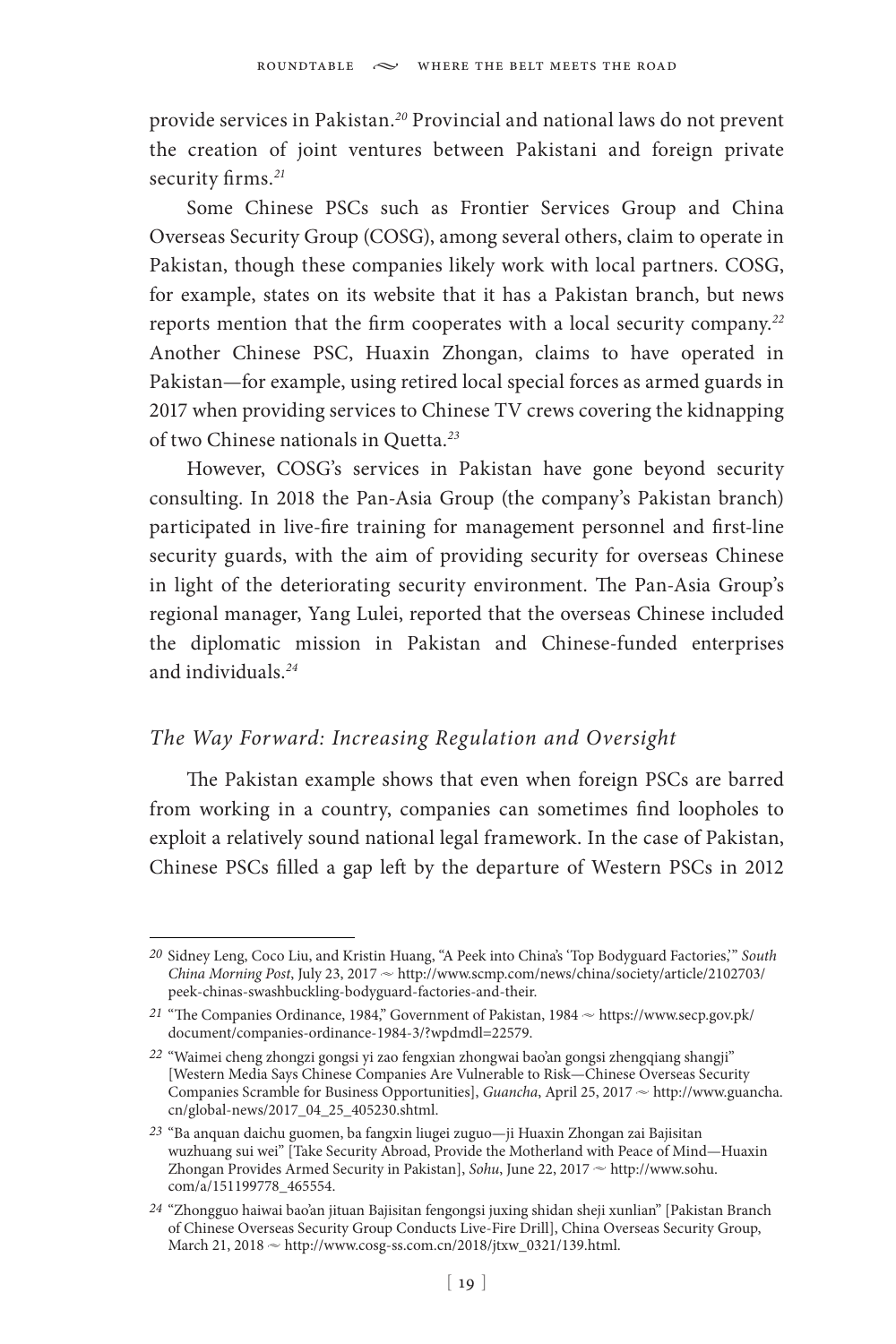and now compete with local private security providers for CPEC projects. Considering the ever more volatile security situation in Pakistan, it is conceivable that Chinese PSCs will increase their business in the country, taking advantage of Chinese companies' preference for hiring Chinese security firms.

This prospect is not an entirely positive one, as cases of Chinese PSCs entering into conflict situations in other countries to protect Chinese citizens have shown. The lack of Chinese and international laws to regulate their activity, combined with their relative inexperience with operating in hostile environments, could increase the margin of miscalculation and make regulating their activities difficult.

Chinese authorities are becoming aware of the problems caused by the lack of regulatory oversight. Media reports claim that China's Ministry of Public Security may issue regulations on PSCs' overseas operations in the future. In 2017, *Caijing* reported that the Security Association of China, which is under the jurisdiction of the ministry, was evaluating Chinese PSCs to draw up a "white list" of firms deemed suitable for overseas work.*<sup>25</sup>* For now, however, barring any new law or regulation, these companies' overseas activities remain largely unregulated by either international or domestic law, while BRI continues to expand.

*<sup>25</sup>* "Haiwai Zhongguo de yinmi shiwei" [Secret Guardian of Overseas China], *Caijing*, July 27, 2017 <sup>u</sup> http://www.caijingmobile.com/article/detail/334033?source\_id=40.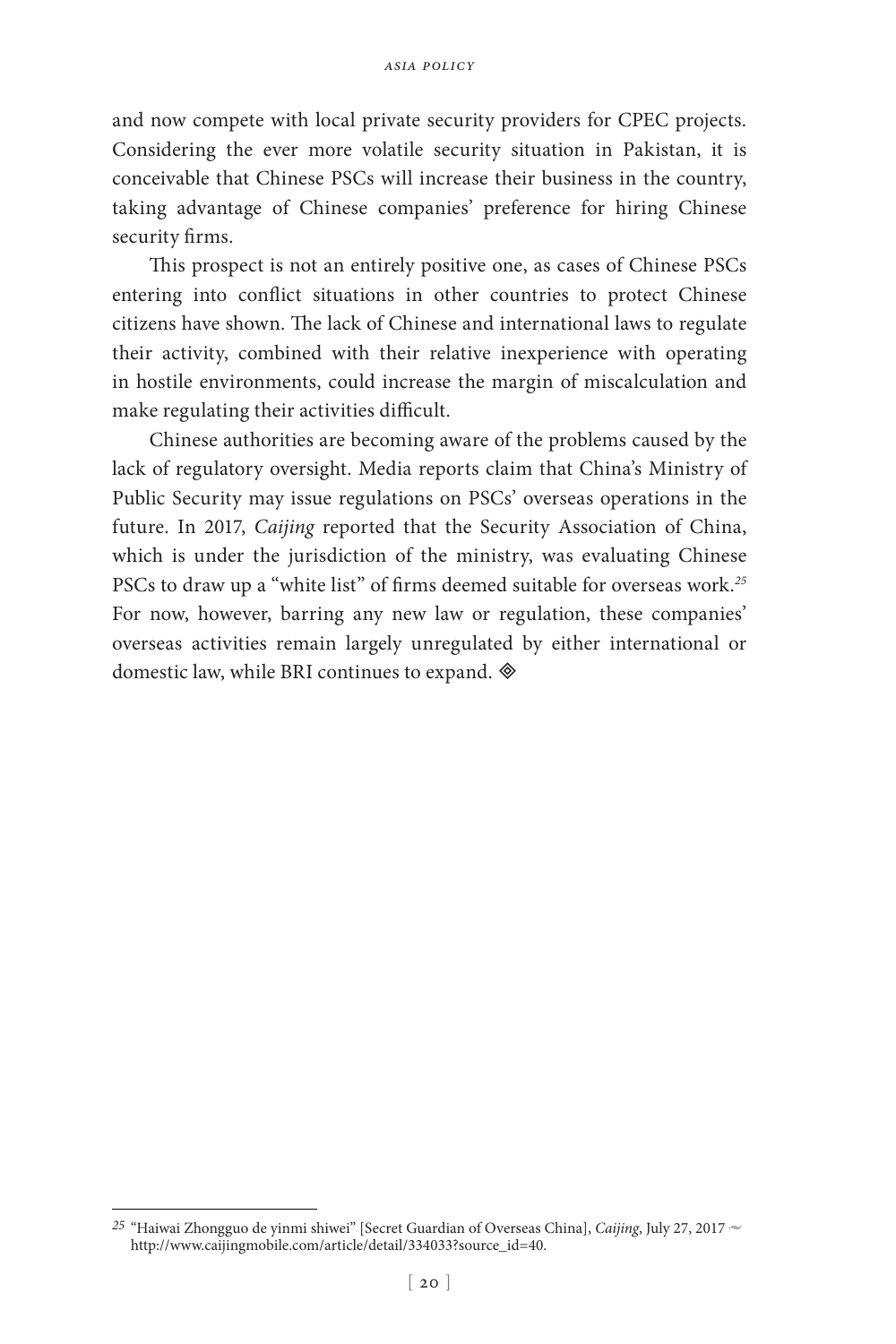# **Securing the Maritime Silk Road in South Asia and the Indian Ocean**

#### *Nilanthi Samaranayake*

For roughly fifteen years, China's commercial and military activities in South Asia and the wider Indian Ocean have caused increasing concern about its intentions in the region. China specialists have examined the country's energy interests and naval planning along its sea lines of communication.*<sup>1</sup>* The proliferation of commercial infrastructure projects now branded under the Belt and Road Initiative (BRI) has heightened these concerns about China's presence in the Indian Ocean region. Prominent infrastructure efforts include port development in Pakistan, Sri Lanka, and Myanmar, while lower-profile efforts include tunnel and bridge construction in Bangladesh and Maldives.

These developments have raised questions about how China is attempting to secure the 21st Century Maritime Silk Road (MSR)—the waterway "road" component of BRI—in South Asia and across the Indian Ocean region more broadly. Because Pakistan will be examined by another essay in this roundtable and the China-Pakistan relationship is long-standing and predates BRI activities, this essay focuses on what China's activities look like elsewhere in maritime South Asia and out to critical Indian Ocean chokepoints.

Despite notable changes in the country's presence in the Indian Ocean over the last decade, to what extent is China securing its commercial interests using naval and maritime forces? If it indeed aims to do this in a comprehensive way, then the results are modest at present. The first section of this essay examines the evidence that China is working to secure its interests in the region. The next section describes challenges to China's efforts to do so and the galvanizing effects of its activities thus far. The essay will conclude by emphasizing the importance of monitoring potential indicators of a substantive shift in the Indian Ocean and South Asian order,

**nilanthi samaranayake** is Director of the Strategy and Policy Analysis Program at CNA in Arlington, Virginia. She is the author of a report for the U.S. Institute of Peace on the smaller countries of South Asia and their economic and military ties with China. She can be reached at <nilanthi@cna.org>.

**NOTE**  $\sim$  The views expressed are solely those of the author and not of any organization with which she is affiliated.

*<sup>1</sup>* See, for example, Bernard D. Cole, *China's Quest for Great Power: Ships, Oil, and Foreign Policy*  (Annapolis: Naval Institute Press, 2016), 148–49.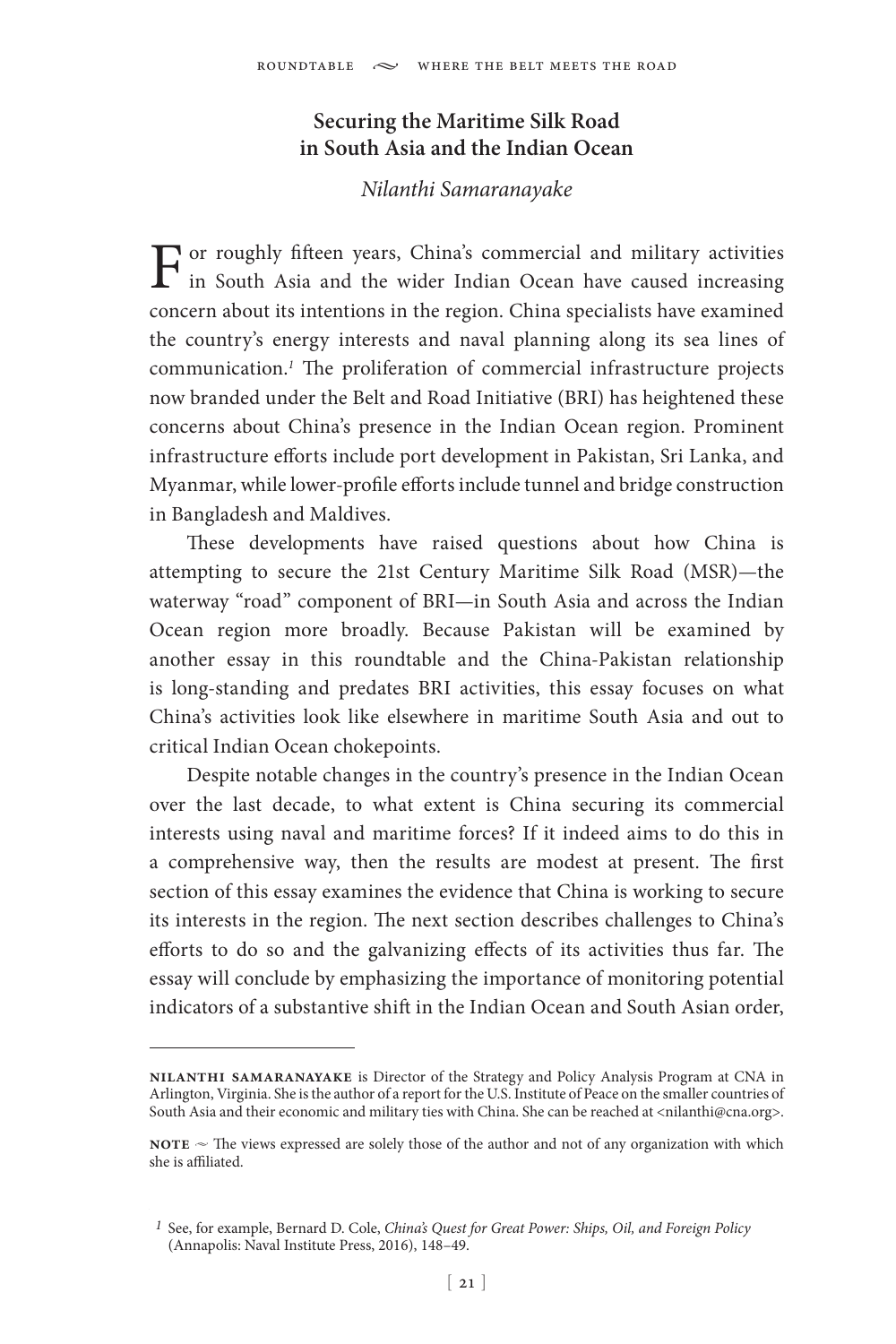despite the limited scope of China's activities to secure the MSR to date, and by considering the implications for U.S. interests in the region.

### *Is China Securing the MSR?*

The clearest examples of China acting to secure the MSR are the counterpiracy and noncombatant evacuation operations (NEOs) conducted by the People's Liberation Army (PLA) Navy and the establishment of a base in the far fringes of the Indian Ocean at the chokepoint in Djibouti.

Since 2008, Beijing has sent a PLA Navy task force to the Gulf of Aden. Originating out of UN resolutions to combat piracy,*<sup>2</sup>* China's military vessels have transited the Indian Ocean for the past decade, providing escort activity that aims to secure the safe passage of shipping, including for Chinese commercial vessels. China has used this mission to justify the deployment of submarines. These were clearly not in support of counterpiracy but instead appeared to be aimed at gaining operational experience far from home for this platform.*<sup>3</sup>* As Admiral (ret.) Michael McDevitt observes, at any given time the PLA Navy has four to five surface ships and two support ships transiting the Indian Ocean, plus occasionally a submarine.*<sup>4</sup>* India's chief of naval staff Admiral Sunil Lanba estimates a similar number (six to eight ships).*<sup>5</sup>*

Second, China conducted NEOs in response to domestic instability in Libya in 2011 and Yemen in 2015. In total, roughly 35,000 Chinese nationals were evacuated from Libya using Chinese civilian and military aircraft and ships,<sup>6</sup> and nearly 1,000 Chinese and foreign nationals were evacuated from Yemen.*<sup>7</sup>* Through such operations, China secured an important MSR asset—its citizens working in these countries.

*<sup>2</sup>* Alison A. Kaufman, "China's Participation in Anti-piracy Operations Off the Horn of Africa: Drivers and Implications," CNA, July 2009, 3, 6.

*<sup>3</sup>* Andrew S. Erickson and Austin Strange, "China's Global Maritime Presence: Hard and Soft Dimensions of PLAN Antipiracy Operations," Jamestown Foundation, China Brief, May 1, 2015.

*<sup>4</sup>* Michael McDevitt, "Chinese Capabilities in the Indian Ocean: 'Seeing an Acorn, and Imagining an Oak Tree,'" in "Policy Recommendations by the Quadripartite Commission on the Indian Ocean Regional Security—Towards a More Stable Security Environment in the Indian Ocean Region: Appendix," Sasakawa Peace Foundation, 2017, 213.

*<sup>5</sup>* Indrani Bagchi, "Chinese Subs in Djibouti to Fight 'Pirates' Worrying: Navy," *Times of India*, January 10, 2019.

*<sup>6</sup>* Erica Downs, Jeffrey Becker, and Patrick deGategno, "China's Military Support Facility in Djibouti: The Economic and Security Dimensions of China's First Overseas Base," CNA, July 15, 2017, 22.

*<sup>7</sup>* Kristen Gunness and Oriana Skylar Mastro, "A Global People's Liberation Army: Possibilities, Challenges, and Opportunities," *Asia Policy*, no. 22 (2016): 140.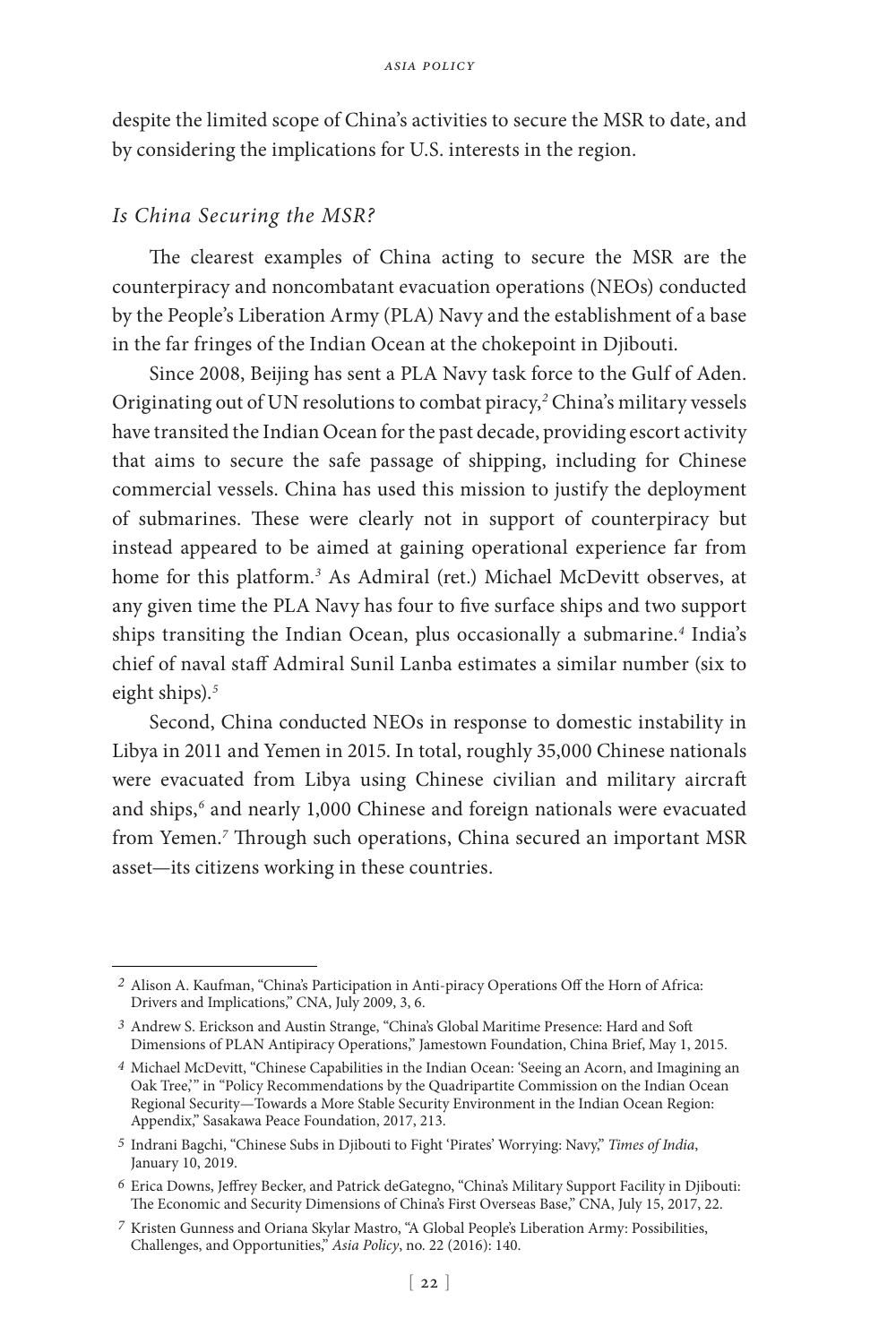Third, China established a military base in Djibouti in 2017. Although China had stated for decades that it had no intention of developing overseas bases, its counterpiracy operations as well as NEOs pointed to the potential benefits of having logistical support in place.*<sup>8</sup>* The base leverages Djibouti's location at the Bab el-Mandeb Strait chokepoint, where the Red Sea meets the Gulf of Aden. China's presence at this far corner of the Indian Ocean shows the expanse of its operational reach across the region.

### *Challenges to China Securing the MSR*

Through conducting counterpiracy operations and NEOs and establishing a base in Djibouti, China appears to be taking measures to protect its maritime interests in the Indian Ocean. Yet despite these activities, its current efforts to secure the MSR appear limited in scope, and challenges lie ahead for China to deepen its military presence in the region. As an extraregional power, it is at a disadvantage to resident powers such as India and even former colonial powers whose capitals are distant but that still have territories in the region (i.e., France and the United Kingdom). As mentioned above, China has only six to eight naval ships in the region at any given time, a number that is dwarfed by the number of Indian naval ships operating there. Another metric is port visits to Sri Lanka while transiting the Indian Ocean. Data from 2009 to 2017, for example, shows that China ranks only third in port visits (with 31), well behind India (82) and even Japan (67).*<sup>9</sup>*

More importantly, there are inherent limits to the expansion of China's military interests in South Asia. Consider military basing. It is notable that despite the emphasis of the dominant "string of pearls" narrative on this region since 2004, the first Chinese overseas base was not in South Asia but in Africa. Also worth noting is that China established this base after another Northeast Asian power—Japan—established its own base in Djibouti, where France and the United States also have long operated bases. Other countries have since pursued their own basing efforts in Djibouti. In 2011, before BRI was announced under the original name One Belt, One Road, officials from both Pakistan and Seychelles publicly offered basing to China, but Beijing did not pursue either opportunity. Meanwhile, leaders from the smaller South Asian countries actively reject the potential for China to establish

*<sup>8</sup>* Downs, Becker, and deGategno, "China's Military Support Facility in Djibouti," 1, 22–23.

*<sup>9</sup>* Jayanath Colombage, "Strategic Environments of South Asia/Indian Ocean Region: Sri Lanka Perspective," Center for Global and Strategic Studies, November 15, 2017, 7.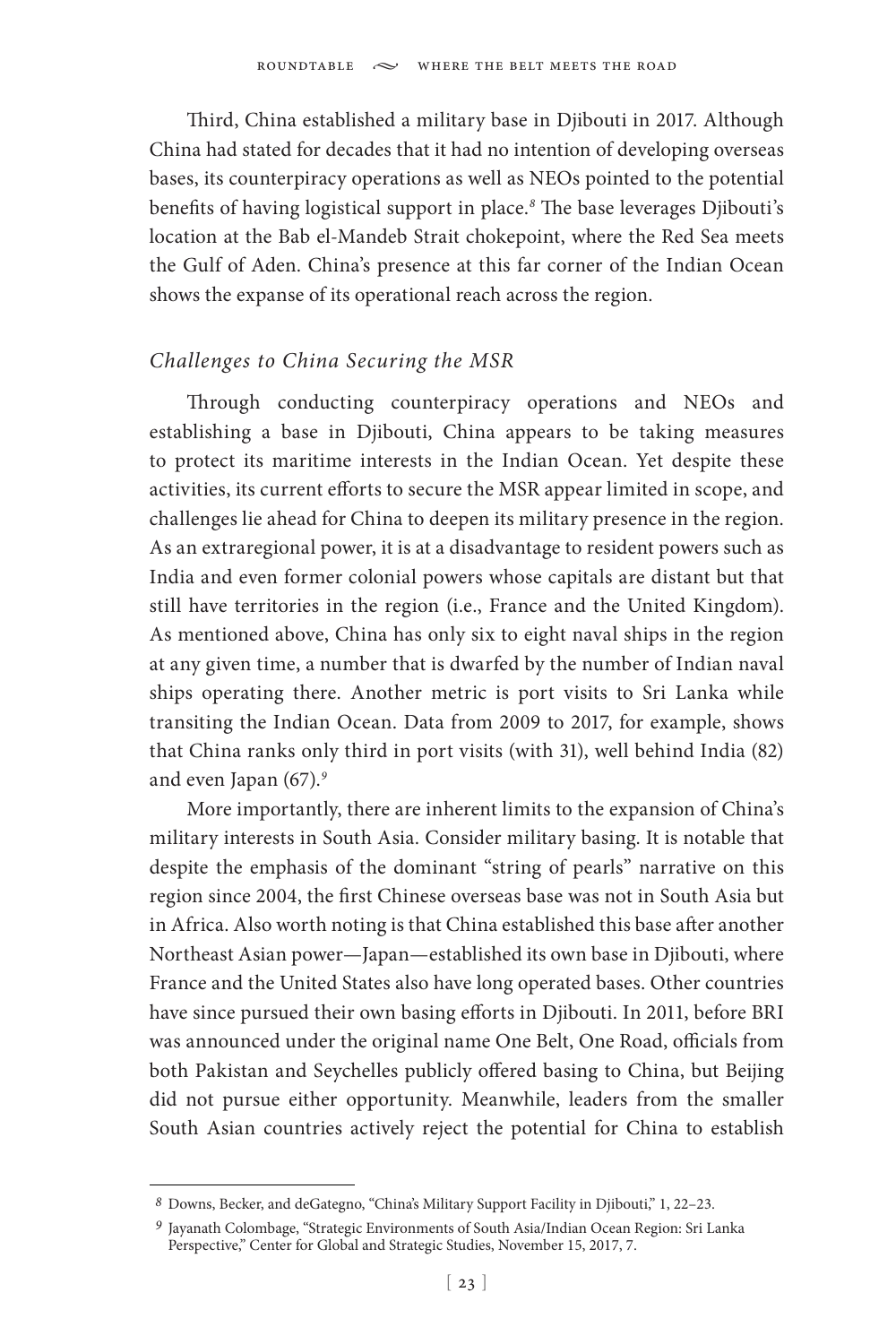bases in their territory, given the negative repercussions from India. These countries have experienced India's economic, military, and intelligence reach—sometimes unwelcome—so this possibility is never far from their leaders' minds.

Next, Pakistan—whose close relationship with China endures—is the only country in South Asia that conducts regular bilateral naval exercises with China. The smaller South Asian countries certainly pursue military education and are eager to purchase platforms from China due to their affordability. But in terms of developing military ties along the MSR, China is not attaining the same operational-level interactions that India and even the United States obtain through their exercises with these countries.*<sup>10</sup>* Instead, PLA Navy ships pay more limited goodwill visits to Indian Ocean countries, including as part of refueling stops. China's hospital ship *Peace Ark* also conducts humanitarian assistance missions to build goodwill among local countries, and Chinese ships already transiting the region have conducted disaster-relief operations—for example, during Maldives's water crisis in 2014 and the floods in Sri Lanka in 2017.

While China has not built bases in these countries, or even conducted regular exercises with their navies and coast guards, the reactions to the expansion of its commercial and military interests in the Indian Ocean region have been striking. China has (1) triggered India's pursuit of increased naval presence and capabilities, (2) heightened concern among the smaller states in the region about the effects of Chinese projects in their countries, and (3) focused unprecedented attention by major powers on their national interests in the Indian Ocean.

First, India is actively developing its naval capabilities and is even pursuing its first overseas basing effort—in Africa as well.*<sup>11</sup>* Following the Mumbai attacks in 2008, the Indian Navy was concerned about responding to threats of maritime terrorism and devoted considerable attention to improving its coastal security. By 2019, New Delhi had prioritized the development of more power-projection platforms (e.g., aircraft carriers) and antisubmarine warfare capabilities while considerably expanding its naval diplomacy to all corners of the Indian Ocean. These activities are driven by the long-term threat perceived from China.

*<sup>10</sup>* For example, India conducts the SLINEX naval exercise with Sri Lanka and the Dosti coast guard exercise with Maldives and Sri Lanka, while the United States conducts the Cooperation Afloat Readiness and Training (CARAT) exercise with Bangladesh, Sri Lanka, and Southeast Asian countries.

*<sup>11</sup>* Nilanthi Samaranayake, "Asian Basing in Africa: India's Setback in Seychelles Could Be Worse," University of Pennsylvania, Center for the Advanced Study of India, September 18, 2018.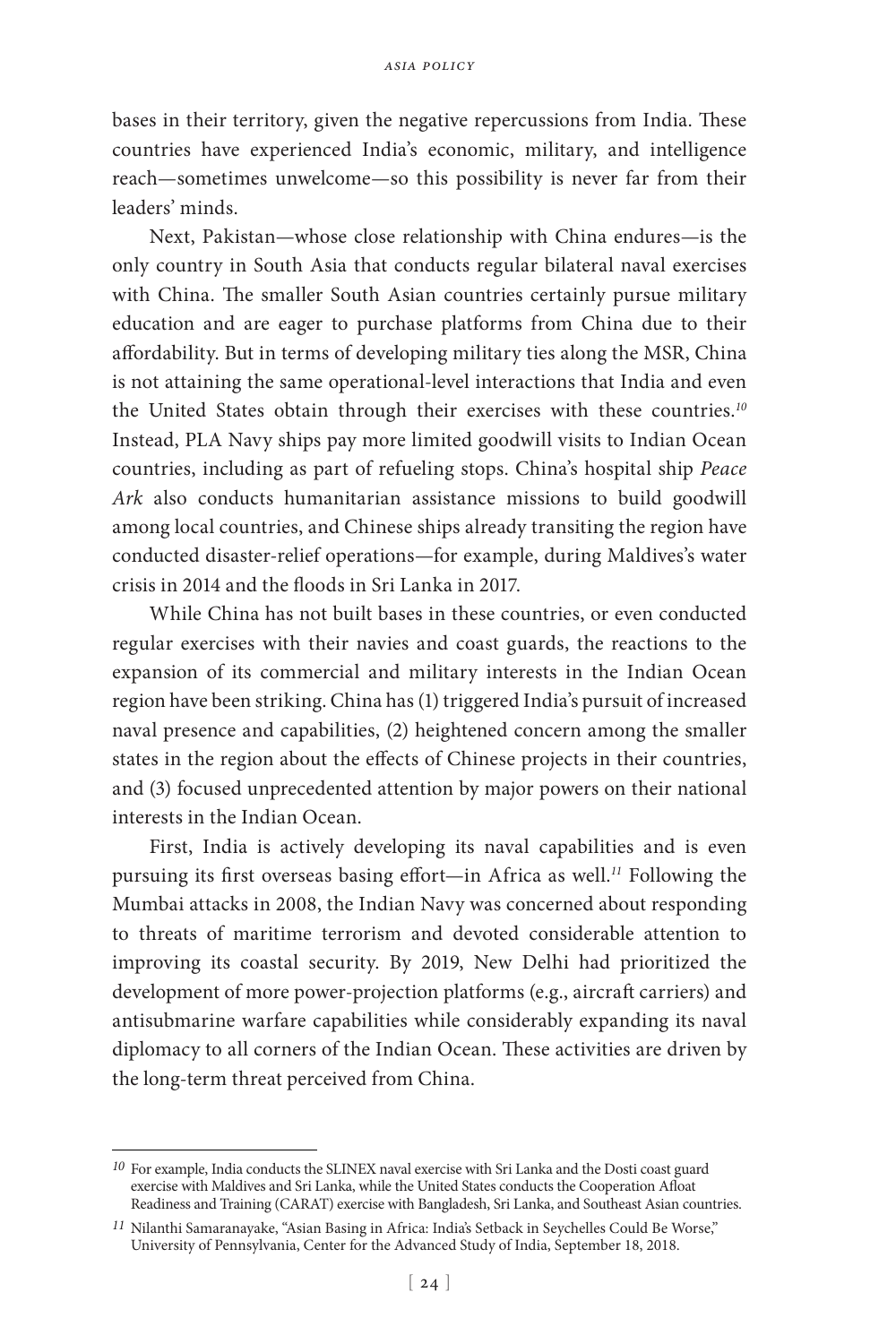Second, concern has grown among the smaller countries in the region about the effects of Chinese projects.*<sup>12</sup>* For example, Bangladesh and Nepal have learned from the fallout over Sri Lanka's Hambantota 99-year port lease to China and are now seeking more favorable terms in their current project discussions with Beijing. Maldives's new president is trying to determine the precise amount of debt owed to China and to renegotiate the terms of payback. Moreover, public protests have taken place in Seychelles and Sri Lanka against Chinese projects, while Bangladesh blacklisted a Chinese company due to attempted bribery.

Third, other major powers are paying greater attention to the Indian Ocean with an eye to preventing the manifestation of tensions seen in the South and East China Seas. The Quadrilateral Security Dialogue (known as the Quad) has been resurrected from a decade ago, and officials from the United States, Japan, India, and Australia have held three meetings to discuss security and the "rules-based order" (albeit without mentioning China in statements). The negative discourse about China's lending terms and the potential for "Chinese debt traps" has driven India and Japan to join together to advance a transparent, sustainable alternative to BRI—the Asia-Africa Growth Corridor (AAGC). Finally, Washington has given unprecedented attention to the Indian Ocean region by prominently replacing the traditional "Asia-Pacific" focus with the new "Indo-Pacific" concept in the highest-level national strategy documents.*<sup>13</sup>* This shift was evident in the renaming of U.S. Pacific Command as U.S. Indo-Pacific Command. Moreover, the United States is following India and Japan's lead with the AAGC by adopting a more competitive approach through the passage in 2018 of the Better Utilization of Investments Leading to Development (BUILD) Act, which aims to reform U.S. development finance tools and create the U.S. International Development Finance Corporation to support overseas projects.

## *Implications for U.S. Policy*

To be clear, the future expansion of China's naval and maritime force presence in South Asia and the Indian Ocean more broadly cannot be

*<sup>12</sup>* For further analysis of the smaller states of South Asia and their relations with China, see Nilanthi Samaranayake, "China's Engagement with Smaller South Asian Countries," U.S. Institute of Peace, Special Report, no. 446, April 2019.

*<sup>13</sup>* White House, *National Security Strategy of the United States of America* (Washington, D.C., December 2017); and U.S. Department of Defense, "Summary of the 2018 National Defense Strategy of the United States of America: Sharpening the American Military's Competitive Edge," January 2018.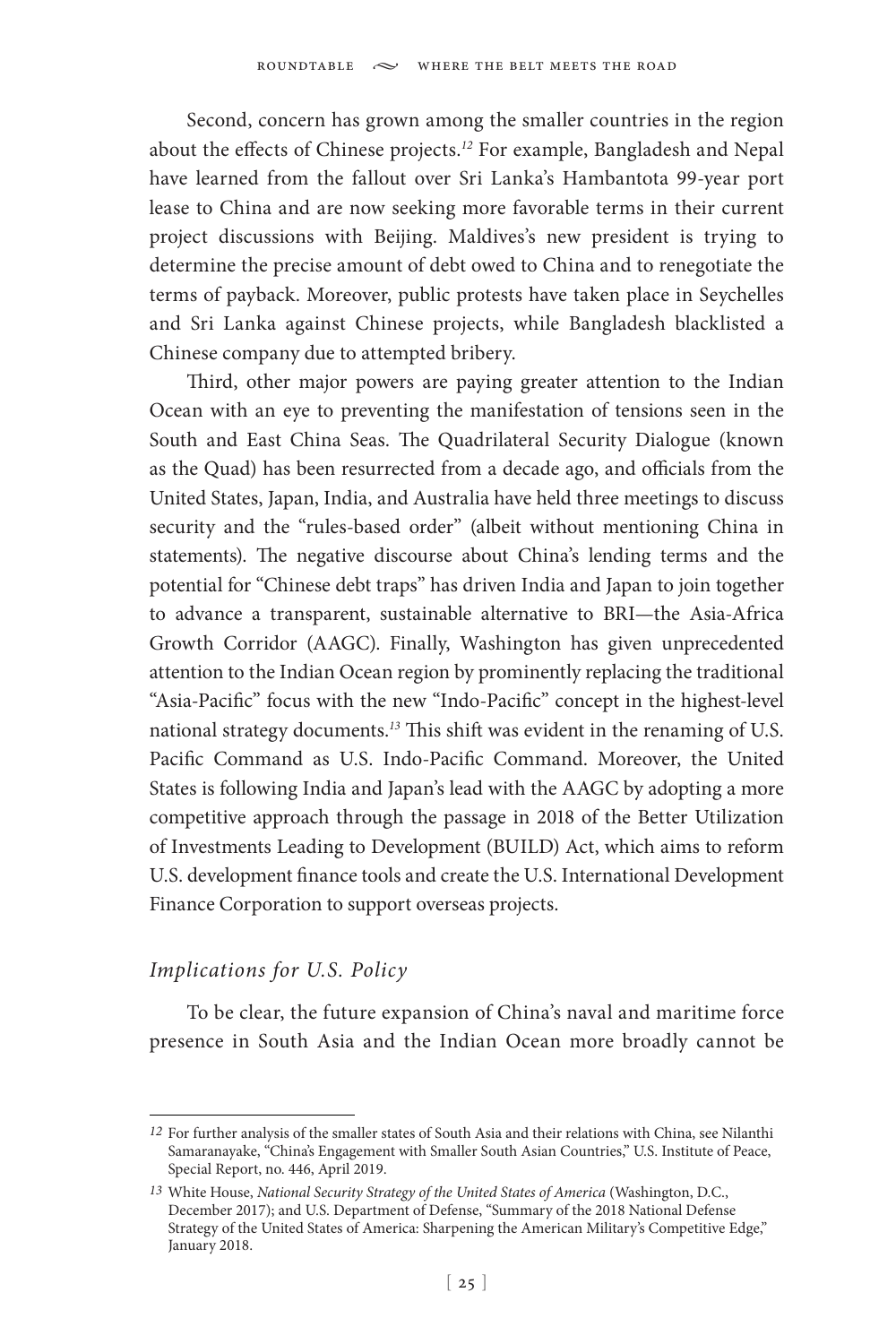ruled out. For example, at some point Beijing could increase the number of naval ships it deploys to the region by a significant factor. Another persistent concern is that China will convert one of its commercial port facilities in the region, such as in Colombo or Hambantota, for military use. This would, of course, require permission from the host country, as do port visits by PLA Navy ships at present. If China were to hold such discussions, conduct a regular bilateral naval exercise with a South Asian or other Indian Ocean country (not including Pakistan), or build a second overseas military base, then this would represent a fundamental shift from the status quo in the region.

U.S. policymakers should thus monitor the potential for China's aggressive behavior in East Asian waters to spread to South Asia and the wider Indian Ocean region. For example, in Djibouti, U.S. officials filed a diplomatic protest that China was responsible for directing lasers at U.S. Air Force aircraft, thereby threatening pilots. This kind of disruptive activity is exactly why the smaller South Asian and Indian Ocean countries are concerned about the potential for competition between major powers to destabilize their region.

Despite the limits of China's current presence and the challenges to its expansion, U.S. policymakers should not ignore the possibility that Chinese activities to secure the MSR could increase and destabilize the region. Instead, they should act to entrench U.S. interests in the Indian Ocean, such as by encouraging foreign direct investment by the private sector in maritime and road infrastructure. Such investment would be enthusiastically welcomed by the smaller regional countries seeking to diversify their sources of projects beyond China.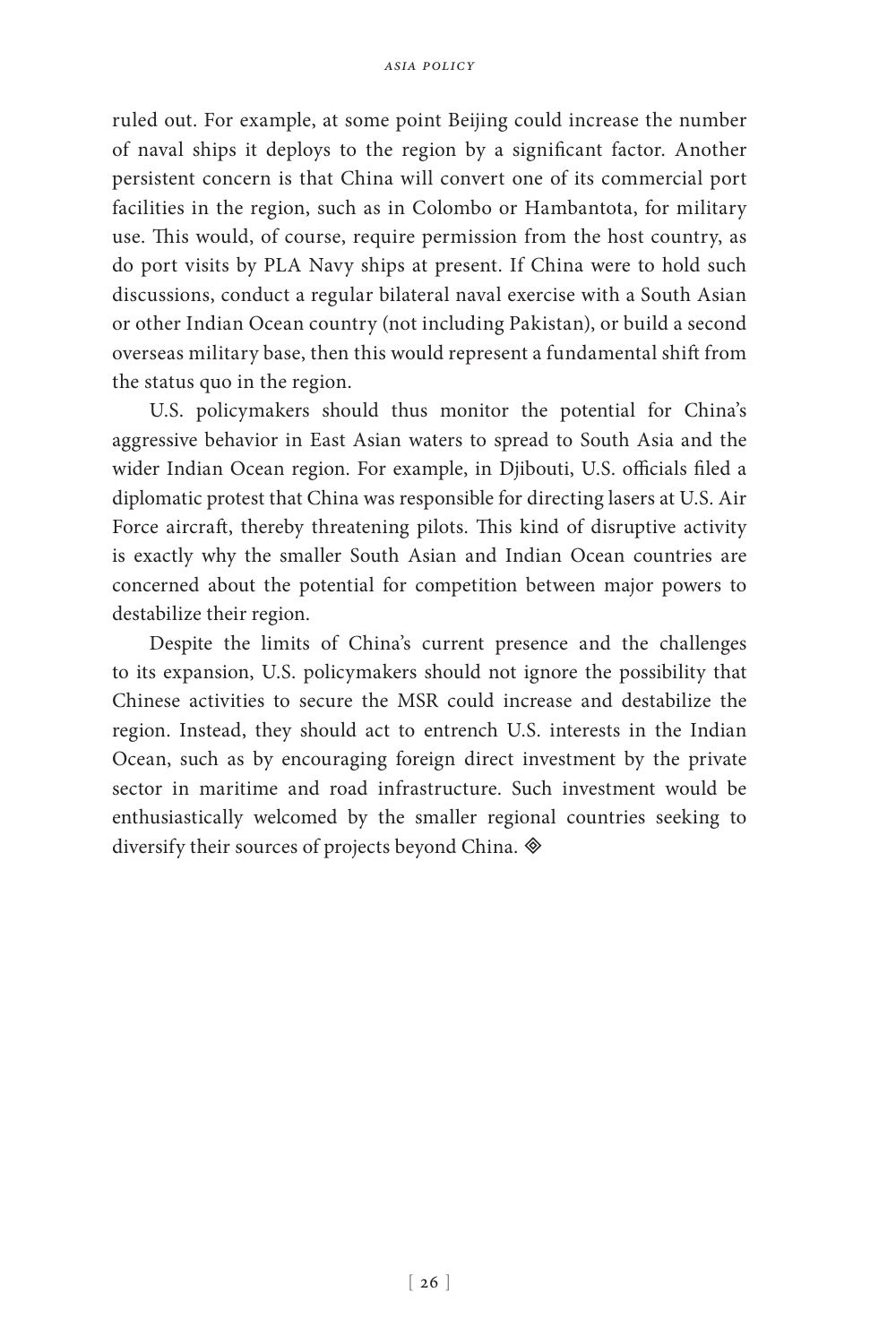## **India as a Challenge to China's Belt and Road Initiative**

### *Gurpreet S. Khurana*

The Belt and Road Initiative (BRI) was announced by Xi Jinping in 1 2013 and comprises both the land-based Silk Road Economic Belt (launched in August 2013) and the 21st Century Maritime Silk Road (introduced in September 2013). The initiative was showcased in a manner that was too appealing to be ignored by the countries of the Indian Ocean region. Many Indians also viewed BRI as highly promising for their country.

As a virtual "island state" constrained by landward geophysical barriers in the north, India is in dire need of developing its economic corridors and maritime transportation infrastructure. Projections indicate that by 2050, India will be the second-largest economy (in purchasing power parity terms), premised *inter alia* on the growth trends of merchandise trade.*<sup>1</sup>* However, leading Indian economists point out that a large part of the country's export potential remains unrealized, mostly in its own neighborhood. The key reason for this loss of competitiveness is rising "trade costs," mainly for maritime transportation, which are heightened by the lack of connectivity and port infrastructure.*<sup>2</sup>* Therefore, even though the Indian government never endorsed BRI, a few Indian analysts (including this author) were of the view that the Chinese initiative was pregnant with geoeconomic opportunities for India, and, premised on the ongoing India-China rivalry, it may not be prudent for New Delhi to throw the baby out with the bathwater.*<sup>3</sup>* Eventually, however, the official Indian position against BRI hardened to the extent that India was the one key country in

**gurpreet s. khurana** is a Captain in the Indian Navy and Executive Director of the National Maritime Foundation in New Delhi. He can be reached at <[gurpreet.bulbul@gmail.com](mailto:gurpreet.bulbul@gmail.com)>.

*<sup>1</sup>* "The Long View: How Will the Global Economic Order Change by 2050?" PricewaterhouseCoopers, February 2017 ~ https://www.pwc.com/gx/en/world-2050/assets/pwc-world-in-2050-summaryreport-feb-2017.pdf.

*<sup>2</sup>* This is based on analysis by Prabir De, a professor at the Research and Information System for Developing Countries in New Delhi, presented at the ASEAN-India Connectivity Summit, December 11–12, 2017, New Delhi. See Gurpreet S. Khurana, "Multilateral Structures in the Indian Ocean: Review and Way Ahead," *Maritime Affairs* 14, no. 1 (2018): 1123.

*<sup>3</sup>* Gurpreet S. Khurana, "India's Approach to China's Maritime Silk Road: An Alternative View," National Maritime Foundation, February 17, 2015  $\sim$  http://www.maritimeindia.org/ CommentryView.aspx?NMFCID=8390.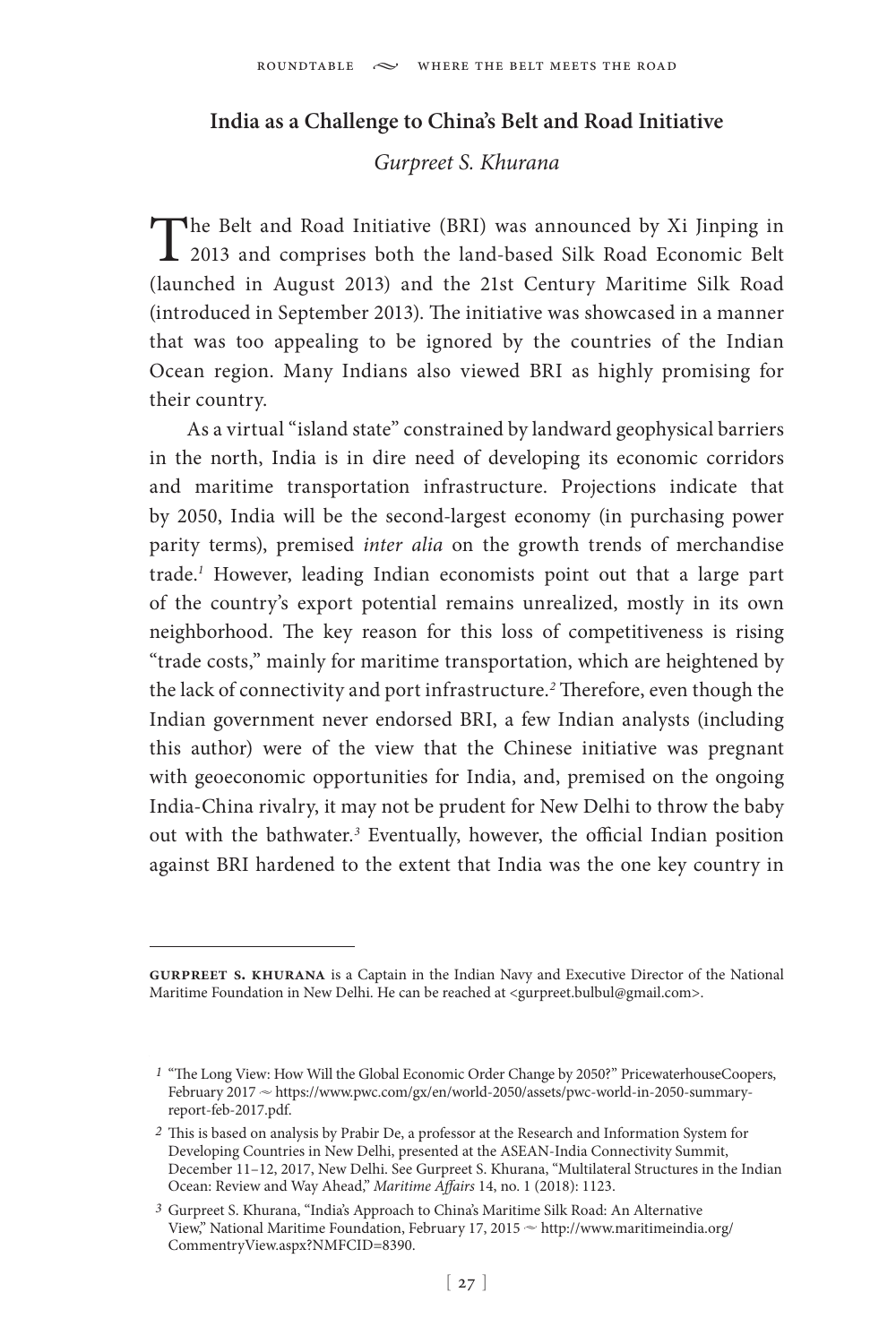the Indian Ocean region not represented at the major international Belt and Road Forum organized in Beijing in May 2017.*<sup>4</sup>*

This essay aims to examine some mainstream Indian perspectives on BRI and analyze its likely adverse ramifications for India. Based on these findings, the essay considers how India should (and is likely to) tailor its foreign policy and national security responses to this Chinese initiative.

### *Mainstream Indian Perspectives on BRI*

Owing largely to the country's geographic location and disposition, India's national interests are closely intertwined with developments in the Indian Ocean region. In this context, BRI is seen in New Delhi as China's endeavor to capitalize on the desires, vulnerabilities, and insecurities of regional countries.

Sri Lanka, for instance, sought BRI to bolster investment in its port-led economic development after the 2009 end to decades of internal conflict, but later became beset by debt. In December 2017, Sri Lanka was compelled to grant China a 99-year lease and 70% stake in the deepwater port at Hambantota.*<sup>5</sup>* In Maldives, China played on the political fissures and local fears of sea-level rise to involve Chinese companies in reclamation projects. Today, the country owes China \$1.5 billion—about 30% of its GDP—in construction costs.*<sup>6</sup>* In Malaysia, China's exorbitantly expensive Melaka Gateway port project was premised on Kuala Lumpur's geoeconomic rivalry with Singapore to host a major hub port in the Asia-Pacific.*<sup>7</sup>* Pakistan, for its part, was much too willing to cede to China the transit corridor from Kashi to Gwadar in order to reduce its own strategic vulnerability vis-à-vis

*<sup>4</sup>* "It's Official Now, India to Stay Away from China's 'Belt and Road Forum,'" Wire, May 14, 2017, https://thewire.in/diplomacy/india-china-obor-belt-summit. See also "Official Spokesperson's Response to a Query on Participation of India in OBOR/BRI Forum," Ministry of External Affairs (India), Press Release, May 13, 2017.

*<sup>5</sup>* Kiran Stacey, "China Signs 99-Year Lease on Sri Lanka's Hambantota Port," *Financial Times*, December 11, 2017  $\sim$  https://www.ft.com/content/e150ef0c-de37-11e7-a8a4-0a1e63a52f9c; and Dipanjan Roy Chaudhury, "New Chinese Loan May Further Plunge Sri Lanka into Debt Trap," *Times of India*, Economic Times web log, September 3, 2018  $\sim$  https://economictimes.indiatimes. com/news/international/world-news/new-chinese-loan-may-further-plunge-sri-lanka-into-debttrap/articleshow/65659719.cms.

*<sup>6</sup>* Sanjeev Miglani and Mohamed Junayd, "After Building Spree, Just How Much Does the Maldives Owe China?" Reuters, November 27, 2018 ~ [https://www.reuters.com/article/us-maldives-politics-china/](https://www.reuters.com/article/us-maldives-politics-china/after-building-spree-just-how-much-does-the-maldives-owe-china-idUSKCN1NS1J2) [after-building-spree-just-how-much-does-the-maldives-owe-china-idUSKCN1NS1J2.](https://www.reuters.com/article/us-maldives-politics-china/after-building-spree-just-how-much-does-the-maldives-owe-china-idUSKCN1NS1J2)

*<sup>7</sup>* Anjelina Patrick, "Melaka Gateway Port: An Analysis," National Maritime Foundation, October 11,  $2017$   $\sim$  http://www.maritimeindia.org/View%20Profile/636432951858173081.pdf. See also "'We Cannot Afford This': Malaysia Pushes Back on China's Big Projects," *Business Times*, August 21,  $2018 \sim$ https://www.businesstimes.com.sg/government-economy/%E2%80%98we-cannot-affordthis%E2%80%99-malaysia-pushes-back-on-china%E2%80%99s-big-projects.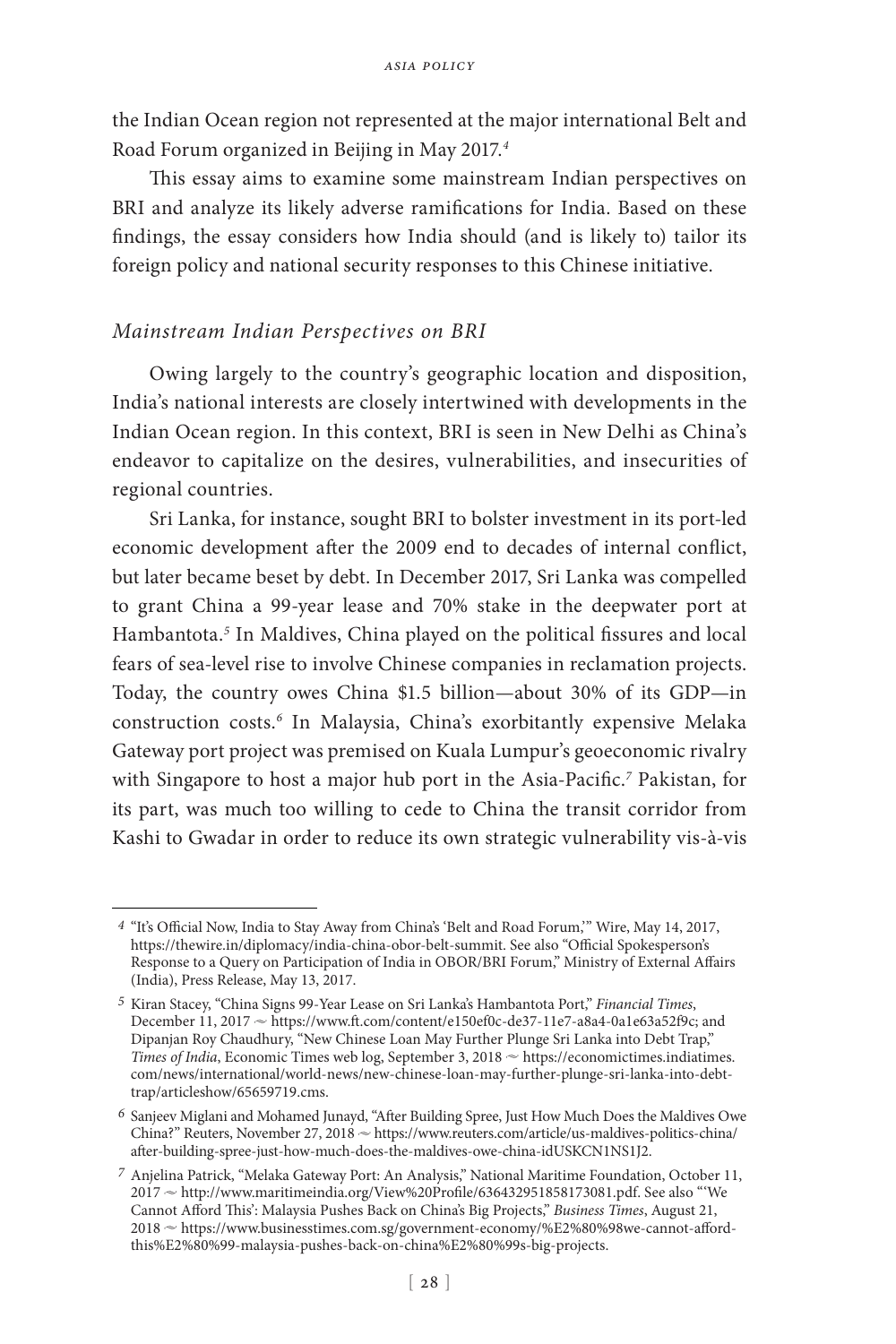militarily superior India and develop the Baluchistan Province. Pakistan owes China at least \$10 billion in debt for the construction of Gwadar port and other projects.<sup>8</sup> Viewed in New Delhi, China's approach runs counter to India's vision for collective and inclusive economic development of the Indian Ocean region. India believes that it cannot attain prosperity for its citizens in isolation from the regional neighborhood.

BRI is also viewed in New Delhi as China's attempt to outsource its low-end "sunset" industries to initiative partners, letting them worry about the attendant issues of environmental pollution. To redress this issue, in June 2017, in the document "Vision for Maritime Cooperation under the Belt and Road Initiative," China attempted to link BRI with blue economy and sustainable development concepts.*<sup>9</sup>* However, repackaging does not change the product. Pakistan's coal-based power plant project in Rahim Yar Khan, proposed to be built by China as part of the China-Pakistan Economic Corridor (CPEC), is a noteworthy case in point. The project was eventually shelved in January 2019 at the insistence of the new Pakistani government.*<sup>10</sup>* This reinforces the Indian view that China looks at the Indian Ocean countries primarily as a source of natural resources, an ancillary for its expanding industrial complex, and an export destination for high-end manufactured goods. In the worst case, BRI represents a new avatar of economic colonization by China.

## *Rationale for India's Rejection of BRI*

The objections to BRI that India has formally articulated include the fact that the proposed CPEC involves joint projects in Pakistan-occupied Kashmir (which is claimed by India), the lack of details regarding BRI projects, and the initiative's unilateral character that is devoid of a consultative process. This lack of transparency carries the risk of smaller countries being sucked into a crushing debt cycle, in addition to the potential for ecological destruction and the disruption of local communities.*<sup>11</sup>*

*<sup>8</sup>* "Pakistan Owes USD 10 Billion Debt to China for Gwadar Port, Other Projects: Top U.S. General," *Times of India*, Economic Times web log, March 15, 2018  $\sim$  https://economictimes.indiatimes. com/news/international/business/pakistan-owes-usd-10-billion-debt-to-china-for-gwadar-portother-projects-top-us-general/articleshow/68432415.cms.

*<sup>9</sup>* "Full Text: Vision for Maritime Cooperation under the Belt and Road Initiative," Xinhua, June 20,  $2017 \sim$  http://www.xinhuanet.com//english/2017-06/20/c\_136380414.htm.

<sup>10 &</sup>quot;Pakistan Finally Shelves Coal-Power Project under CPEC," *Daily Pakistan*, January 14, 2019 ~ https://en.dailypakistan.com.pk/headline/pakistan-finally-shelves-coal-power-project-under-cpec.

*<sup>11</sup>* Suhasini Haidar, "Why Did India Boycott China's Road Summit?" *Hindu*, May 20, 2017 u https:// www.thehindu.com/news/national/why-did-india-boycott-chinas-road-summit/article18516163.ece.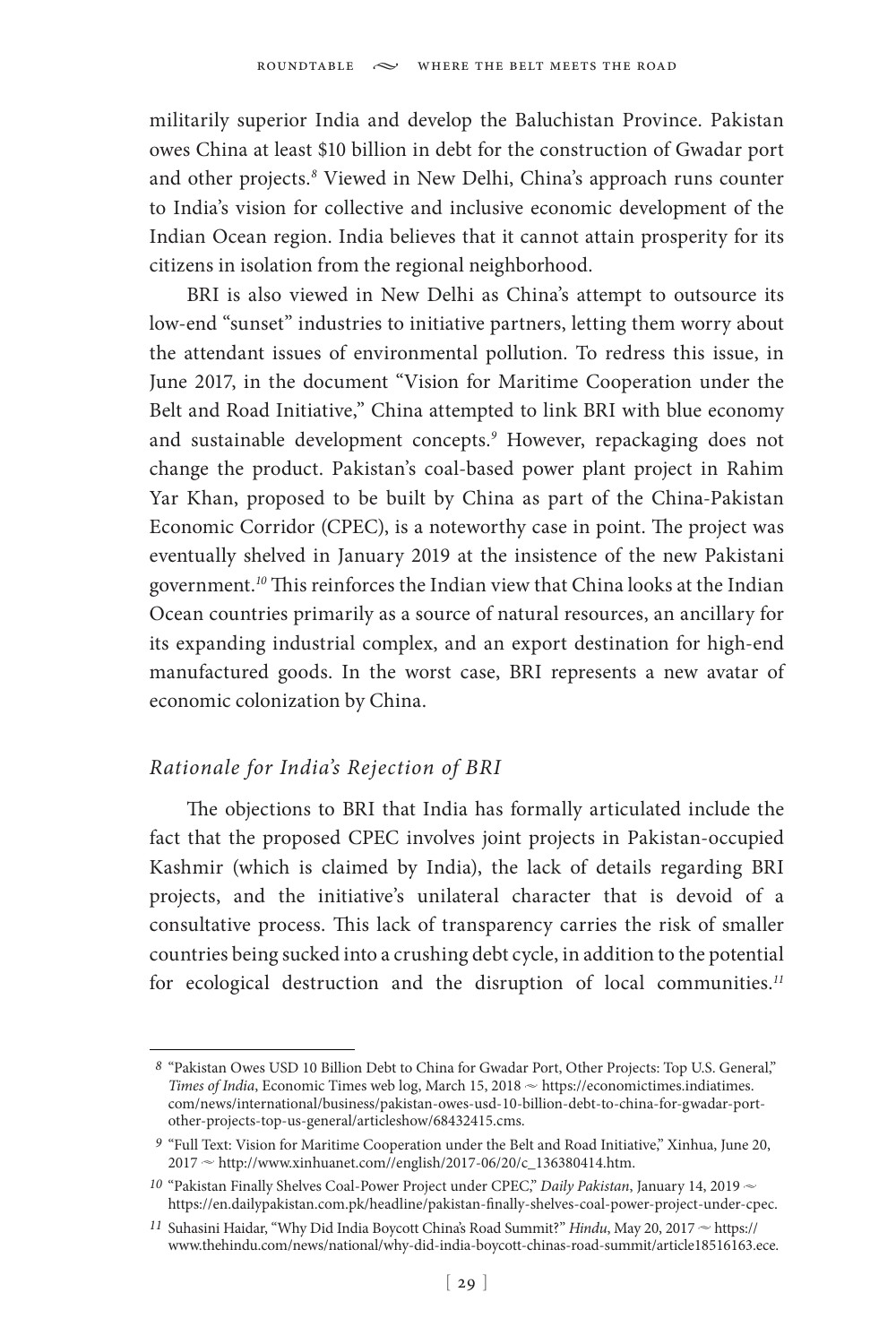That BRI overlooks India's "core concerns on sovereignty and territorial integrity" is often stated as the key reason for the country's rejection of the initiative.*<sup>12</sup>* However, none of these articulations—individually or collectively—fully account for India's wariness.

The most critical factor is China's "Middle Kingdom" approach that is premised on an ancient notion of cultural superiority and seeks to subject the transactions among nation-states to a geopolitical hierarchy. Through such an approach, China aims to dominate its periphery through a tributary system, thereby potentially challenging India's traditional influence in the Indian Ocean region. Yin Gang has stated, "In China's view, India must be reminded that areas around Gwadar, Chittagong, Hambantota, and Sittwe are not within India's traditional sphere of influence."*<sup>13</sup>* India views the Chinese approach as undermining the regional balance of power and therefore challenging its geopolitical and national security interests. The country does not want to become marginalized by a rival power in its own neighborhood.

It is thus important to understand the adverse security implications of BRI for India. For instance, the China-Pakistan strategic partnership already limits New Delhi's strategic options to respond to Pakistan's prevailing strategy of supporting cross-border terrorism against India.*<sup>14</sup>* China's technological assistance to help Pakistan develop sea-based tactical nuclear weapons to offset India's conventional military superiority to Pakistan exemplifies this.*<sup>15</sup>*

The traditional Chinese military threat to India's national security is another important consideration. The disputed land border in the Himalayas has often led to military confrontations, with the most recent occurring in June 2017 on the Doklam Plateau and lasting for 73 days.*<sup>16</sup>* The People's Liberation Army (PLA) Navy's established presence in the Indian Ocean region could add a seaward dimension to the existential continental

*<sup>12</sup>* "Official Spokesperson's Response to a Query on Media Reports Regarding Possible Cooperation with China on OBOR/BRI," Ministry of External Affairs (India), Press Release, April 5, 2018.

*<sup>13</sup>* Yin Gang, televised interview, New Horizon, Yunnan TV, November 16, 2014, cited in You Ji, "China's Emerging Indo-Pacific Naval Strategy," *Asia Policy*, no. 22 (2016): 18.

*<sup>14</sup>* "'Pakistan Wants to Bleed India with Thousand Cuts,' Says Army Chief General Bipin Rawat," Outlook, September 24, 2018 ~ https://www.outlookindia.com/website/story/ pakistan-wants-to-bleed-india-with-thousand-cuts-says-army-chief-general-bipin-rawat/317041.

*<sup>15</sup>* C. Uday Bhaskar, "The Indian Ocean Waters Will Get Roiled by Babur 3," *Times of India*, Economic Times web log, January 11, 2017  $\sim$  https://economictimes.indiatimes.com/blogs/et-commentary/ the-indian-ocean-waters-will-get-roiled-by-babur-3.

<sup>&</sup>lt;sup>16</sup> Debanish Achom, "Doklam Belongs to China, India Should Have 'Learnt Lessons,' Says Beijing," NDTV, March 27, 2018 ~ https://www.ndtv.com/india-news/doklam-belongs-to-china-indiashould-have-learnt-lessons-says-beijing-1828803.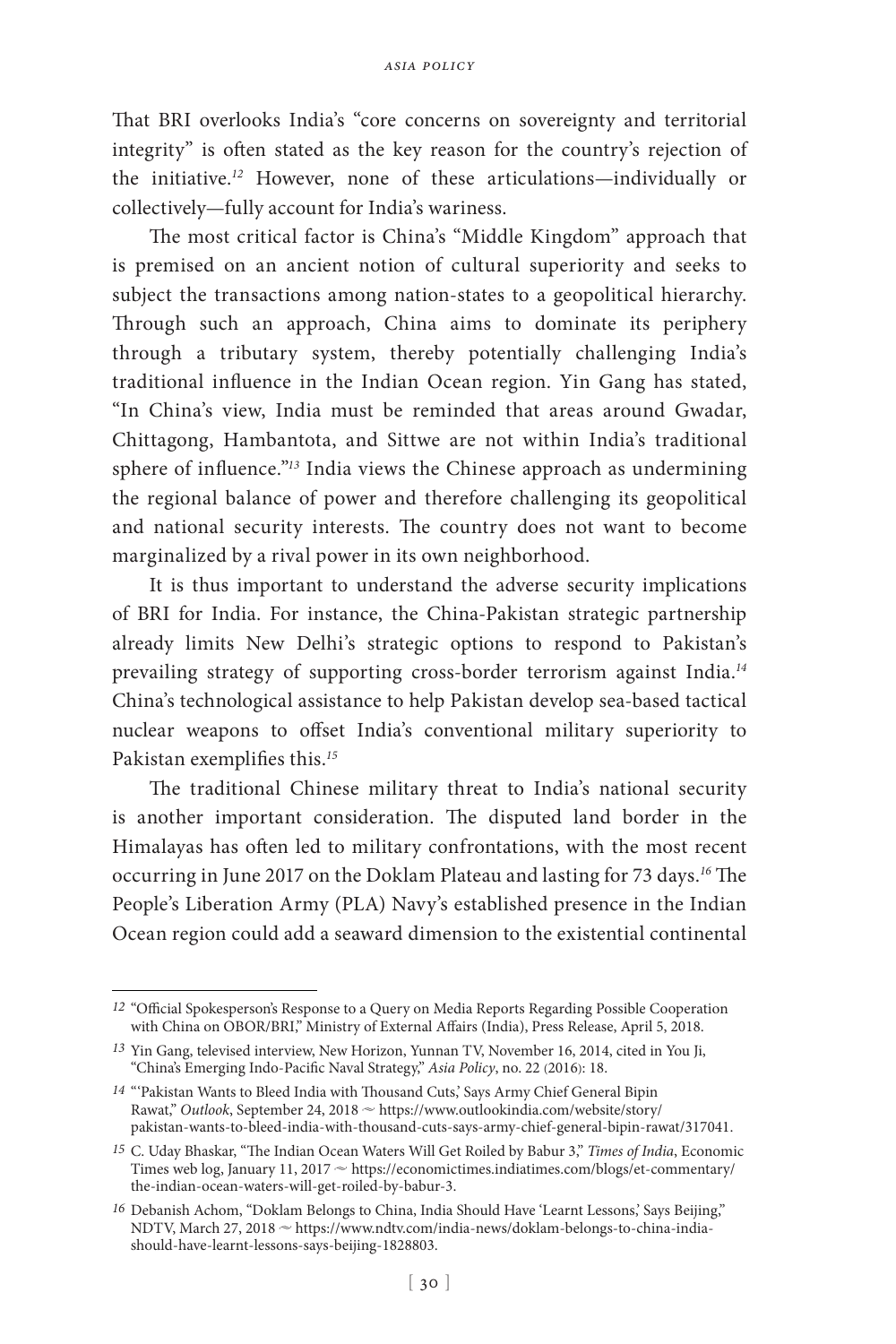threat posed by China. India's naval power might no longer enjoy a favorable asymmetry in the region, and therefore India's conventional military deterrence against China to respond to a conflict across the disputed land border would be eroded substantially. For instance, given the naval superiority that India enjoys in the Indian Ocean today and its ability to interdict Chinese strategic shipments, China may think twice before resorting to a military escalation across the land border. However, as the PLA Navy acquires the ability for sea control in the Indian Ocean against opposing naval forces to secure China's BRI investments, India could lose the military leverage provided by its current option for horizontal escalation of an armed conflict to the sea. Even worse, India might need to prepare for the possibility of a two-front war involving China-Pakistan strategic collusion.*<sup>17</sup>*

# *India's Response to BRI*

From the foregoing discussion, it is clear that India's response to BRI is likely to be premised on the assumption that the initiative's comprehensive success, in terms of China meeting its envisaged objectives, is not in India's interest. India's approach will be to seek the support of its strategic partners within and beyond the Indo-Pacific. However, even without any such support, New Delhi would likely need to do whatever may be required to prevent its influence in the Indian Ocean from being displaced by China and to prohibit China's increasing naval footprint from blunting India's prevailing maritime military edge in the region. New Delhi would likely adopt necessary geopolitical countermeasures across the entire spectrum ranging from geoeconomics to military strategy.

At the foreign-policy level, India may seek to ramp up its relevance and influence in the Indian Ocean region, and even beyond into the eastern parts of the Indo-Pacific, as enunciated in Prime Minster Narendra Modi's 2015 vision of Security and Growth for All in the Region (SAGAR) in 2015.*<sup>18</sup>* The vision stands for the dictum that "all boats rise with the rising tide" and, therefore, provides an optimized approach to encourage regional

*<sup>17</sup>* Rajat Pandit, "Two-Front War Is a Real Scenario, Says General Bipin Rawat," *Times of India*, Economic Times web blog, July 13, 2018  $\sim$  https://economictimes.indiatimes.com/news/defence/ two-front-war-is-a-real-scenario-says-general-bipin-rawat/articleshow/56324336.cms?from=mdr.

*<sup>18</sup> Sagar* means "ocean" in Hindi, and the acronym SAGAR thus signifies the emerging focus of the Indian political establishment on maritime matters and re-establishing their link with India's destiny. See "Mr. Modi's Ocean View," *Hindu*, March 17, 2015  $\sim$  https://www.thehindu.com/ opinion/editorial/mr-modis-ocean-view/article7000182.ece.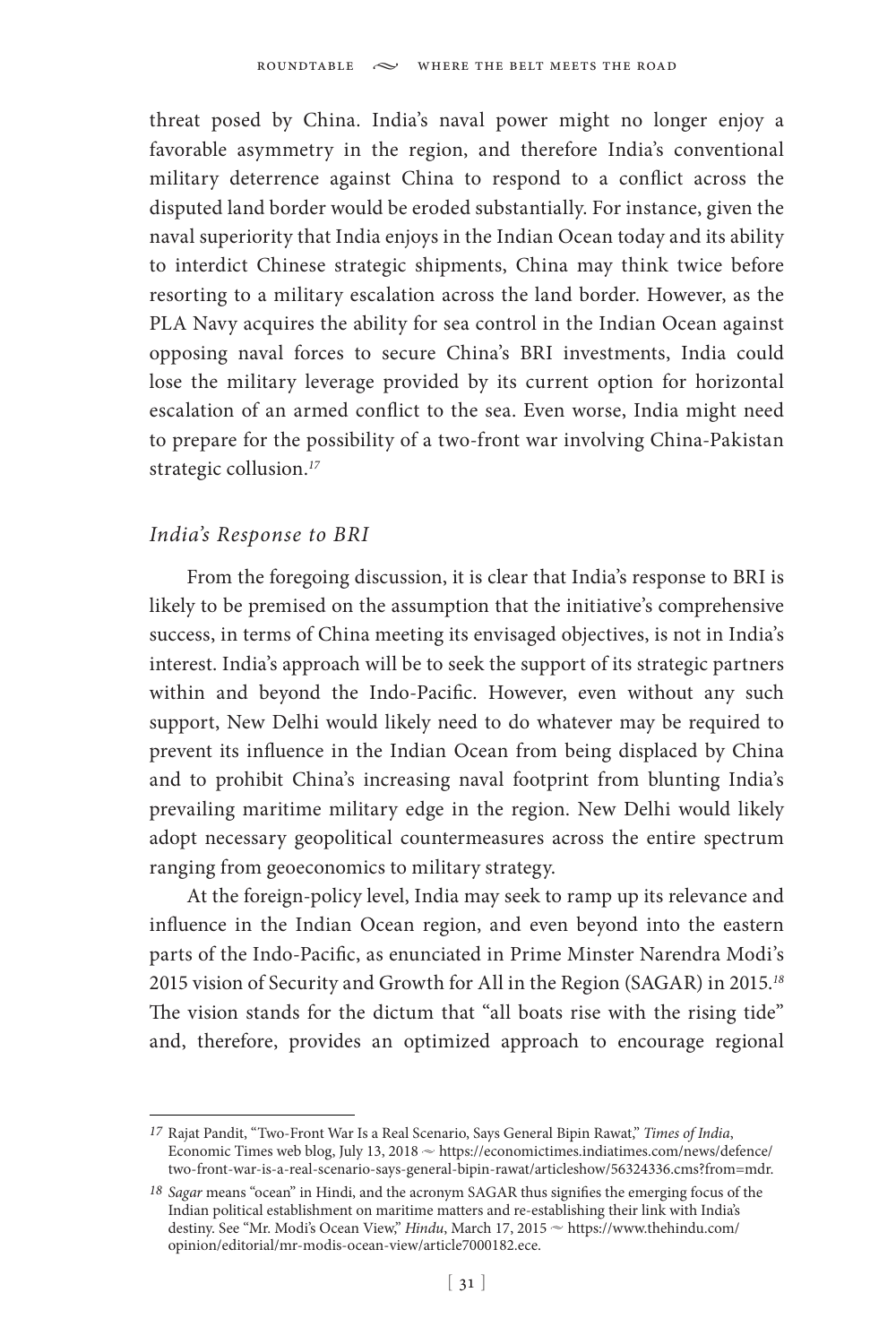solidarity that contrasts positively with the "extractive" model proposed by BRI. However, the dictum that holds for China also holds for India: the package is not the product. Policymakers in New Delhi will need to flesh out SAGAR in terms of its functional strategy, which has not yet been done, and pursue its implementation.

In particular, India and its partners will need to offer the regional countries alternative models for enhancing economic connectivity in the Indo-Pacific that are more attractive than BRI. The Asia-Africa Growth Corridor (AAGC) proposed by India and Japan was conceptualized with such an aim under the rubric of the contemporary Indo-Pacific concept, but it needs to be pursued more seriously by all potential partners.*<sup>19</sup>* The AAGC is still in a nascent phase, though with enormous potential to challenge BRI. This author's discussion with officials—who prefer anonymity—indicates that the Japanese are disappointed with the slow pace of India's implementation of the AAGC. This is leading Tokyo to reconsider India's partnership in the corridor. While India itself lacks infrastructure and financial and technological capacities, and therefore looks to Japan for these to fructify the AAGC, the Indian government needs to do more to quell the perception that it is not serious about the initiative.

As an instrument of the nation's foreign policy, the Indian Navy bears a major responsibility to shape a geopolitical environment in the Indian Ocean region that is favorable to India. The recent reorientation of its operational philosophy to mission-based (forward) deployments is meant, *inter alia*, to address the changing operational environment brought about by BRI. This includes the need to keep watch over the maritime chokepoints that all vessels—commercial ships, warships, and submarines—must traverse for entry into the Indian Ocean. The intelligence collected by the naval deployments is fed into the Indian Maritime Operations Centre and shared with friendly countries through the Information Management and Analysis Centre.*<sup>20</sup>*

While India has been making concerted efforts to enhance the sustained reach of its naval forces through basing arrangements with

*<sup>19</sup>* Jagannath Panda, "The Asia-Africa Growth Corridor: An India-Japan Arch in the Making?" Institute for Security and Development Policy, Focus Asia, no. 21, August 2017; and Gurpreet S. Khurana, "What Is the Indo-Pacific: The New Geopolitics of the Asia-Centred Rim Land," in *Geopolitics by Other Means: The Indo-Pacific Reality*, ed. Axel Berkofsky and Sergio Miracola (Milan: Istituto per gli Studi di Politica Internazionale, 2019), 1332.

*<sup>20</sup>* Sujan Dutta, "Indian Navy Informs Government about the Fleet's Reoriented Mission Pattern," *New Indian Express*, April 1, 2018  $\sim$  http://www.newindianexpress.com/nation/2018/apr/01/indiannavy-informs-government-about-the-fleets-reoriented-mission-pattern-1795404.html.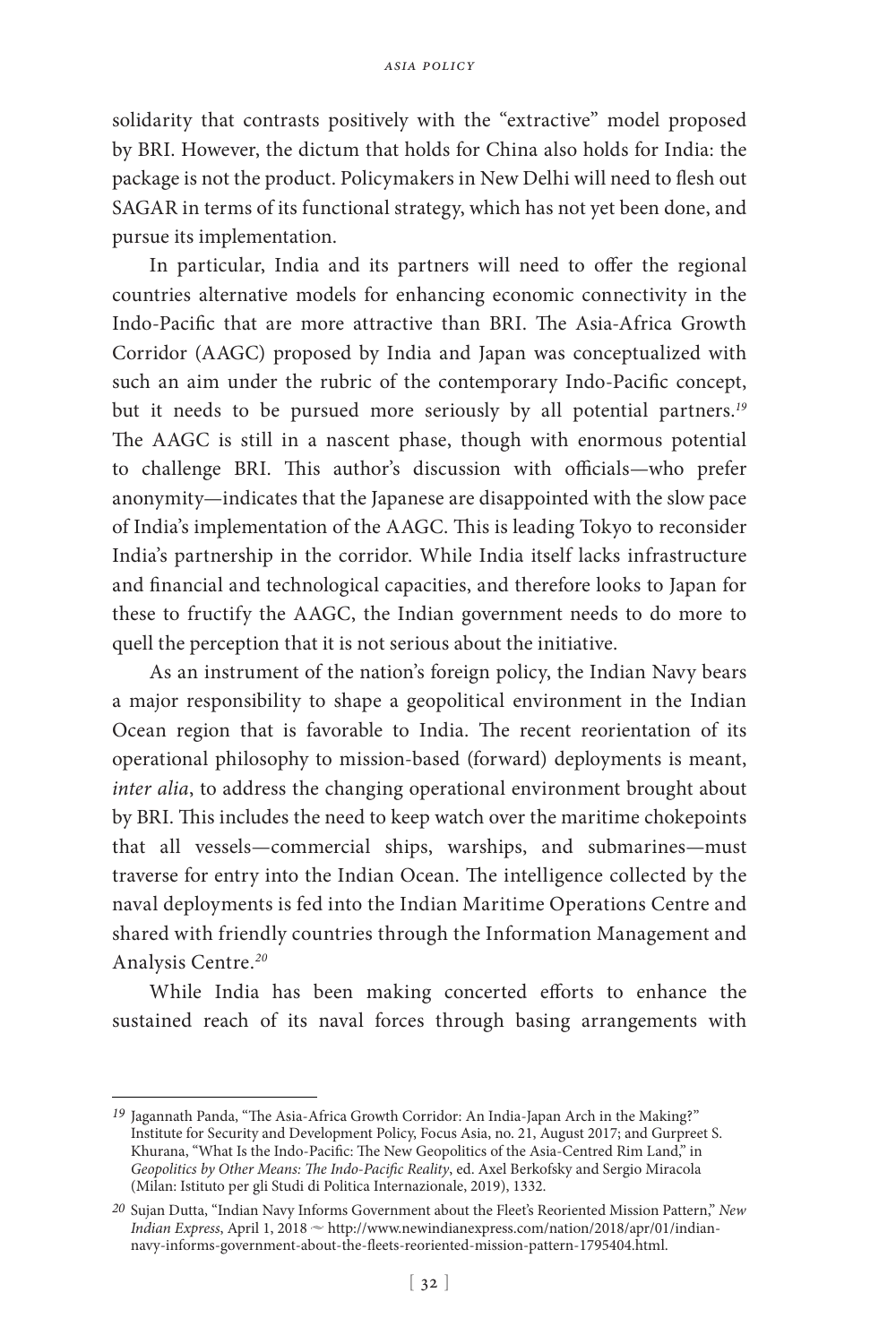regional countries such as Mauritius and Seychelles, the prevailing geopolitical environment and local sensitivities will continue to be major impediments. The sustenance of forward-deployed naval units will need to be enhanced through alternative measures that combine sea-based logistics with the existing logistics exchange agreements with major resident powers, including the United States and France.

The Indian Navy will also need to be well-prepared to discharge its role as a mechanism for insurance in a possible conflict scenario involving China. The navy will need to be capable of fulfilling this function both independently and in conjunction with major partners, such as members of the Quadrilateral Security Dialogue and from Europe, but without according undue visibility to the process. Such plans already exist—for both the Indian Ocean and the western Pacific—and capacity accretions are adding more options to the latter operational area. The government's approval in 2015 of plans to build six indigenous nuclear attack submarines capable of distant power projection is notable in this regard.*<sup>21</sup>* It is also high time for the Indian Navy to revisit its rules of engagement in India's maritime zones.*<sup>22</sup>* The current rules, for instance, do not take into account contingencies involving intelligence gathering by Chinese warships—particularly submarines. Notwithstanding these new developments, the navy needs to work to shape the environment so as to avoid a conflict scenario.*<sup>23</sup>*

<sup>&</sup>lt;sup>21</sup> "India to Build 6 Nuclear-Powered Submarines—Navy Chief," Sputnik, December 4, 2015  $\sim$ https://sputniknews.com/military/201512041031242059-india-submarine-nuclear-fleet; and "India Kickstarts Process to Build 6 Nuclear-Powered Attack Submarines," *Times of India*, Economic Times web log, July 14, 2018  $\sim$  https://economictimes.indiatimes.com/news/defence/ india-kickstarts-process-to-build-6-nuclear-powered-attack-submarines/articleshow/61880118. cms?from=mdr.

*<sup>22</sup>* Rules of engagement are based on international law and political directives and are meant to authorize and guide operational commanders with regard to the freedom to initiate or continue combat and the extent of use of military force in a specified scenario. See Gurpreet S. Khurana, *Porthole: Geopolitical, Strategic and Maritime Terms and Concepts* (New Delhi: Pentagon Press, 2016), 169.

*<sup>23</sup>* In this direction, serious efforts are underway by the National Maritime Foundation in New Delhi to develop a mechanism of maritime confidence building, including proposals for a bilateral mechanism for deconflicting unintended naval encounters at sea and efforts to institute such a mechanism at a multilateral level under the aegis of the Indian Ocean Naval Symposium among regional states.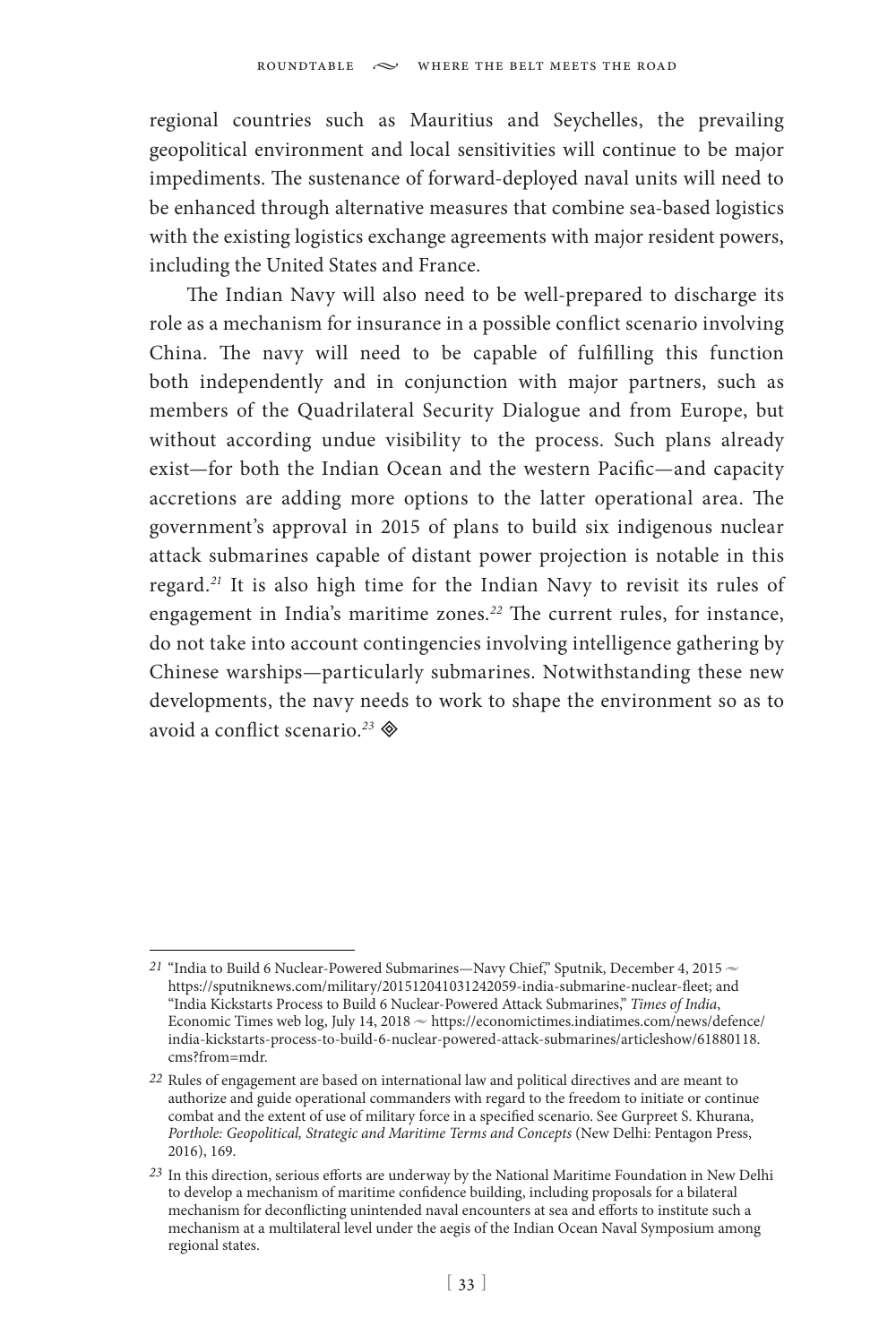# **The U.S. Response to the Belt and Road Initiative: Answering New Threats with New Partnerships**

### *Arzan Tarapore*

The United States has embraced a policy of "strategic competition" with<br>China <sup>1</sup> This competition China.*<sup>1</sup>* This competition is most acute in East Asia, where Chinese policies directly challenge the United States' long-standing strategic primacy. China has primed its rapid military modernization to disrupt and deter U.S. forces and has used coercive force to assert territorial revisionism in the South China Sea. But the competition spans multiple regions and dimensions. China's Belt and Road Initiative (BRI) seeks to build Chinese influence across the entire Eurasian landmass and adjacent waters, often at a cost to U.S. interests. Washington has denounced BRI as a "predatory" program that builds influence through corrupt and secretive "debt trap" deals.*<sup>2</sup>* But alongside its economic edifice, BRI is also freighted with strategic implications. The new trade and infrastructure deals will increase Chinese leverage to shape partner nations' preferences, edge out U.S. influence, and expand Chinese military presence.*<sup>3</sup>*

South Asia illustrates these political-military dimensions of BRI. China is cultivating an increasingly dependent ally in Pakistan and building a sprawling military presence across the Indian Ocean region, while India and its partners scramble to mount a counterbalance. This essay outlines the implications of these dynamics for U.S. policy. It shows, first, how BRI in South Asia threatens U.S. strategic interests and how the United States is responding through new partnerships with India and other countries. The essay concludes by discussing some recommended principles for the future of U.S. policy in the Indo-Pacific.

**arzan tarapore** is a Nonresident Fellow at the National Bureau of Asian Research. He can be reached at <arzant@gmail.com>.

*<sup>1</sup>* White House, *National Security Strategy of the United States of America* (Washington, D.C., December 2017).

*<sup>2</sup>* Mike Pence, "Remarks Delivered by Vice President Mike Pence on the Administration's Policy towards China" (speech at the Hudson Institute, Washington, D.C., October 4, 2018)  $\sim$  https:// www.hudson.org/events/1610-vice-president-mike-pence-s-remarks-on-the-administration-spolicy-towards-china102018.

*<sup>3</sup>* Nadège Rolland, *China's Eurasian Century? Political and Strategic Implications of the Belt and Road Initiative* (Seattle: National Bureau of Asian Research, 2017).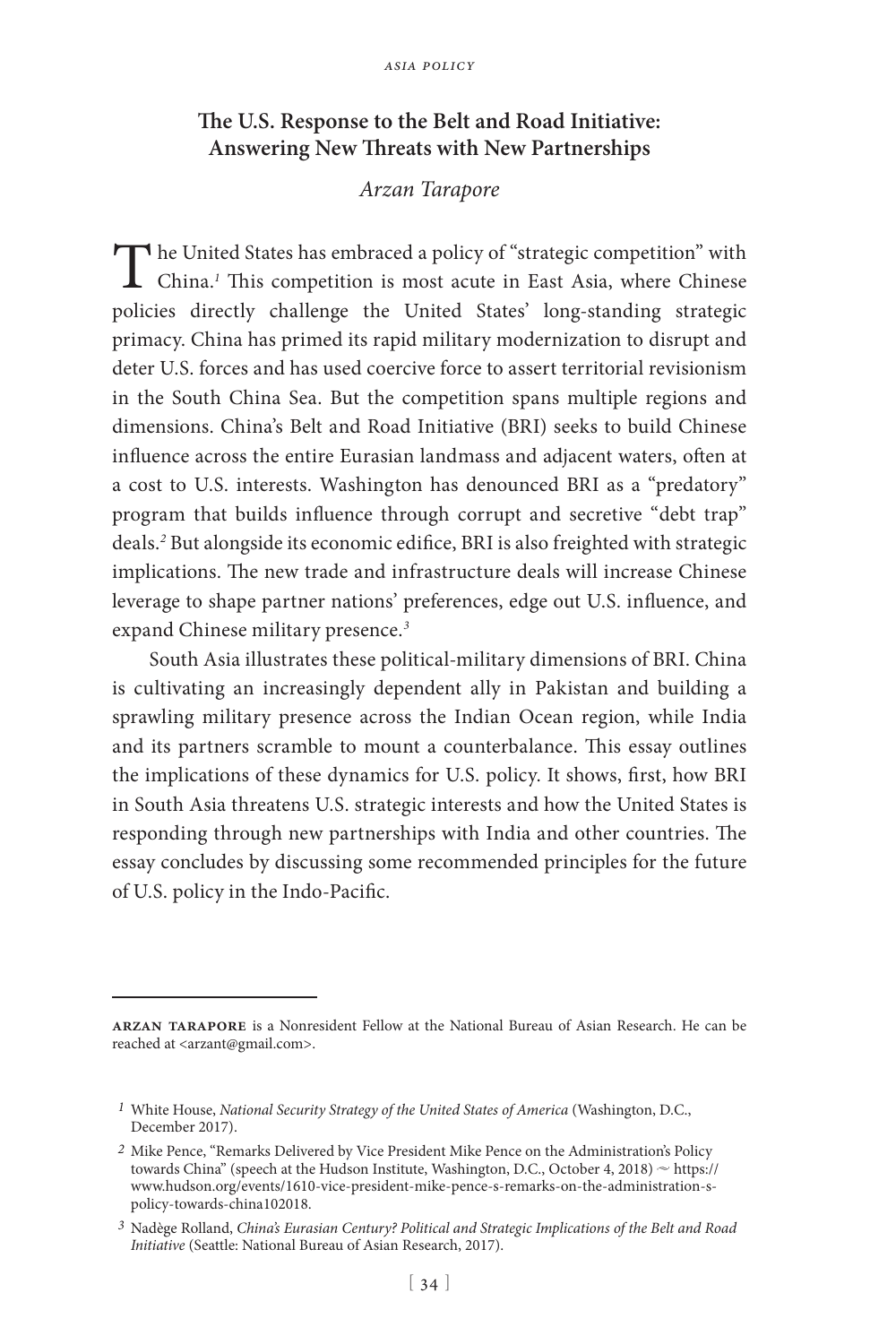## *How BRI Threatens U.S. Strategic Interests*

On the surface, BRI offers tangible and immediate economic benefits for regions like South Asia. The region's developing states have a desperate demand for the speedily constructed transportation, energy, and telecommunications infrastructure that BRI promises. The terms and modalities of BRI projects have generated skepticism and opposition, which may prompt China to adjust its approach in its decades-long BRI campaign. More fundamentally, the concept of BRI—and its South Asian centerpiece, the China-Pakistan Economic Corridor (CPEC)—presents a broad threat to U.S. interests in at least three ways.

First and most directly, BRI shields governments that harbor anti-U.S. interests and entrenches their inimical policies. The clearest example of this is Pakistan. The United States and Pakistan have long endured a relationship that oscillates between amity and estrangement. After years of mounting frustration over Pakistan's support for terrorist networks, Washington ultimately cut most aid in 2018.*<sup>4</sup>* CPEC, however, was there to cushion the blow. With a source of lavish financial patronage, Pakistan is now free to persist with its strategy of using militant proxy groups for influence in Afghanistan and attacks against India. Not only is China more tolerant of Pakistan's destabilizing policies; it actively shields Pakistan from external pressure—most prominently, by repeatedly blocking UN action against terrorists such as Masood Azhar, the leader of Jaish-e-Muhammad, who claims sanctuary in Pakistan.*<sup>5</sup>*

China's patronage of Pakistan, with CPEC at its center, has also contributed to sharpening strategic alignments in the region. Pakistan is now financially beholden to China and firmly within its orbit. Even if the United States were to resume military aid to Pakistan, which is unlikely in the short term, the entrenched presence of CPEC means that Washington would struggle to recover even the minor influence it previously held. The United States, which has simultaneously made clear its support for India, can no longer serve as a credible intermediary in the perennial security crises between India and Pakistan. In February 2019, as India considered its response to the terrorist attack in Pulwama, U.S. national security adviser John Bolton deviated from decades of U.S. practice and encouraged

*<sup>4</sup>* Phil Stewart and Idrees Ali, "Exclusive: Pentagon Cancels Aid to Pakistan over Record on Militants," Reuters, September 1, 2018.

*<sup>5</sup>* Sriram Lakshman, "Countering China, U.S. Draft Resolution at UNSC to Blacklist JeM Chief Masood Azhar," *Hindu*, March 29, 2019.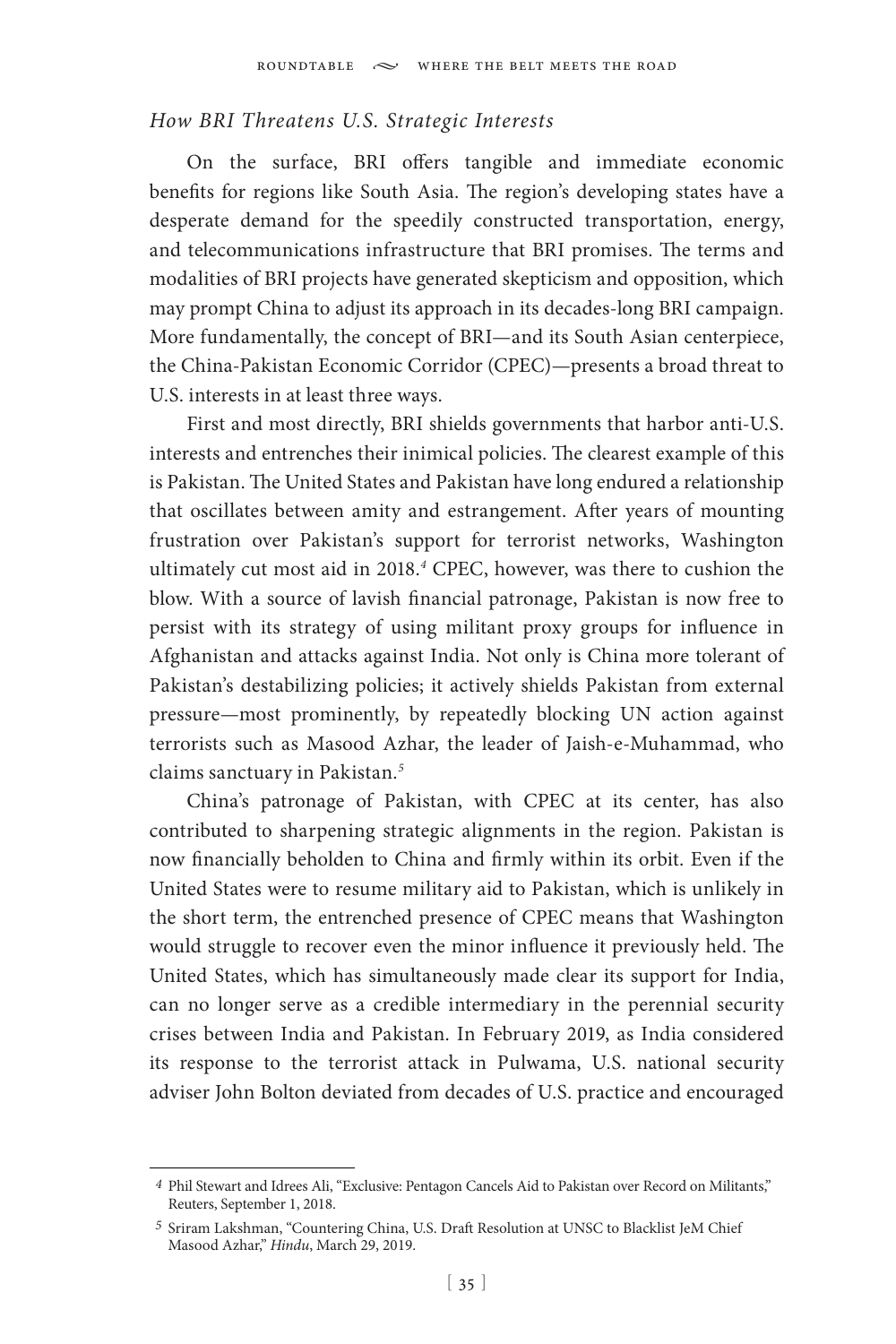the Indian military's retaliation at Balakot.*<sup>6</sup>* With greatly diminished external brakes on escalation, India and Pakistan were able to introduce unprecedented levels of risk to the crisis.*<sup>7</sup>*

Through BRI, China has and will continue to also shape the political trajectories of other states in the region. The examples of Mahinda Rajapaksa in Sri Lanka and Abdulla Yameen in Maldives show that China often relies on striking opaque BRI deals directly with political leaders rather than through a transparent, institutionally vetted process.*<sup>8</sup>* In such cases, the local leaders use the promise of economic benefits from extravagant BRI projects to consolidate their domestic political power, sometimes through undemocratic means. The United States, for example, denounced President Yameen's crackdown against his political opposition in early 2018; nevertheless emboldened by Chinese political support and advice, he dutifully moved to end security cooperation with India.*<sup>9</sup>* While Yameen was later defeated in elections, China had shown how the economic leverage of BRI could translate into strategic influence.

Second, BRI threatens U.S. interests by tilting regional balances of military power in China's favor. The United States' post–World War II strategy rested on maintaining stable and favorable regional balances of power. China's efforts to secure BRI threaten those balances of power, not only in East Asia but across the entire Indo-Pacific. In the Indian Ocean region and South Asia, the People's Liberation Army (PLA) has expanded its presence. Since 2008, the PLA Navy has maintained a constant antipiracy naval task force in the Gulf of Aden and gradually expanded its operational activities, ostensibly to support that mission.*<sup>10</sup>* China built its first overseas military base in Djibouti in 2017 and has military access to ports in several other countries in the Indian Ocean region. The new commercial ports built as part of BRI—most prominently at Gwadar in Pakistan and Hambantota in Sri Lanka—come with either sovereign

*<sup>6</sup>* Nayanima Basu, "Ajit Doval Had Discussed Balakot Airstrike with U.S. NSA John Bolton on 16 February," *Print*, February 26, 2019.

*<sup>7</sup>* Arzan Tarapore, "Balakot, Deterrence, and Risk: How This India-Pakistan Crisis Will Shape the Next," War on the Rocks, March 11, 2019.

*<sup>8</sup>* See, for example, Maria Abi-Habib, "How China Got Sri Lanka to Cough Up a Port," *New York Times*, June 25, 2018  $\sim$  https://www.nytimes.com/2018/06/25/world/asia/china-sri-lankaport.html; and "Maldives Election: Opposition Defeats China-Backed Abdulla Yameen," BBC, September 24, 2018 ~ https://www.bbc.com/news/world-asia-45623126.

*<sup>9</sup>* Sanjeev Miglani, "Maldives Seeks Scaling Back of Indian Presence as It Woos China," Reuters, August 10, 2018.

*<sup>10</sup>* David Shinn, "China's Power Projection in the Western Indian Ocean," Jamestown Foundation, China Brief, April 20, 2017.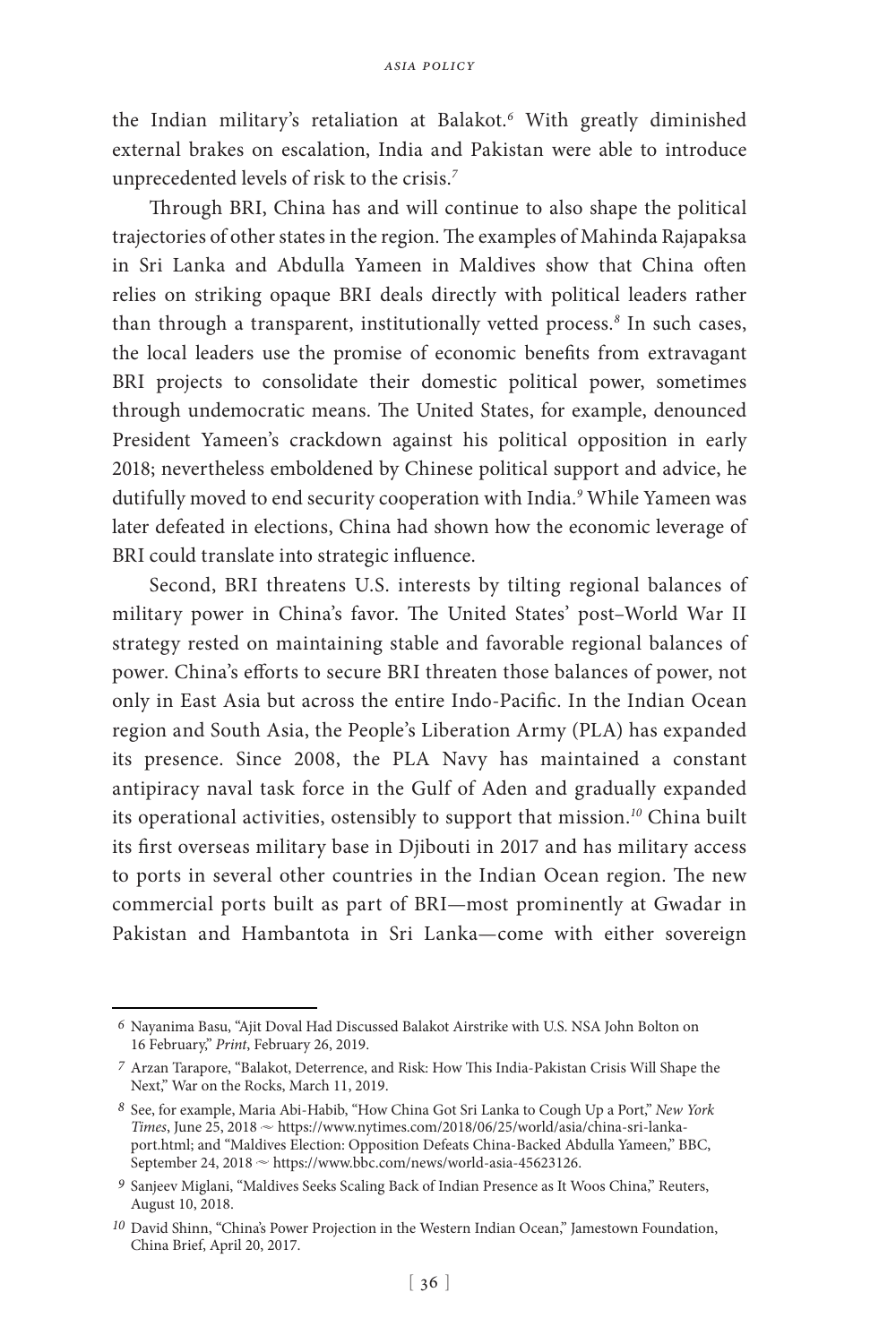control or a controlling influence over port operations.*<sup>11</sup>* Together, these ports represent a sturdy and burgeoning network of potential military access points for logistics, intelligence collection, and military diplomacy. These facilities are further buttressed by growing arms sales and security cooperation across the region. Pakistan's military depends on China for advanced aircraft and missile technology, Sri Lanka relied on Chinese assistance to crush the Tamil insurgency, and even Bangladesh has acquired Chinese submarines.

China cannot militarily dominate South Asia, but its expanding activities and relationships have reshaped the regional military balance. Its presence allows it to observe and deter potential rivals—especially India—and to hold at risk vital lines of communication across the Indian Ocean. Its facilities across the region allow China to sustain long-distance operations, and its base in Djibouti, potentially the first of several, includes unmanned aerial vehicles and marines that allow China to project military force.*<sup>12</sup>* Although this enlarged footprint creates vulnerabilities for China, it undeniably erodes the ability of the United States and its partners to guarantee a stable regional balance.

Third, BRI threatens U.S. interests by presenting an alternative vision of regional and global order. As Nadège Rolland argues, the trade and investment plans of BRI advance Xi Jinping's vision for a "community of common destiny"—an agglomeration of rules and values built on Chinese dominance.*<sup>13</sup>* Chinese policies have cumulatively eroded established conventions on the territorial status quo and freedom of navigation, which the United States proclaims to guarantee. And they have introduced new conceptions of statecraft—Beijing's "three warfares," for example, legitimizes the use of political, legal, and information warfare to coerce and influence other states.*<sup>14</sup>* Beijing works to elevate the salience of some political values, such as short-term economic gains, while deprioritizing others, such as human rights. With its overweening clout in Pakistan, China even compelled Prime Minister Imran Khan to implausibly plead ignorance about the mass incarceration of Chinese Uighurs.*<sup>15</sup>*

*<sup>11</sup>* Abi-Habib, "How China Got Sri Lanka to Cough Up a Port."

*<sup>12</sup>* U.S. Department of Defense, *Assessment on U.S. Defense Implications of China's Expanding Global Access* (Washington, D.C., December 2018).

*<sup>13</sup>* Rolland, *China's Eurasian Century?* 179–82.

*<sup>14</sup>* Peter Mattis, "China's 'Three Warfares' in Perspective," War on the Rocks, January 30, 2018.

*<sup>15</sup>* Ben Westcott, "Pakistan's Khan Dodges Questions on Mass Chinese Detention of Muslims," CNN, March 28, 2019.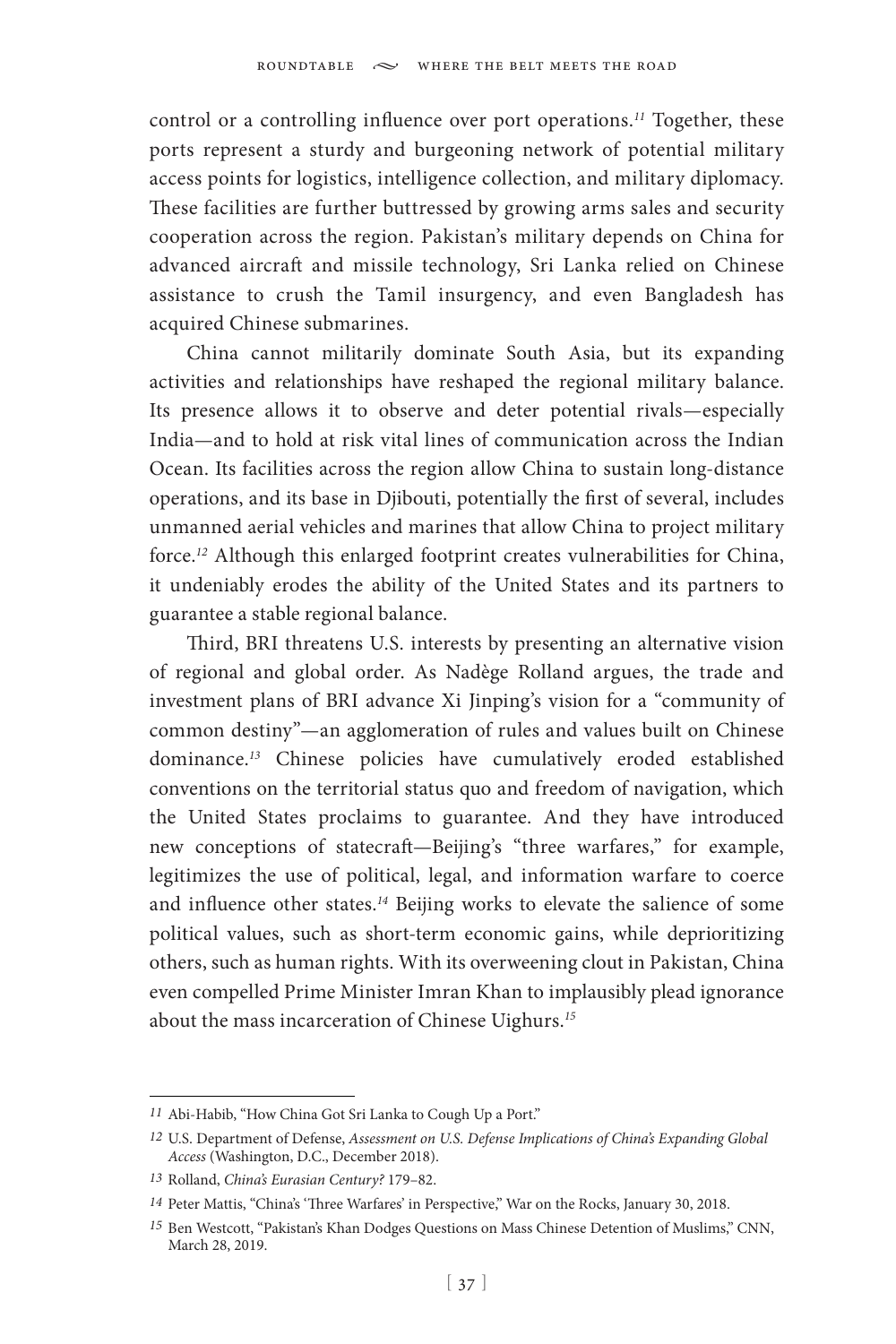These challenges to regional order are not particular to South Asia or the Indian Ocean, but they certainly encompass and affect the region. China's success in realizing its vision and in discrediting elements of the traditional U.S.-sponsored order would undermine a foundational source of U.S. power and security.

#### *Partnerships New and Old*

Answering the challenge of BRI will require the United States to reinforce another foundational source of its power and security: partnerships with regional states. As China mounts a bid for Eurasian hegemony through BRI, the United States will have to muster a network of partnerships that can match China's economic and military weight.

India is a critical part of that strategy—it has the demographic size, economic and military potential, and geographic position to dominate South Asia and the Indian Ocean region, and therein the ability to foil China's bid for Eurasian hegemony. Realizing its potential, however, will require economic reforms and military effectiveness that remain highly questionable.*<sup>16</sup>* India's military budget and acquisitions, for example, remain hopelessly dominated by rising personnel costs and a focus on ground-based threats on its northern periphery. This robs the Indian military of potential investments in technological modernization and power-projection capabilities.*<sup>17</sup>* India will not be able to match China's military effectiveness, especially given the PLA's recent organizational reforms and emphasis on "informatized" warfare enabled by C4ISR (command, control, communications, computers, intelligence, surveillance, and reconnaissance). However, even without being a peer competitor, India holds extant capabilities and geographic advantages to pose significant military dilemmas for China. This is especially true as it develops the capabilities and operational doctrine to build strategic leverage in the Indian Ocean, where the Chinese military is relatively vulnerable because it must operate at greater distances and lower force densities than India.*<sup>18</sup>*

The policy challenge for the United States lies in forging a new type of strategic partnership with India, while also recognizing India's material

*<sup>16</sup>* Paul Staniland, "America Has High Expectations for India. Can New Delhi Deliver?" War on the Rocks, February 22, 2018.

*<sup>17</sup>* Abhijnan Rej, "Government Misspend on Defence Will Widen Gap between Intent and Capability," Firstpost, March 25, 2019.

*<sup>18</sup>* Arzan Tarapore, "How India's Rise Can Complement U.S. Strategy," Lawfare Institute, Lawfare web blog, October 7, 2018.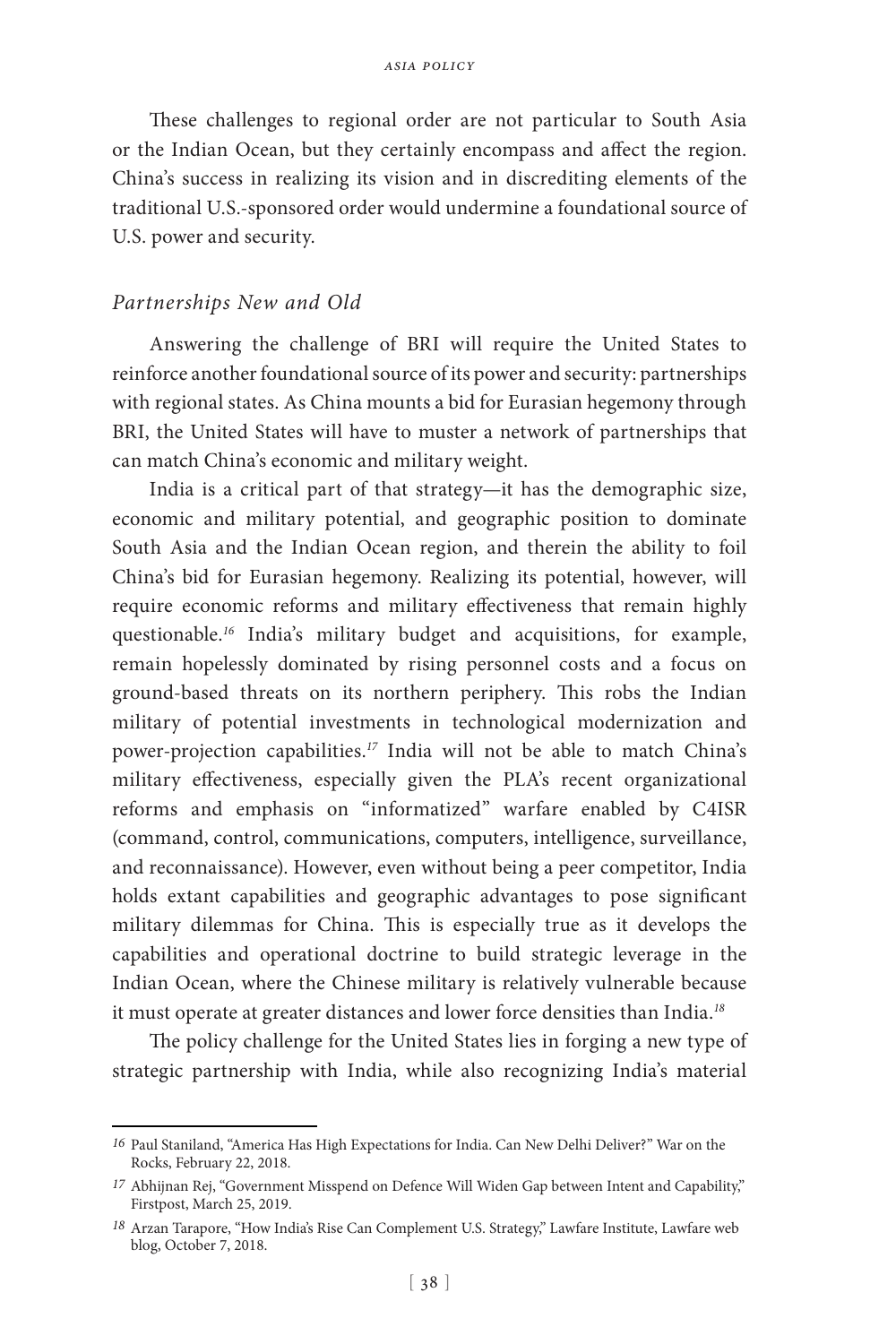limitations and political sensitivities. The United States and India both have a distrust of China based on shared interests in the strategic status quo. Therefore, Washington does not need a formal alliance with India—its goals should be limited to ensuring that Beijing is not able to co-opt India with promises of friendship and riches. An increasingly powerful India pursuing its own interests will pose a formidable enough obstacle to China's ambitions in South Asia.*<sup>19</sup>*

Alongside its new partnership with India, the United States has recognized that established allies such as Japan and Australia will also play a significant role in South Asia and the Indian Ocean region. These traditional allies are similarly motivated by an interest in both counterbalancing China's growing power and ambitions and reinforcing the U.S.-led order from which they have profited. But rather than being tied to traditional alliance structures, these established partners also increasingly operate with new policies and in new configurations. The most common overarching policy rubric they seek to advance is that of a "free and open Indo-Pacific." This vision of a liberal international order defined by the territorial status quo, freedom of navigation, and open markets is deliberately posed as a stark alternative to the China-centric and opaque order promised by BRI.*<sup>20</sup>*

The most high-profile example of these new configurations is the "Quad," an informal grouping of the United States, Australia, Japan, and India. Re-established in 2017, it remains a strategic consultative mechanism with no secretariat, formal structures, or declared mission.*<sup>21</sup>* Officials from member countries have suggested that the Quad has no plans to undertake joint military activities, let alone to form a collective security alliance. Its chief value to date, aside from broad consultations, is the political signal it sends that like-minded states are unified against Chinese coercion and revisionism and that regional states have an alternative to succumbing to the allure of BRI.

Other informal bilateral and trilateral groupings—known as "minilaterals"—have proved to be more productive in yielding coordinated policy outcomes. Despite the lack of defense activities by the Quad, all of its members have vigorously built interoperability through bilateral exercises like AUSINDEX, trilateral exercises like Malabar, and an overlapping web of trilateral security dialogues and bilateral "2+2" dialogues bringing together

*<sup>19</sup>* Ashley J. Tellis and C. Raja Mohan, *The Strategic Rationale for Deeper U.S.-Indian Economic Ties*  (Washington, D.C.: Carnegie Endowment for International Peace, 2015).

*<sup>20</sup>* Jeff M. Smith, "Unpacking the Free and Open Indo-Pacific," War on the Rocks, March 14, 2018.

*<sup>21</sup>* Tanvi Madan, "The Rise, Fall, and Rebirth of the 'Quad,'" War on the Rocks, November 16, 2017.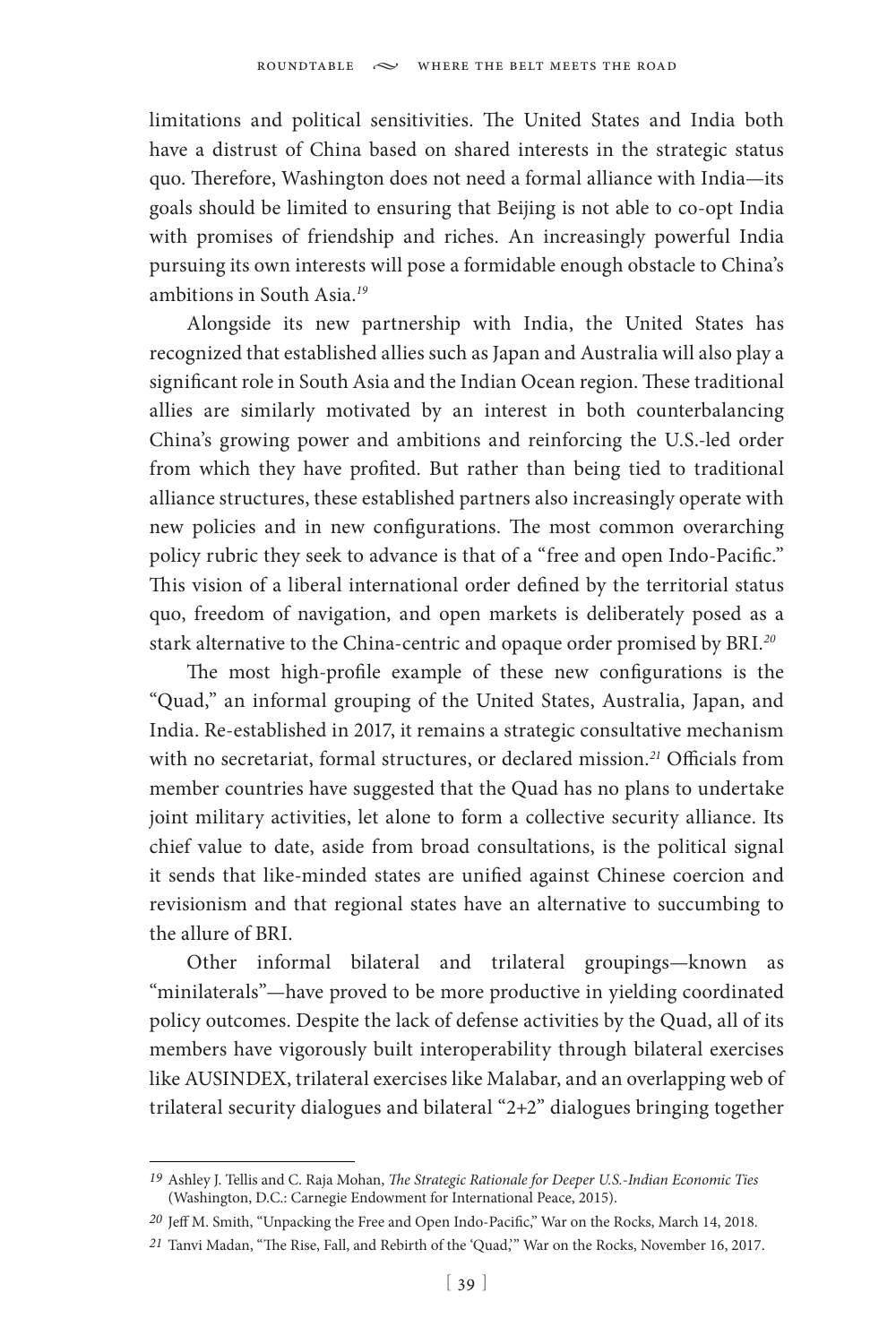foreign and defense policymakers.*<sup>22</sup>* Japan has been particularly active in partnering with India and other regional states to sponsor high-quality and transparent infrastructure construction throughout Africa and Asia.*<sup>23</sup>* None of these initiatives require formal standing organizations, and most do not need U.S. participation. But encouraging greater activity by like-minded partners, new and old, and convening new configurations when necessary should lie at the center of the United States' regional strategy.

## *Get Comfortable with Blurred Lines*

The challenge BRI poses to U.S. and partner interests is recent but may last decades. As the overarching organizing principle for China's engagement with the Indo-Pacific, BRI will require the United States to adjust its strategy in South Asia, the Indian Ocean region, and beyond. In particular, Washington will have to become comfortable with increasingly blurred distinctions in three dimensions.

First, as BRI itself demonstrates vividly, economics and security are inextricable and often involve the same issues. Economic activities and influence have security implications in ways they previously did not. China's state-owned behemoths, from China Harbor Engineering Company to Huawei, are economically enticing, but they are also extensions of the Chinese Communist Party and its strategic interests. Conversely, international financial pressure through institutions like the Financial Action Task Force is often the most potent form of leverage that the United States and its partners have over Pakistan's strategy of relying on terrorist networks. The instruments of national power and strategy are interdependent.

Second, as BRI has shown, previous regional boundaries are artificial and counterproductive constructs. China's vision is global, and its development projects and military presence span East, South, Southeast, Central, and Southwest Asia and extend to Africa and Europe. In that context, the United States' use of the broader Indo-Pacific concept is a necessary development. Its actions in a subregion like South Asia can create leverage and effects in another—for example, Southeast Asia. The Quad and

*<sup>22</sup>* Dhruva Jaishankar, "The Real Significance of the Quad," Australian Strategic Policy Institute, Strategist, October 24, 2018.

*<sup>23</sup>* David Brewster, "Japan's Plans to Build a 'Free and Open' Indian Ocean," Lowy Institute, Interpreter, May 29, 2018.